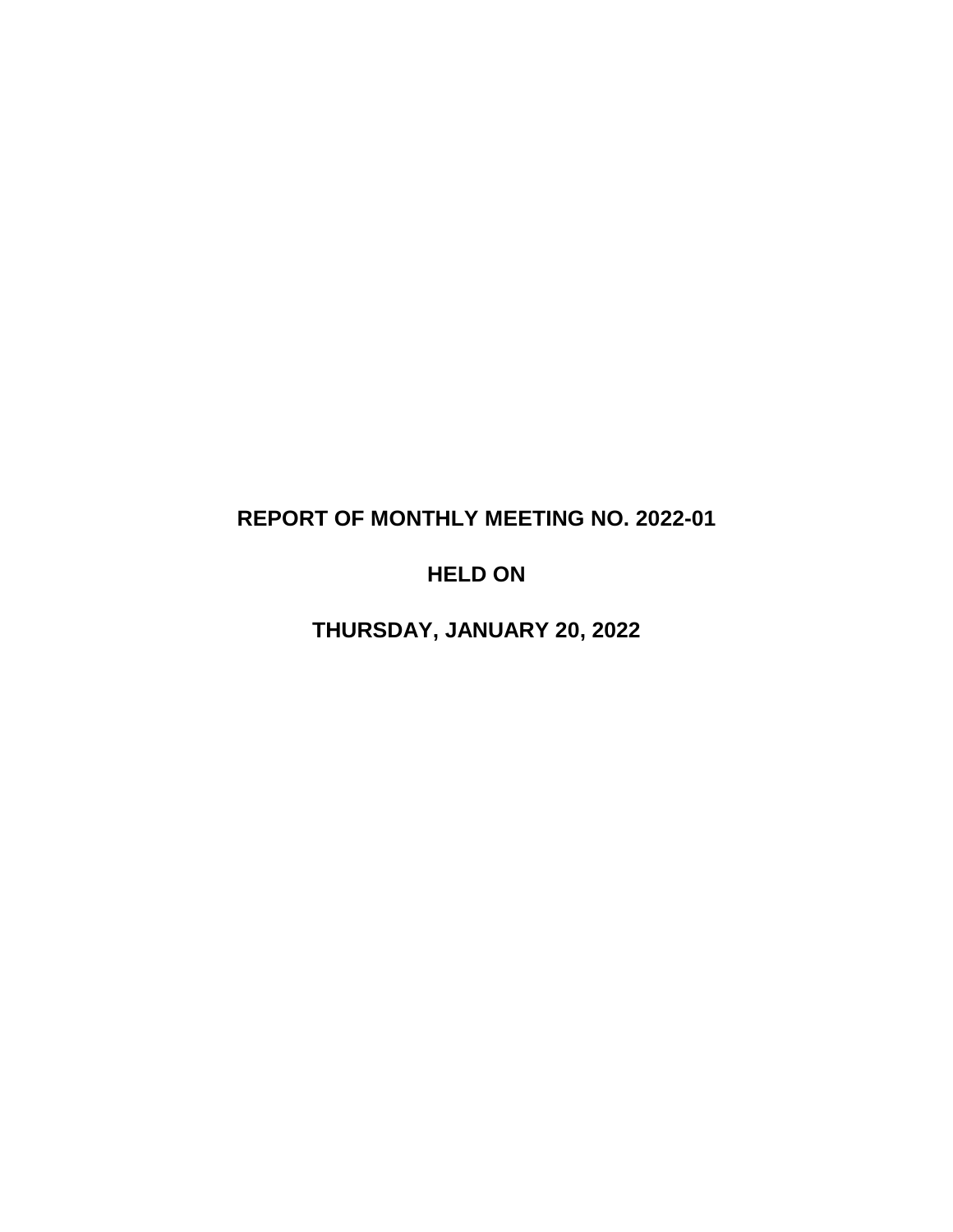Report of Monthly Meeting No. 2022-01 held on Thursday, January 20, 2022

| <b>ITEMS</b>                             | <b>CLASSIFICATION</b>                                                                                                                                                                                                                                                                                                                                        | <b>PAGES</b> |
|------------------------------------------|--------------------------------------------------------------------------------------------------------------------------------------------------------------------------------------------------------------------------------------------------------------------------------------------------------------------------------------------------------------|--------------|
| <b>Call to Order</b><br><b>Roll Call</b> |                                                                                                                                                                                                                                                                                                                                                              |              |
| <b>Secretary's Report</b>                | Recording Secretary presents minutes of previous meetings for approval.                                                                                                                                                                                                                                                                                      |              |
| <b>Refunds</b>                           | Errors in deduction and non-members<br>Full refunds to employees due to separation from service<br>Refund in accordance with Section 8-170 of the law governing the Fund<br><b>Refund Reissued to New Payee</b><br>Refund elections in lieu of annuity<br><b>Refund of Spousal Contributions</b><br>1/2% refunds to new annuitants<br><b>Adjusted Refund</b> | $4 - 9$      |
| <b>Invoices</b>                          | Administrative and Investment Fees                                                                                                                                                                                                                                                                                                                           | $10 - 12$    |
| <b>Annuities</b>                         | Annuities for Employees<br>Annuities for Widows, Widowers and Minor Children, Reversionary Annuities<br><b>Adjusted Annuities</b>                                                                                                                                                                                                                            | $13 - 20$    |
| <b>Disability</b>                        | Applications for Duty and Ordinary Disability benefits<br>Applications for Extensions of Duty and Ordinary Disability benefits<br>Adjusted Duty and Ordinary Disability benefits                                                                                                                                                                             | $21 - 26$    |
| <b>Membership</b>                        | Applications<br>Change in Dates of Birth<br><b>Administrative Review</b>                                                                                                                                                                                                                                                                                     | 27           |
| <b>Treasurer's Report</b>                | City Treasurer's Statement of Account As of 12/31/2021                                                                                                                                                                                                                                                                                                       | 28           |
| <b>MISCELLANEOUS</b>                     |                                                                                                                                                                                                                                                                                                                                                              | 28           |

Public Comment

Legislative Update

Update on Fund's Net Position

#### **Investments**

- Market Environment
- Monthly Performance Report
- MEABF Staff Investment Report
- Watchlist
- Liquidity Needs
- Multi Asset Credit Investment Manager
- Request for Proposal

Audit Engagement Letter

Actuarial Engagement Letter

| A          | Less than 60 years of age         |     | Female: No Post 9/74 Spouse Contributions | <b>RW</b> | <b>Returned to Work</b>        |
|------------|-----------------------------------|-----|-------------------------------------------|-----------|--------------------------------|
| в          | Reversionary                      |     | MED Updated Medical Records               | S         | Less than 10 years of Service  |
| С          | Calculated upon death of Employee | MMI | <b>Maximum Medical Update</b>             | SPE       | <b>Specialist Doctor Visit</b> |
| СX         | <b>Credit Expires</b>             | N   | See Notes in File                         |           | Term Annuity                   |
| D          | Death                             |     | NTE Note for Mercy Works Update           | W         | Withdraw/Waiting to apply      |
| DU         | Duty Disability                   | OR. | <b>Ordinary Disability</b>                | WC.       | Workmens' Compensation         |
| <b>DIS</b> | Discharged                        |     | <b>Reciprocal Annuity</b>                 |           | Married @ Resignation,         |
|            | EID Errors in Deduction           |     | RES Resigned                              |           | Not Married @ Effective Date   |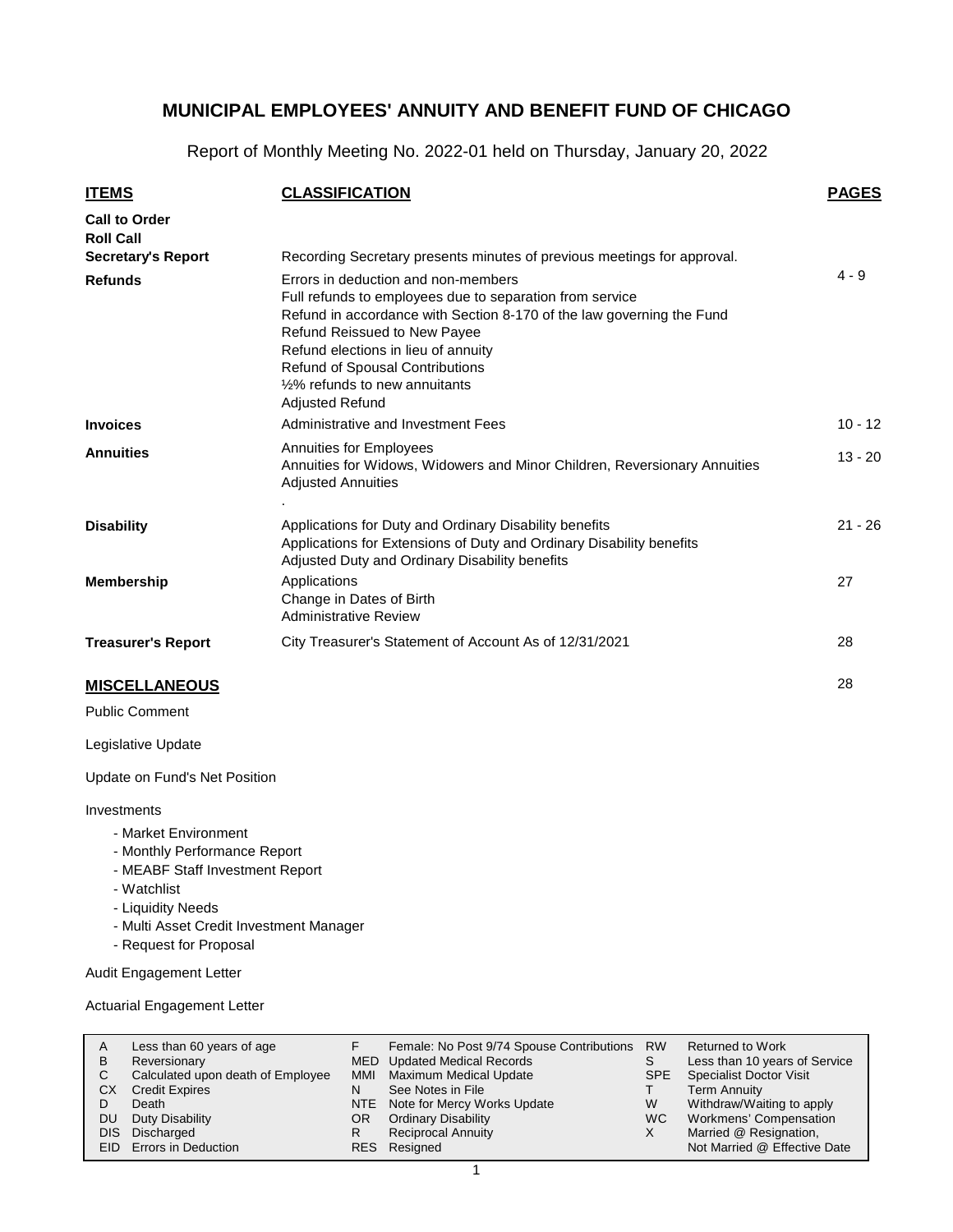Report of Monthly Meeting No. 2022-01 held on Thursday, January 20, 2022

Executive Director Report

Legal Update

Old Business/New Business

| A    | Less than 60 years of age         |     | Female: No Post 9/74 Spouse Contributions RW |            | Returned to Work               |
|------|-----------------------------------|-----|----------------------------------------------|------------|--------------------------------|
| В    | Reversionary                      |     | MED Updated Medical Records                  | S          | Less than 10 years of Service  |
| С    | Calculated upon death of Employee |     | MMI Maximum Medical Update                   | <b>SPE</b> | <b>Specialist Doctor Visit</b> |
| СX   | <b>Credit Expires</b>             | N   | See Notes in File                            |            | <b>Term Annuity</b>            |
|      | Death                             |     | NTE Note for Mercy Works Update              | W          | Withdraw/Waiting to apply      |
| DU   | Duty Disability                   | OR. | <b>Ordinary Disability</b>                   | WC.        | Workmens' Compensation         |
| DIS. | Discharged                        |     | <b>Reciprocal Annuity</b>                    | X          | Married @ Resignation,         |
|      | <b>EID</b> Errors in Deduction    |     | RES Resigned                                 |            | Not Married @ Effective Date   |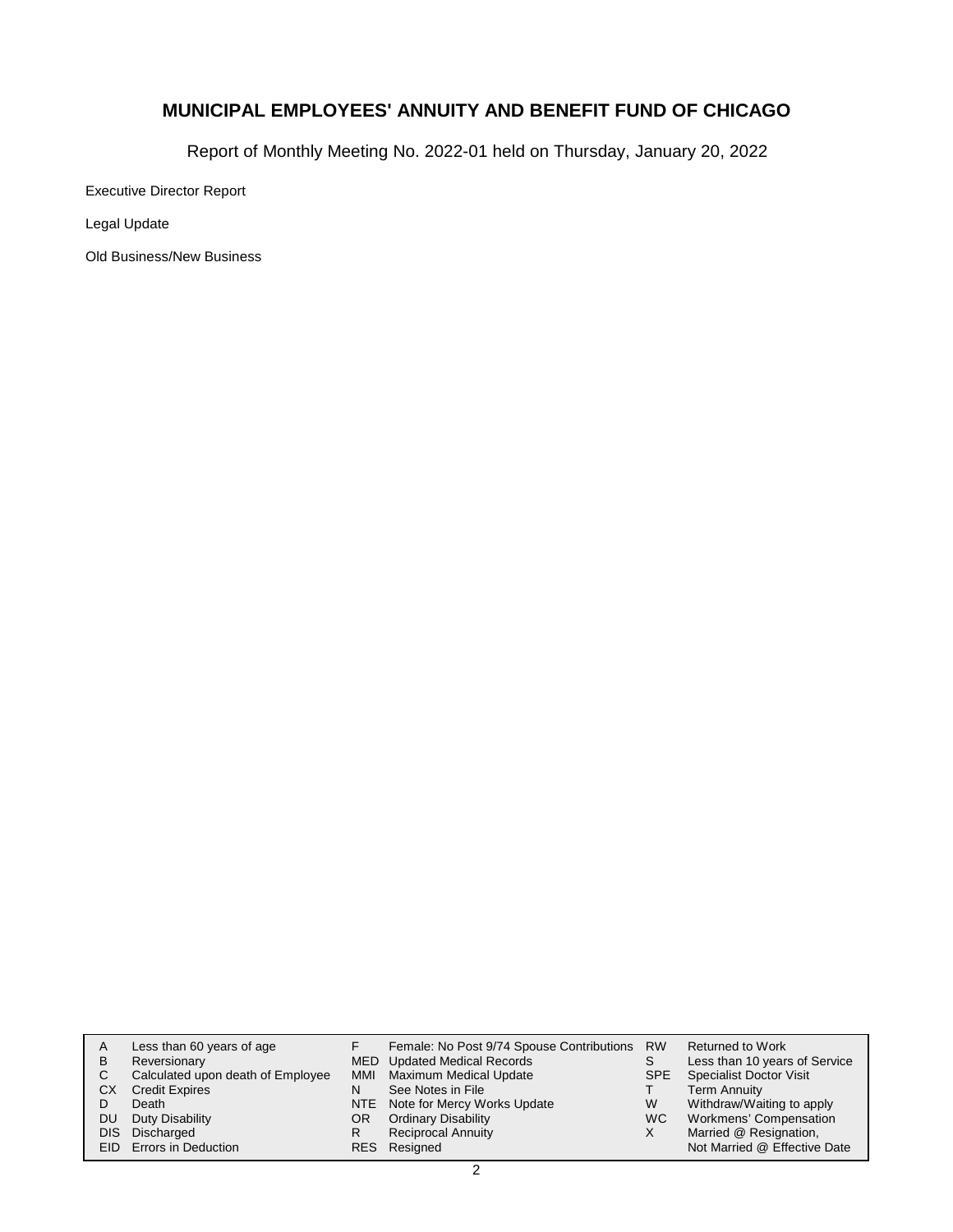Report of Monthly Meeting No. 2022-01 held on Thursday, January 20, 2022

The Monthly Meeting of the Retirement Board was called to order by the President, Robert Degnan, at 9:05 a.m. in the offices of the Fund, 321 N Clark Street, Suite 700, on Thursday, January 20, 2022.

The following were present:

| Robert Degnan          | President                           |
|------------------------|-------------------------------------|
| Reshma Soni            | Vice President arrived at 9.59 a.m. |
| <b>William Canning</b> | Trustee                             |
| Melissa Conyears-Ervin | Treasuer arrived at 9:06 a.m.       |

#### Also Present:

| Dennis White         | <b>Executive Director</b> |
|----------------------|---------------------------|
| Stacey Ruffolo       | Deputy Executive Director |
| Donna Hansen         | Office Manager            |
| Stephen Wolff        | Investment Officer        |
| Sarah Boeckman       | Attorney at Law           |
| Craig Slack          | Deputy City Treasurer     |
| Sandra Shelby        | Comptroller               |
| Nikki Rials          | <b>Benefits Manager</b>   |
| Jamie Wesner         | Marquette Associates      |
| Neil Capps           | Marquette Associates      |
| Bukola Bello         | Vision MAI                |
| Mark Mulinski        | City of Chicago           |
| Joe Ebisa            | Journalist                |
| <b>Scott Walters</b> | Supervisor of Disability  |
| Kristin DeWald       | <b>Annuitant Services</b> |
|                      |                           |

#### Absent:

Verna R. Thompson Recording Secretary

#### **SECRETARY'S REPORT**

Trustee Canning motioned that the Minutes of Meeting No. 2021-12 be approved as submitted. Seconded Mr. Slack. Carried: Ayes- Trustee Canning, Trustee Degnan and Mr. Slack. Nays-None.

Trustee Canning motioned that the Executive Session Minutes of Meeting No.2021-12 be approved as submitted. Seconded Mr. Slack. Carried: Ayes- Trustee Canning, Trustee Degnan and Mr. Slack. Nays-None.

Trustee Canning motioned that the Transcripts from Previous Meeting No.2021-12 be approved as submitted. Seconded Mr. Slack. Carried: Ayes- Trustee Canning, Trustee Degnan and Mr. Slack. Nays-None.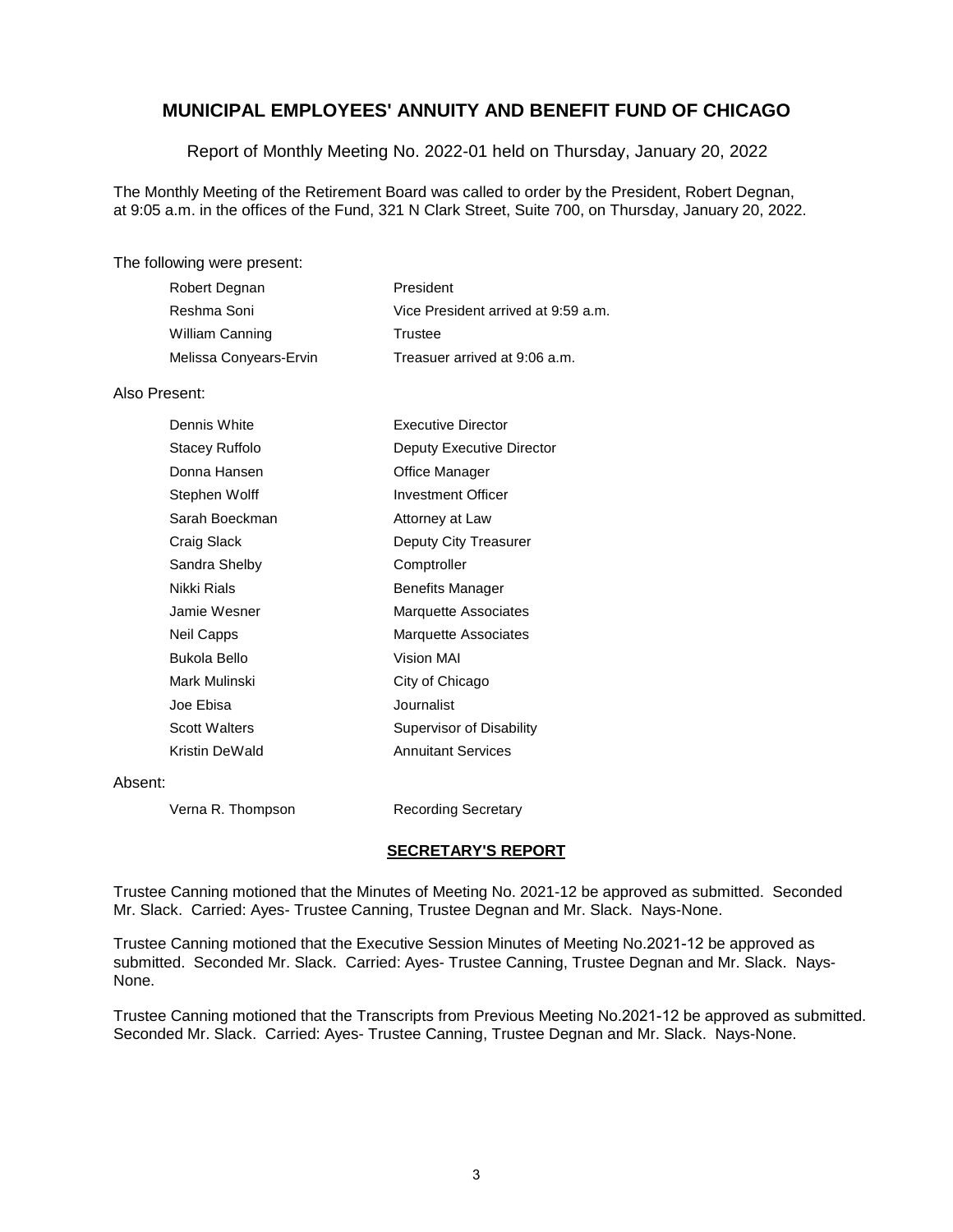Report of Monthly Meeting No. 2022-01 held on Thursday, January 20, 2022

#### **REFUND DUE TO ERRORS IN DEDUCTION AND NON-MEMBERS**

### **Refund a/c errors in deduction**

| <u>Name</u>                          | <b>Dept</b>        | <b>Reason</b>        | <u>Amount</u> |
|--------------------------------------|--------------------|----------------------|---------------|
| AKINS, LOU ANN                       | <b>TRANS</b>       | <b>NEW ANNUITANT</b> | \$17.60       |
| ANDERSON, LUIS F                     | <b>WATER</b>       | <b>NEW ANNUITANT</b> | \$630.80      |
| ARNOLD, CATHERINE                    | <b>BE</b>          | <b>NEW ANNUITANT</b> | \$1,864.74    |
| <b>BAGDON, BONNIE F</b>              | LAW                | <b>NEW ANNUITANT</b> | \$304.30      |
| <b>BARRETT, MICHAEL T</b>            | <b>AVIATION</b>    | <b>NEW ANNUITANT</b> | \$37.28       |
| BOYLE, DENNIS                        | <b>TRANS</b>       | <b>NEW ANNUITANT</b> | \$22.20       |
| BROGDON, DONALD I                    | STS & SAN          | <b>NEW ANNUITANT</b> | \$23.71       |
| <b>BROWN, CHARLES E</b>              | <b>FINANCE</b>     | <b>NEW ANNUITANT</b> | \$7.35        |
| CANO, MILAGRO                        | <b>BE</b>          | <b>NEW ANNUITANT</b> | \$226.77      |
| CLAVETTE, WILLIAM F                  | <b>TRANS</b>       | <b>NEW ANNUITANT</b> | \$21.95       |
| COCONATE, LOUIS A                    | <b>WATER</b>       | <b>NEW ANNUITANT</b> | \$23.70       |
| CORIANO, JIMMY                       | <b>WATER</b>       | <b>NEW ANNUITANT</b> | \$117.02      |
| FOUNTAIN, MINTHA M                   | <b>CITY CLERK</b>  | <b>NEW ANNUITANT</b> | \$14.40       |
| HAYNES, STEVE                        | <b>FLEET/FACIL</b> | <b>NEW ANNUITANT</b> | \$89.77       |
| <b>JAEKEL, SCOTT E</b>               | <b>FLEET/FACIL</b> | <b>NEW ANNUITANT</b> | \$100.11      |
| JONES, BRENDA M                      | <b>WATER</b>       | <b>NEW ANNUITANT</b> | \$17.61       |
| KNAPP, QUIANA D                      | <b>BE</b>          | PAYROLL ADJUSTMENT   | \$403.83      |
| O BRIEN, GERALD P                    | <b>WATER</b>       | <b>NEW ANNUITANT</b> | \$107.18      |
| OLSEN, WILLIAM L                     | <b>AVIATION</b>    | <b>NEW ANNUITANT</b> | \$21.88       |
| PAYNE, WYMAN                         | <b>FLEET/FACIL</b> | <b>NEW ANNUITANT</b> | \$17.80       |
| RIZZO, MICHAEL A                     | STS & SAN          | <b>NEW ANNUITANT</b> | \$17.61       |
| ROHWEDDER, CHRIS                     | <b>BE</b>          | PAYROLL ADJUSTMENT   | \$480.72      |
| SMITH, DENISE                        | <b>BE</b>          | <b>NEW ANNUITANT</b> | \$28.56       |
| SOPENA, ISMAEL                       | <b>WATER</b>       | <b>NEW ANNUITANT</b> | \$20.50       |
| THOMPSON, BELINDA M                  | <b>BE</b>          | <b>NEW ANNUITANT</b> | \$5.46        |
| TORRES, ROSE MARIE                   | <b>HEALTH</b>      | <b>NEW ANNUITANT</b> | \$15.08       |
| TUMMILLO, DAVID                      | <b>WATER</b>       | <b>NEW ANNUITANT</b> | \$17.61       |
| WARREN, RHONDA H                     | <b>WATER</b>       | <b>NEW ANNUITANT</b> | \$1,074.57    |
| WEIS, ANGELA M                       | <b>MAYOR'S OFF</b> | PAYROLL ADJUSTMENT   | \$359.40      |
| WILSON, JANICE L                     | STS & SAN          | <b>NEW ANNUITANT</b> | \$22.06       |
| Total Refund a/c errors in deduction |                    | 30 Case(s)           | \$6,111.57    |

### **TOTAL REFUND DUE TO ERRORS IN DEDUCTION AND NON-MEMBERS**

**30 Case(s) \$6,111.57**

|     | Less than 60 years of age                                    |     | Female: No Post 9/74 Spouse Contributions |   | REL Released to Return to Work        |
|-----|--------------------------------------------------------------|-----|-------------------------------------------|---|---------------------------------------|
| В   | Reversionary                                                 |     | MED Updated Medical Records               |   | RW Returned to Work                   |
|     | Calculated upon death of Employee MMI Maximum Medical Update |     |                                           |   | Less than 10 years of Service         |
| CХ  | <b>Credit Expires</b>                                        |     | See Notes in File                         |   | <b>SPE</b> Specialist Doctor Visit    |
|     | Death                                                        |     | NTE Note for Mercy Works Update           |   | Term Annuity                          |
| DU. | Duty Disability                                              | OR. | <b>Ordinary Disability</b>                | w | Withdraw/Waiting to apply             |
|     | DIS Discharged                                               |     | <b>Reciprocal Annuity</b>                 |   | WC Workmens' Compensation             |
|     | <b>EID</b> Errors in Deduction                               |     | RES Resigned                              |   | Married @ Res, Not Married @ Eff Date |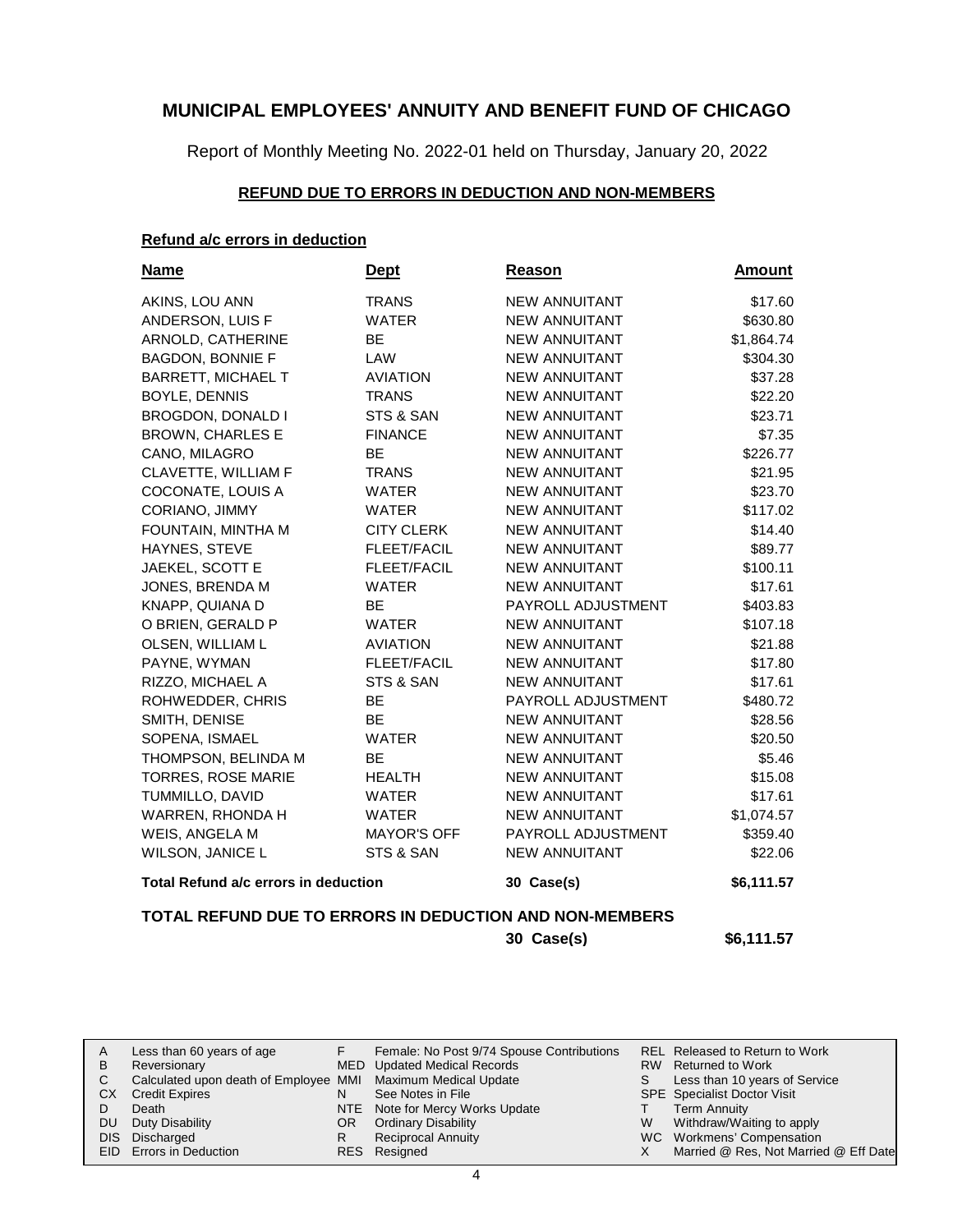Report of Monthly Meeting No. 2022-01 held on Thursday, January 20, 2022

# **REFUND TO EMPLOYEES DUE TO SEPARATION FROM SERVICE**

| <b>Name</b>                                                                                                                                                  |                                           | <u>Dept</u>                                                                                                                                                                                                          | <b>Resignation Date</b> |                           | <u>Amount</u>                                                                                                                                                                                                         | <u>Note</u> |
|--------------------------------------------------------------------------------------------------------------------------------------------------------------|-------------------------------------------|----------------------------------------------------------------------------------------------------------------------------------------------------------------------------------------------------------------------|-------------------------|---------------------------|-----------------------------------------------------------------------------------------------------------------------------------------------------------------------------------------------------------------------|-------------|
| ADAMS, MILON C                                                                                                                                               |                                           | <b>BE</b>                                                                                                                                                                                                            | 10/01/2021              |                           | \$12,593.02                                                                                                                                                                                                           |             |
| ALEXANDER, CONTRESSA L                                                                                                                                       |                                           | <b>BE</b>                                                                                                                                                                                                            | 08/31/2021              |                           | \$20,989.98                                                                                                                                                                                                           |             |
| ANTHONY, SHANTEL L                                                                                                                                           |                                           | <b>BE</b>                                                                                                                                                                                                            | 06/23/2021              |                           | \$7,661.41                                                                                                                                                                                                            |             |
| ATKINS, LATOSHA M                                                                                                                                            |                                           | <b>BE</b>                                                                                                                                                                                                            | 11/23/2021              |                           | \$21,920.02                                                                                                                                                                                                           |             |
| BANICKI, JOSEPH J                                                                                                                                            |                                           | <b>BE</b>                                                                                                                                                                                                            | 09/01/2021              |                           | \$13,039.90                                                                                                                                                                                                           |             |
| <b>BARRIS, BILLY M</b>                                                                                                                                       |                                           | <b>AVIATION</b>                                                                                                                                                                                                      | 07/11/1991              |                           | \$436.04                                                                                                                                                                                                              |             |
| BASKARAN, VISALAKSHI                                                                                                                                         |                                           | WATER                                                                                                                                                                                                                | 10/25/2021              |                           | \$1,960.79                                                                                                                                                                                                            |             |
| <b>BILIK, CHRISTOPHER E</b>                                                                                                                                  |                                           | BE                                                                                                                                                                                                                   | 09/02/2017              |                           | \$23,822.21                                                                                                                                                                                                           |             |
| <b>BILIK, NATALIE N</b>                                                                                                                                      |                                           | <b>BE</b>                                                                                                                                                                                                            | 01/31/2014              |                           | \$40,113.95                                                                                                                                                                                                           |             |
| CARABALLO, CARMEN A                                                                                                                                          |                                           | BE                                                                                                                                                                                                                   | 08/19/2010              |                           | \$5,772.30                                                                                                                                                                                                            |             |
| <b>COLEMAN, MCKENZIE H</b>                                                                                                                                   |                                           | <b>BE</b>                                                                                                                                                                                                            | 01/03/2020              |                           | \$18,396.36                                                                                                                                                                                                           |             |
| <b>CRAYTON, LASHONDA L</b>                                                                                                                                   |                                           | BE                                                                                                                                                                                                                   | 11/12/2021              |                           | \$35,425.39                                                                                                                                                                                                           |             |
| DANDRIDGE, LACRETIA                                                                                                                                          |                                           | <b>BD OF ELECTION</b>                                                                                                                                                                                                | 10/29/2021              |                           | \$97,379.88                                                                                                                                                                                                           | A:40, S:17  |
| DAVIS, TYREE R                                                                                                                                               |                                           | BE                                                                                                                                                                                                                   | 07/19/2013              |                           | \$660.89                                                                                                                                                                                                              |             |
| DORENZO, NATALIE B                                                                                                                                           |                                           | <b>BE</b>                                                                                                                                                                                                            | 11/05/2021              |                           | \$14,284.91                                                                                                                                                                                                           |             |
| GARCIA, ROSA M                                                                                                                                               |                                           | <b>BE</b>                                                                                                                                                                                                            | 08/27/2011              |                           | \$6,584.52                                                                                                                                                                                                            |             |
| <b>GLOVER, MICHAEL</b>                                                                                                                                       |                                           | <b>BE</b>                                                                                                                                                                                                            | 08/19/2019              |                           | \$5,917.23                                                                                                                                                                                                            |             |
| <b>GONZALEZ, CURTIS S</b>                                                                                                                                    |                                           | BE                                                                                                                                                                                                                   | 02/19/2013              |                           | \$28,288.74                                                                                                                                                                                                           |             |
| <b>GRIGGS, AUDRIANNA X</b>                                                                                                                                   |                                           | BE                                                                                                                                                                                                                   | 09/15/2021              |                           | \$8,609.01                                                                                                                                                                                                            |             |
| <b>GUNN, DEONTAE P</b>                                                                                                                                       |                                           | BE                                                                                                                                                                                                                   | 07/30/2021              |                           | \$11,080.91                                                                                                                                                                                                           |             |
| HART, ERIN P                                                                                                                                                 |                                           | CPL                                                                                                                                                                                                                  | 10/31/2021              |                           | \$18,032.27                                                                                                                                                                                                           |             |
| HEINEMANN, ALEX                                                                                                                                              |                                           | <b>CPL</b>                                                                                                                                                                                                           | 10/15/2021              |                           | \$16,143.72                                                                                                                                                                                                           |             |
| HOEPF, BENJAMIN P                                                                                                                                            |                                           | <b>BE</b>                                                                                                                                                                                                            | 09/03/2021              |                           | \$15,109.21                                                                                                                                                                                                           |             |
| ISHAQ, JOHN A                                                                                                                                                |                                           | <b>POLICE</b>                                                                                                                                                                                                        | 01/15/2018              |                           | \$5,128.50                                                                                                                                                                                                            |             |
| JACKSON, TAWANA L                                                                                                                                            |                                           | BE                                                                                                                                                                                                                   | 11/02/2021              |                           | \$44,125.53                                                                                                                                                                                                           |             |
| JENNINGS, LAUREN M                                                                                                                                           |                                           | <b>TRANS</b>                                                                                                                                                                                                         | 12/01/2013              |                           | \$15,399.04                                                                                                                                                                                                           |             |
| KELLER, JULIE C                                                                                                                                              |                                           | BE                                                                                                                                                                                                                   | 02/20/2020              |                           | \$72,845.57                                                                                                                                                                                                           | A:48, S:7.5 |
| KNAPP, QUIANA D                                                                                                                                              |                                           | <b>BE</b>                                                                                                                                                                                                            | 10/27/2021              |                           | \$4,365.63                                                                                                                                                                                                            |             |
| LEAVY, LENORA R                                                                                                                                              |                                           | <b>BE</b>                                                                                                                                                                                                            | 12/06/2019              |                           | \$18,023.46                                                                                                                                                                                                           |             |
| LEBLANC, MILTON E                                                                                                                                            |                                           | <b>PROCUREMENT</b>                                                                                                                                                                                                   | 08/31/2021              |                           | \$43,746.05                                                                                                                                                                                                           |             |
| LIGE, SHALON A                                                                                                                                               |                                           | BE                                                                                                                                                                                                                   | 09/15/2021              |                           | \$8,371.06                                                                                                                                                                                                            |             |
| LIGE, SHAVON A                                                                                                                                               |                                           | <b>BE</b>                                                                                                                                                                                                            | 09/15/2021              |                           | \$9,732.63                                                                                                                                                                                                            |             |
| LITTLE, ARIEL B                                                                                                                                              |                                           | <b>OEMC</b>                                                                                                                                                                                                          | 09/02/2021              |                           | \$14,890.48                                                                                                                                                                                                           |             |
| LOVE, DETRAITER E                                                                                                                                            |                                           | <b>AVIATION</b>                                                                                                                                                                                                      | 11/30/2021              |                           | \$13,839.40                                                                                                                                                                                                           |             |
| MOORE, MIESHA F                                                                                                                                              |                                           | BE                                                                                                                                                                                                                   | 10/02/2021              |                           | \$14,528.63                                                                                                                                                                                                           |             |
| NAVA, JOANNA B                                                                                                                                               |                                           | BE                                                                                                                                                                                                                   | 06/30/2020              |                           | \$16,855.24                                                                                                                                                                                                           |             |
| ODELL, YVONNE                                                                                                                                                |                                           | <b>CITY COUNCIL</b>                                                                                                                                                                                                  | 02/14/2009              |                           | \$11,196.07                                                                                                                                                                                                           |             |
| QUILES, MARIA J                                                                                                                                              |                                           | ВE                                                                                                                                                                                                                   | 09/01/2020              |                           | \$43,362.97                                                                                                                                                                                                           |             |
| RANDLE, TELISA                                                                                                                                               |                                           | BE                                                                                                                                                                                                                   | 08/21/2009              |                           | \$2,232.26                                                                                                                                                                                                            |             |
| REESE, EMILE B                                                                                                                                               |                                           | BE                                                                                                                                                                                                                   | 11/03/2021              |                           | \$15,075.28                                                                                                                                                                                                           |             |
| ROHWEDDER, CHRIS                                                                                                                                             |                                           | <b>BE</b>                                                                                                                                                                                                            | 12/11/2020              |                           | \$8,161.78                                                                                                                                                                                                            |             |
| Less than 60 years of age<br>Reversionary<br>Calculated upon death of Employee MMI<br><b>Credit Expires</b><br>Death<br><b>Duty Disability</b><br>Discharged | F.<br>MED<br>N<br><b>NTE</b><br>OR.<br>R. | Female: No Post 9/74 Spouse Contributions<br><b>Updated Medical Records</b><br>Maximum Medical Update<br>See Notes in File<br>Note for Mercy Works Update<br><b>Ordinary Disability</b><br><b>Reciprocal Annuity</b> |                         | RW<br>S<br>T.<br>W<br>WC. | <b>REL Released to Return to Work</b><br><b>Returned to Work</b><br>Less than 10 years of Service<br><b>SPE</b> Specialist Doctor Visit<br><b>Term Annuity</b><br>Withdraw/Waiting to apply<br>Workmens' Compensation |             |
| Errors in Deduction                                                                                                                                          |                                           | RES Resigned                                                                                                                                                                                                         |                         | X                         | Married @ Res, Not Married @ Eff Date                                                                                                                                                                                 |             |

A B C CX D DU DIS EID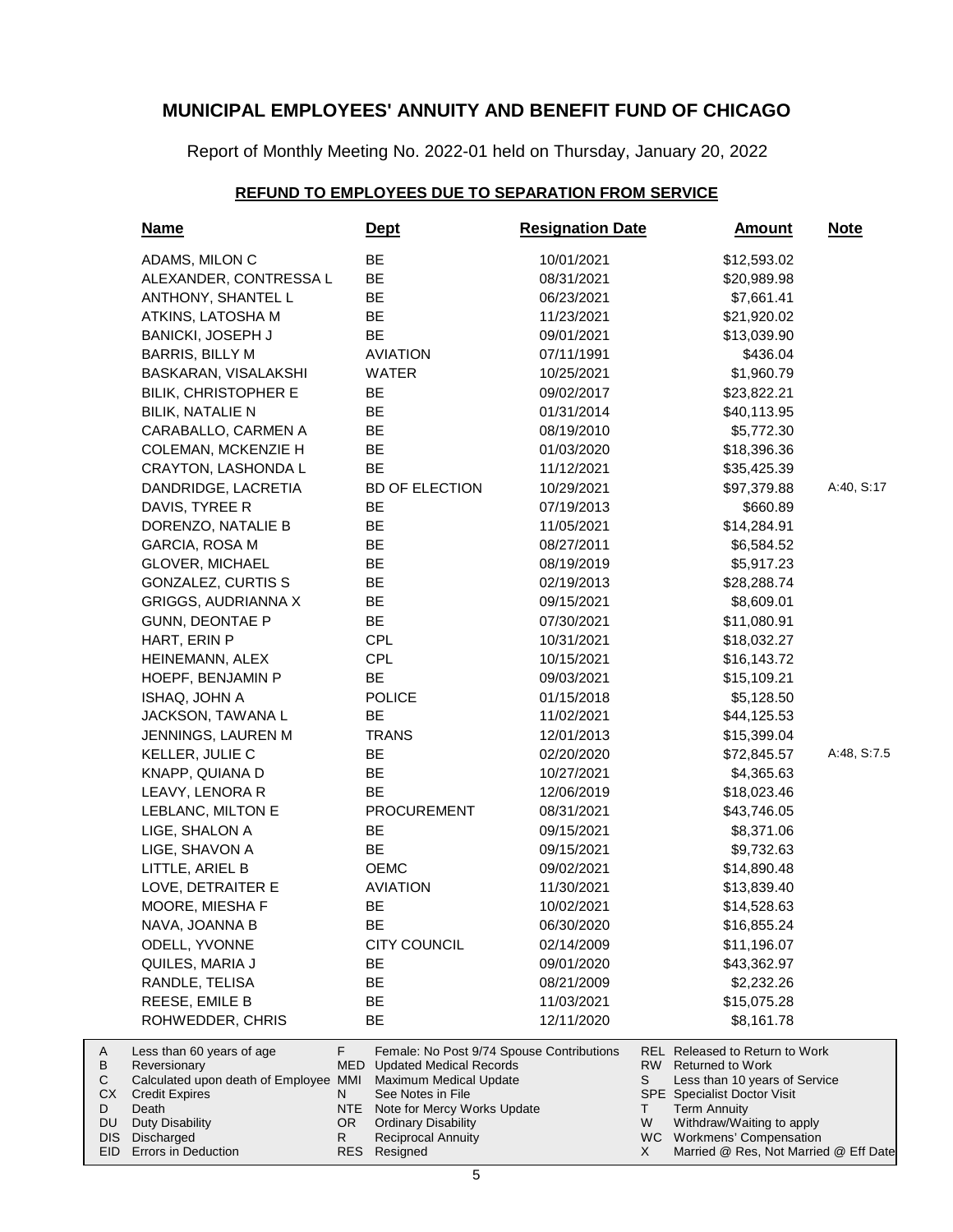Report of Monthly Meeting No. 2022-01 held on Thursday, January 20, 2022

### **REFUND TO EMPLOYEES DUE TO SEPARATION FROM SERVICE**

| <b>Name</b>               | <b>Dept</b>           | <b>Resignation Date</b> | <b>Amount</b> | <b>Note</b> |
|---------------------------|-----------------------|-------------------------|---------------|-------------|
| SMITH, KEISHA L           | <b>OEMC</b>           | 02/26/2016              | \$220.12      |             |
| SPELLS, LORRAINE A        | <b>BE</b>             | 11/22/2021              | \$3,813.84    |             |
| THOMAS, RONDA M           | <b>BE</b>             | 09/01/2021              | \$16,031.26   |             |
| THOMPSON, JOHN E          | <b>BE</b>             | 06/19/2021              | \$4,763.52    |             |
| UMUNNA, JOHN C            | <b>BE</b>             | 09/26/2019              | \$16,671.94   |             |
| WASHINGTON, TYRA J        | <b>BE</b>             | 03/16/2018              | \$729.30      |             |
| WEIS, ANGELA M            | <b>MAYOR'S OFFICE</b> | 07/14/2021              | \$17,336.38   |             |
| <b>WILLIAMS, JANICE F</b> | BE                    | 11/05/2021              | \$19,596.17   |             |
| WILSON, DARNELL S         | <b>BE</b>             | 10/18/2016              | \$70.123.03   | A:41, S:19  |
| WINFIELD, MYRIA           | <b>BE</b>             | 05/04/2021              | \$7,190.59    |             |

### **TOTAL REFUND TO EMPLOYEES DUE TO SEPARATION FROM SERVICE**

**51 Case(s) \$942,578.39**

| A   | Less than 60 years of age                                    |     | Female: No Post 9/74 Spouse Contributions |   | REL Released to Return to Work        |
|-----|--------------------------------------------------------------|-----|-------------------------------------------|---|---------------------------------------|
| B   | Reversionary                                                 |     | MED Updated Medical Records               |   | RW Returned to Work                   |
|     | Calculated upon death of Employee MMI Maximum Medical Update |     |                                           |   | Less than 10 years of Service         |
| СX  | <b>Credit Expires</b>                                        |     | See Notes in File                         |   | <b>SPE</b> Specialist Doctor Visit    |
|     | Death                                                        |     | NTE Note for Mercy Works Update           |   | Term Annuity                          |
| DU. | Duty Disability                                              | OR. | <b>Ordinary Disability</b>                | W | Withdraw/Waiting to apply             |
|     | DIS Discharged                                               |     | <b>Reciprocal Annuity</b>                 |   | WC Workmens' Compensation             |
|     | EID Errors in Deduction                                      |     | RES Resigned                              |   | Married @ Res, Not Married @ Eff Date |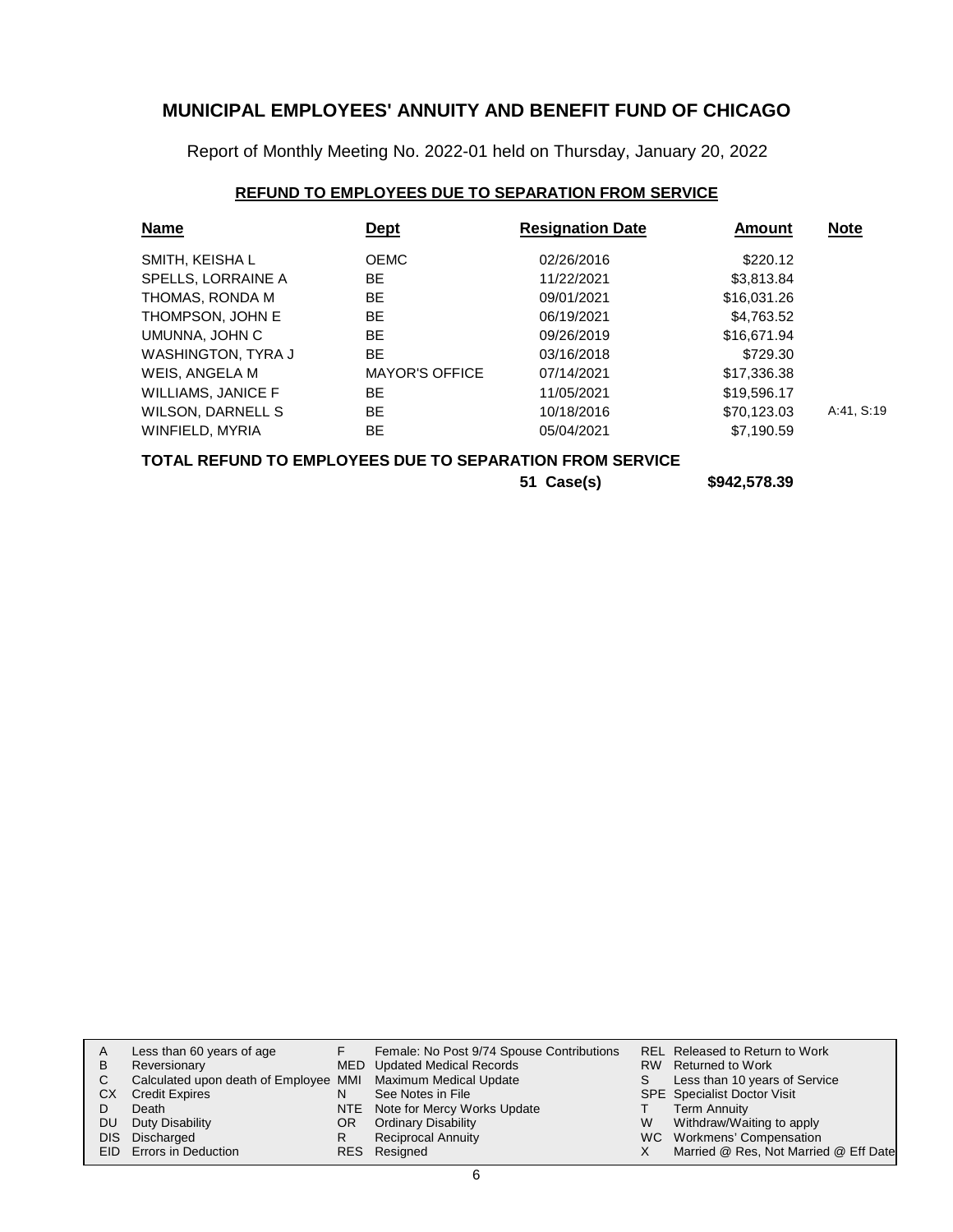Report of Monthly Meeting No. 2022-01 held on Thursday, January 20, 2022

#### **REFUND IN ACCORDANCE WITH SECTION 8-170 OF THE LAW GOVERNING THIS FUND**

| <b>Name</b>                                                                                                         | <u>Dept</u>    | Date of Death Pay to |                | Amount       |  |  |  |
|---------------------------------------------------------------------------------------------------------------------|----------------|----------------------|----------------|--------------|--|--|--|
| LIBERTY, NIKI                                                                                                       | BE.            | 12/22/2020           | Heirs $(2/2)$  | \$197,782.52 |  |  |  |
| LOPEZ JR, GUADALUPE                                                                                                 | OFFICE OF EMER | 11/16/2020           | Estate         | \$237,627.74 |  |  |  |
| NEWBY, JANET                                                                                                        | BE.            | 09/15/2021           | Desben $(1/3)$ | \$20.833.95  |  |  |  |
| SALLIS, CAROL A                                                                                                     | <b>FINANCE</b> | 04/10/2021           | Desben (1/3)   | \$44.020.50  |  |  |  |
| <b>Total REFUND IN ACCORDANCE WITH SECTION 8-170 OF</b><br>\$500,264.71<br>4 Case(s)<br>THE LAW GOVERNING THIS FUND |                |                      |                |              |  |  |  |

### **REFUND OF SPOUSAL CONTRIBUTIONS (To New Annuitants with No Spouse at the Time of Retirement)**

| <b>Name</b>                                                                                                                        | <u>Dept</u>                                                                  | <b>Effective Date</b>                     | <b>Amount</b>                                                                                                                             |
|------------------------------------------------------------------------------------------------------------------------------------|------------------------------------------------------------------------------|-------------------------------------------|-------------------------------------------------------------------------------------------------------------------------------------------|
| <b>AGUILAR, EFRAIN</b>                                                                                                             | STS & SAN                                                                    | 12/01/2021                                | \$34,932.93                                                                                                                               |
| ARNOLD, CATHERINE                                                                                                                  | <b>BE</b>                                                                    | 12/21/2020                                | \$7,888.46                                                                                                                                |
| ARROYO, GEORGE                                                                                                                     | <b>WATER</b>                                                                 | 11/27/2021                                | \$7,194.58                                                                                                                                |
| <b>AUSTELL, SHARON</b>                                                                                                             | <b>CITY CLERK</b>                                                            | 12/01/2021                                | \$30,582.82                                                                                                                               |
| <b>BAGDON, BONNIE F</b>                                                                                                            | LAW                                                                          | 12/01/2021                                | \$53,090.81                                                                                                                               |
| BANKS, WONDA M                                                                                                                     | <b>HEALTH</b>                                                                | 12/01/2021                                | \$38,612.61                                                                                                                               |
| BEDURA, CATHERINE L                                                                                                                | <b>BE</b>                                                                    | 12/01/2021                                | \$5,090.50                                                                                                                                |
| <b>BOLLS, MARY K</b>                                                                                                               | <b>BE</b>                                                                    | 11/20/2021                                | \$7,997.19                                                                                                                                |
| BOSQUES, PEDRO L                                                                                                                   | <b>AVIATION</b>                                                              | 12/01/2021                                | \$47,818.57                                                                                                                               |
| <b>BROWN, CHARLES E</b>                                                                                                            | <b>FINANCE</b>                                                               | 12/01/2021                                | \$59,748.26                                                                                                                               |
| <b>BURNS, DEBORAH A</b>                                                                                                            | <b>CPL</b>                                                                   | 12/01/2021                                | \$50,275.90                                                                                                                               |
| BUTLER, EDNA                                                                                                                       | <b>BE</b>                                                                    | 11/30/2021                                | \$9,573.40                                                                                                                                |
| CAHILL, CAROL A                                                                                                                    | <b>AVIATION DEPT</b>                                                         | 10/01/2021                                | \$533.62                                                                                                                                  |
| CHANEY, REBECCA A                                                                                                                  | <b>AVIATION</b>                                                              | 11/22/2021                                | \$31,736.10                                                                                                                               |
| <b>CLAVETTE, WILLIAM F</b>                                                                                                         | <b>TRANS</b>                                                                 | 12/01/2021                                | \$31,339.82                                                                                                                               |
| COLEMAN, ROSETTA                                                                                                                   | <b>CPL</b>                                                                   | 12/01/2021                                | \$39,972.57                                                                                                                               |
| CRISSIE, CAROL A                                                                                                                   | <b>TRANS</b>                                                                 | 12/01/2021                                | \$56,949.04                                                                                                                               |
| DABKIEWICZ, GRAZYNA                                                                                                                | <b>AVIATION</b>                                                              | 12/01/2021                                | \$21,867.57                                                                                                                               |
| DIAZ, BERTHA L                                                                                                                     | <b>BE</b>                                                                    | 12/01/2021                                | \$17,357.24                                                                                                                               |
| DISMUKES, DELORES                                                                                                                  | OFFICE OF EMER                                                               | 12/01/2021                                | \$58,999.32                                                                                                                               |
| <b>DIVITO, MICHAEL B</b>                                                                                                           | <b>WATER</b>                                                                 | 12/01/2021                                | \$53,144.15                                                                                                                               |
| ELLERSON, MONICA M                                                                                                                 | <b>BE</b>                                                                    | 12/01/2021                                | \$20,173.98                                                                                                                               |
| ESHLEMAN, AMY                                                                                                                      | <b>CPL</b>                                                                   | 12/31/2021                                | \$35,299.62                                                                                                                               |
| FEDRO, BRYANT K                                                                                                                    | <b>WATER</b>                                                                 | 12/01/2021                                | \$32,900.64                                                                                                                               |
| FIGUEROA, MARIA                                                                                                                    | <b>BE</b>                                                                    | 12/01/2021                                | \$19,869.40                                                                                                                               |
| FOUNTAIN, MINTHA M                                                                                                                 | <b>CITY CLERK</b>                                                            | 12/01/2021                                | \$17,743.92                                                                                                                               |
| HARRISON, GWENDOLYN                                                                                                                | LAW                                                                          | 12/01/2021                                | \$36,137.60                                                                                                                               |
| HAYNES, STEVE                                                                                                                      | <b>FLEET/FACIL MG</b>                                                        | 12/01/2021                                | \$46,475.83                                                                                                                               |
| HUBBARD, VALERIA R                                                                                                                 | <b>HEALTH</b>                                                                | 12/01/2021                                | \$39,512.86                                                                                                                               |
| JACKSON, MARK A                                                                                                                    | <b>TRANS</b>                                                                 | 12/01/2021                                | \$44,121.34                                                                                                                               |
| Less than 60 years of age<br>Reversionary<br>$O = 1$ and $= 1$ and $=$<br>$\Delta$ and $\Delta$ and $\Delta$ $\Gamma$ and $\Delta$ | F.<br><b>MED</b> Updated Medical Records<br><b>MANAL</b> Marriage Madisables | Female: No Post 9/74 Spouse Contributions | <b>REL Released to Return to Work</b><br>RW Returned to Work<br>$\sim$<br>$\sim$ $\sim$ $\sim$ $\sim$ $\sim$ $\sim$ $\sim$<br>$1 - 2 - 1$ |

| $\overline{A}$<br><sub>B</sub> | Less than 60 years of age<br>Reversionary                    |     | Female: No Post 9/74 Spouse Contributions<br>MED Updated Medical Records |   | REL Released to Return to Work<br>RW Returned to Work |
|--------------------------------|--------------------------------------------------------------|-----|--------------------------------------------------------------------------|---|-------------------------------------------------------|
|                                | Calculated upon death of Employee MMI Maximum Medical Update |     |                                                                          |   | Less than 10 years of Service                         |
| CX.                            | <b>Credit Expires</b>                                        |     | See Notes in File                                                        |   | <b>SPE</b> Specialist Doctor Visit                    |
|                                | Death                                                        |     | NTE Note for Mercy Works Update                                          |   | Term Annuity                                          |
| DU.                            | Duty Disability                                              | OR. | <b>Ordinary Disability</b>                                               | w | Withdraw/Waiting to apply                             |
|                                | DIS Discharged                                               |     | Reciprocal Annuity                                                       |   | WC Workmens' Compensation                             |
|                                | EID Errors in Deduction                                      |     | RES Resigned                                                             |   | Married @ Res, Not Married @ Eff Date                 |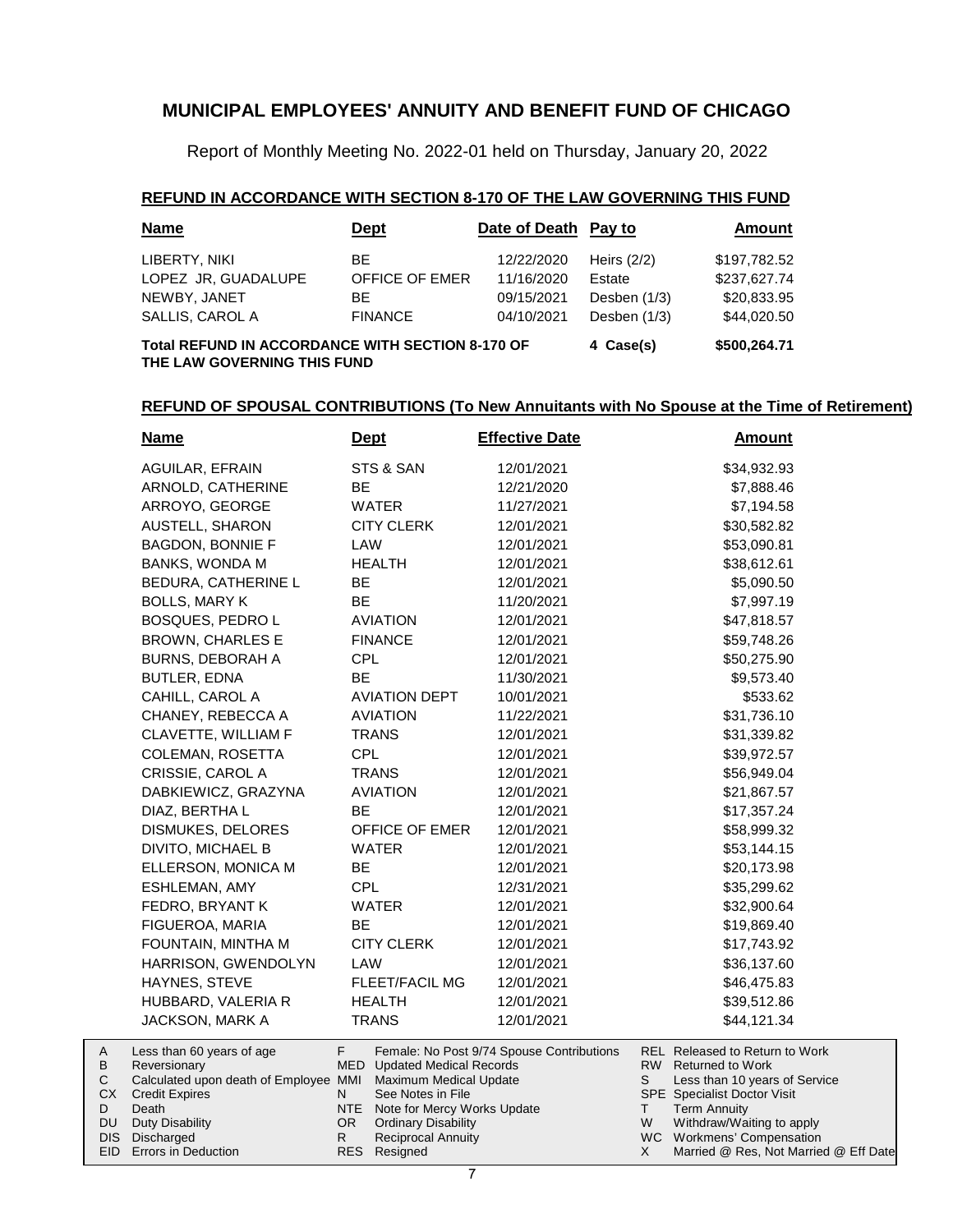Report of Monthly Meeting No. 2022-01 held on Thursday, January 20, 2022

### **REFUND OF SPOUSAL CONTRIBUTIONS (To New Annuitants with No Spouse at the Time of Retirement)**

| <u>Name</u>                                  | <b>Dept</b>              | <b>Effective Date</b> |            | <u>Amount</u>  |
|----------------------------------------------|--------------------------|-----------------------|------------|----------------|
| JONES, BRENDA M                              | WATER                    | 11/16/2021            |            | \$40,204.95    |
| JONES, THURSA P                              | <b>HEALTH</b>            | 11/01/2021            |            | \$47,179.24    |
| KAMPS, PETER J                               | <b>FAMILY &amp; SUPP</b> | 12/01/2021            |            | \$49,396.80    |
| LAMBERT, LINDA A                             | <b>FINANCE</b>           | 12/01/2021            |            | \$13,881.60    |
| MESSINA, PAUL C                              | <b>FLEET/FACIL MG</b>    | 12/01/2021            |            | \$34,578.06    |
| METCALF, EARLEAN                             | LAW                      | 11/01/2021            |            | \$2,459.50     |
| MILLER, PATRICIA A                           | <b>POLICE</b>            | 12/01/2021            |            | \$19,765.81    |
| MORENO, DANIEL                               | AIS.                     | 12/01/2021            |            | \$51,530.54    |
| NELSON, GREGORY S                            | <b>HEALTH</b>            | 12/01/2021            |            | \$49,319.26    |
| O MALLEY, MARK F                             | WATER                    | 12/01/2021            |            | \$59,999.90    |
| OLSEN, WILLIAM L                             | <b>AVIATION</b>          | 12/01/2021            |            | \$38,092.65    |
| PORTER-NORMAN, MICHELLE CITY COUNCIL         |                          | 12/01/2021            |            | \$613.28       |
| PROFIT, JAMES E                              | <b>BE</b>                | 12/01/2020            |            | \$22,758.73    |
| RANCHER-MCGRUDER, B                          | <b>TRANS</b>             | 10/01/2021            |            | \$35,521.55    |
| RIZZO, MICHAEL A                             | STS & SAN                | 12/01/2021            |            | \$26,543.79    |
| SENTENO, SUSAN                               | <b>AVIATION</b>          | 11/16/2021            |            | \$25,334.62    |
| SLEDGE, JOANNE V                             | <b>TRANS</b>             | 12/01/2021            |            | \$44,009.43    |
| SMITH, BETTIE L                              | <b>FAMILY &amp; SUPP</b> | 12/01/2021            |            | \$27,976.98    |
| SMITH, DENISE                                | <b>BE</b>                | 12/01/2021            |            | \$16,568.96    |
| STEPHENS, BETTIE K                           | BE.                      | 12/01/2021            |            | \$6,284.47     |
| TORREZ, ANNA                                 | <b>OEMC</b>              | 01/01/2021            |            | \$3,991.67     |
| VERRANEAULT, CRISTINA                        | <b>BE</b>                | 12/01/2021            |            | \$4,461.71     |
| WALKER, MICHAEL                              | <b>FLEET/FACIL MG</b>    | 12/01/2021            |            | \$47,663.03    |
| WARREN, RHONDA H                             | <b>WATER</b>             | 12/01/2021            |            | \$45,263.17    |
| <b>WEBBER, CLARICE</b>                       | <b>BE</b>                | 11/02/2021            |            | \$31,995.12    |
| WILLIAMS, LINDA                              | <b>HEALTH</b>            | 12/01/2021            |            | \$36,013.72    |
| WISEMAN, ANGELA F                            | BE.                      | 09/25/2021            |            | \$6,864.36     |
| <b>Total REFUND OF SPOUSAL CONTRIBUTIONS</b> |                          |                       | 57 Case(s) | \$1,745,213.55 |

#### **TOTAL REFUNDS \$3,194,168.22**

|              | Less than 60 years of age                                    |     | Female: No Post 9/74 Spouse Contributions |   | REL Released to Return to Work        |
|--------------|--------------------------------------------------------------|-----|-------------------------------------------|---|---------------------------------------|
| <sub>B</sub> | Reversionary                                                 |     | MED Updated Medical Records               |   | RW Returned to Work                   |
|              | Calculated upon death of Employee MMI Maximum Medical Update |     |                                           |   | Less than 10 years of Service         |
| СX           | <b>Credit Expires</b>                                        |     | See Notes in File                         |   | SPE Specialist Doctor Visit           |
|              | Death                                                        |     | NTE Note for Mercy Works Update           |   | <b>Term Annuity</b>                   |
| DU           | Duty Disability                                              | OR. | <b>Ordinary Disability</b>                | w | Withdraw/Waiting to apply             |
|              | DIS Discharged                                               |     | <b>Reciprocal Annuity</b>                 |   | WC Workmens' Compensation             |
|              | EID Errors in Deduction                                      |     | RES Resigned                              |   | Married @ Res, Not Married @ Eff Date |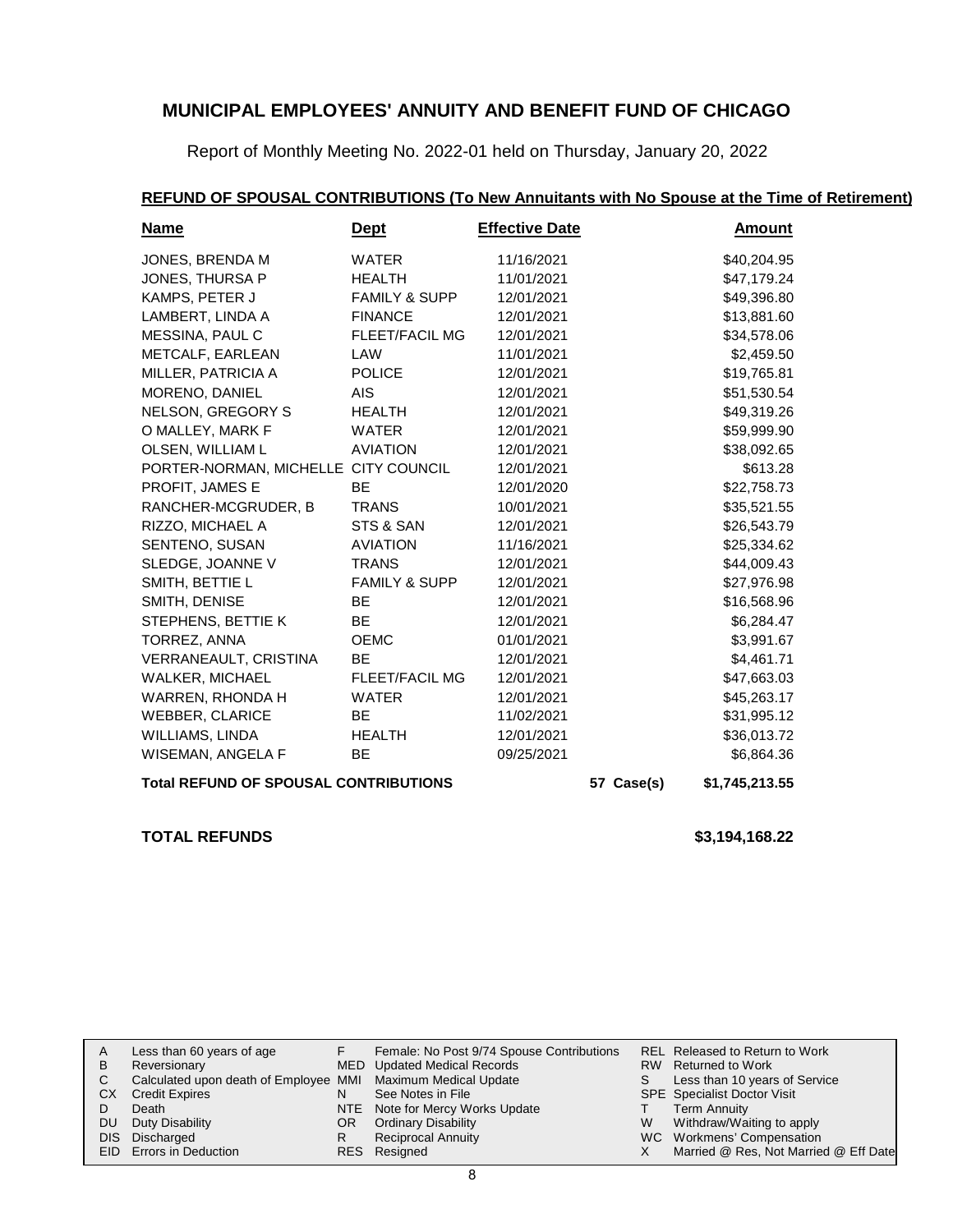Report of Monthly Meeting No. 2022-01 held on Thursday, January 20, 2022

#### **ADJUSTED REFUND**

| <b>Name</b> | Refund Type Reason | <b>Resignation Date</b> | Amount |            |
|-------------|--------------------|-------------------------|--------|------------|
| <b>NONE</b> |                    |                         |        | ORG<br>ADJ |

Trustee Canning moved that the various amounts shown for refunds be approved for payment in the amount shown opposite their respective names. Seconded Mr. Slack. Carried: Ayes- Trustee Canning, Trustee Degnan and Mr. Slack. Nays-None.

|     | Less than 60 years of age                                    |     | Female: No Post 9/74 Spouse Contributions |   | REL Released to Return to Work        |
|-----|--------------------------------------------------------------|-----|-------------------------------------------|---|---------------------------------------|
| В   | Reversionary                                                 |     | MED Updated Medical Records               |   | RW Returned to Work                   |
| С   | Calculated upon death of Employee MMI Maximum Medical Update |     |                                           |   | Less than 10 years of Service         |
| CХ  | <b>Credit Expires</b>                                        | N   | See Notes in File                         |   | <b>SPE</b> Specialist Doctor Visit    |
|     | Death                                                        |     | NTE Note for Mercy Works Update           |   | Term Annuity                          |
| DU. | Duty Disability                                              | OR. | <b>Ordinary Disability</b>                | W | Withdraw/Waiting to apply             |
|     | DIS Discharged                                               | R   | Reciprocal Annuity                        |   | WC Workmens' Compensation             |
|     | EID Errors in Deduction                                      |     | RES Resigned                              |   | Married @ Res, Not Married @ Eff Date |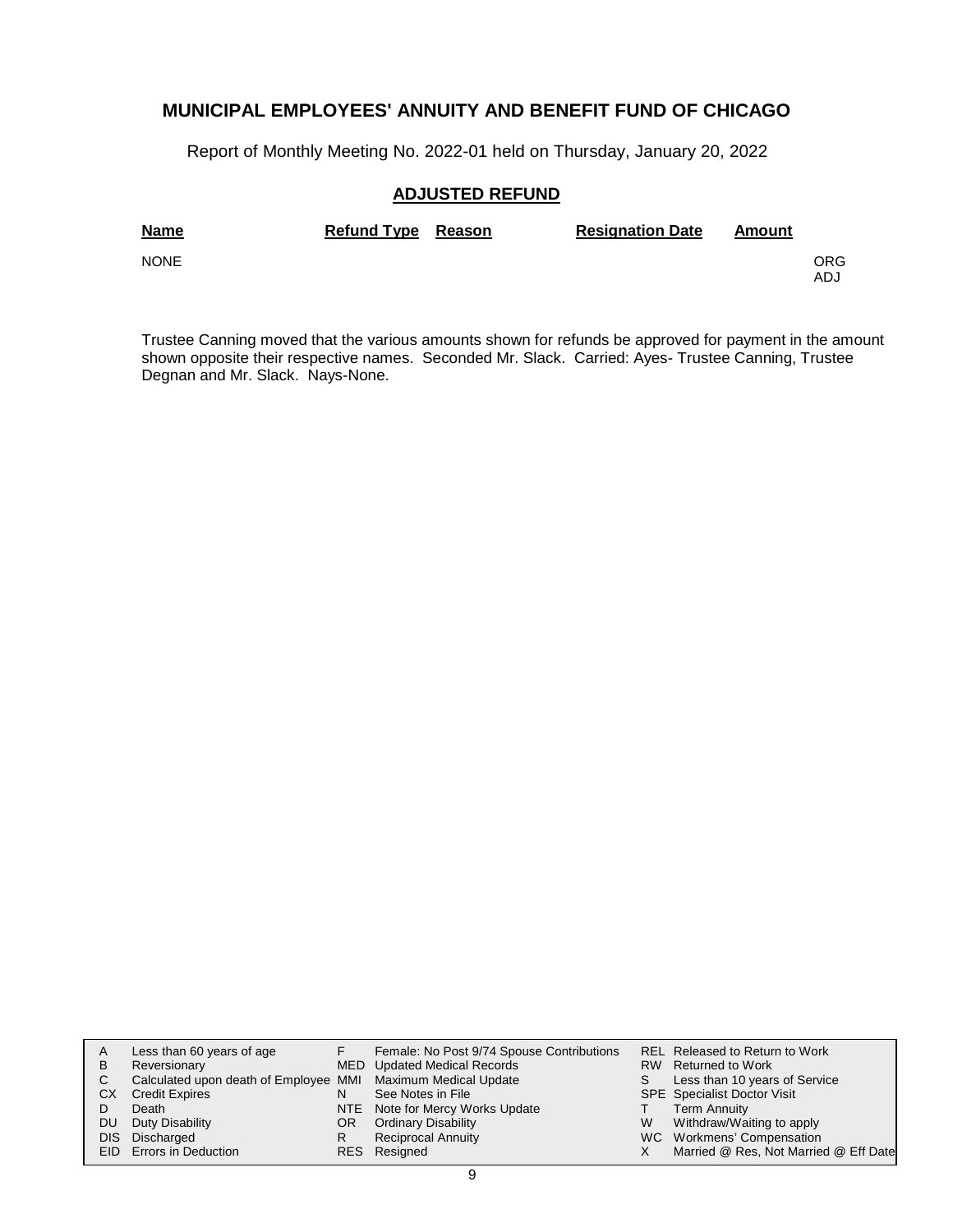#### **Report for Monthly Meeting No. 2022-01 to be held on Thursday, January 20, 2022 ADMINISTRATIVE & OPERATING DISBURSEMENTS**

|                                                                                                                                                                                                                                                                                         | 2021           | YEAR-TO-DATE   | <b>YTD</b> | <b>FOR</b>                                            |
|-----------------------------------------------------------------------------------------------------------------------------------------------------------------------------------------------------------------------------------------------------------------------------------------|----------------|----------------|------------|-------------------------------------------------------|
|                                                                                                                                                                                                                                                                                         | <b>BUDGET</b>  | 12/31/21       | % EXPENDED | <b>APPROVAL</b>                                       |
| <b>PERSONNEL</b>                                                                                                                                                                                                                                                                        | \$3,274,530.00 | \$2,985,832.38 | 91.2%      | \$<br>351,120.60                                      |
| Salaries & Wages - Regular (3 pay period month)                                                                                                                                                                                                                                         |                |                |            | 351,120.60                                            |
| <b>Employee Insurance &amp; Benefits</b>                                                                                                                                                                                                                                                | 1,386,640.00   | 1,220,429.69   | 88.0%      | 96,325.88                                             |
| Healthcare-Actives, net of EE prem contributions                                                                                                                                                                                                                                        |                |                |            | 96,325.88                                             |
| <b>PROFESSIONAL SERVICES</b>                                                                                                                                                                                                                                                            |                |                |            |                                                       |
| <b>Actuarial Services</b>                                                                                                                                                                                                                                                               | 83,000.00      | 50,860.00      | 61.3%      |                                                       |
| <b>Legal Advisory Services</b>                                                                                                                                                                                                                                                          | 250,000.00     | 152,392.00     | 61.0%      | 14,475.85                                             |
| Burke Burns & Pinelli, Ltd.: Legal services<br>12/29/21, Inv#29388, 11/01/21 - 11/30/21<br>12/29/21, Inv#29389, 11/04/21 - 11/29/21<br>12/29/21, Inv#29390, 11/19/21<br>12/29/21, Inv#29391, 11/04/21 - 11/19/21<br>Debbie Tyrrell, Court Reporter:<br>Transcripts Re: 11/29/21 Meeting |                |                |            | 10,330.95<br>1,729.95<br>193.45<br>1,399.00<br>822.50 |
| <b>Other Consulting Services</b>                                                                                                                                                                                                                                                        |                |                |            |                                                       |
| <b>MEABF Advisor</b>                                                                                                                                                                                                                                                                    |                | 2,638.20       | 100%       |                                                       |
| <b>Medical Services</b>                                                                                                                                                                                                                                                                 | 75,000.00      | 68,750.00      | 91.7%      |                                                       |
| <b>Audit Services</b>                                                                                                                                                                                                                                                                   | 43,500.00      | 2,500.00       | 5.7%       |                                                       |
| <b>Legislative Liason</b>                                                                                                                                                                                                                                                               | 36,000.00      | 27,000.00      | 75.0%      | 3,000.00                                              |
| Vision MAI, LLC., Legislative Liaison, 12/21                                                                                                                                                                                                                                            |                |                |            | 3,000.00                                              |
| <b>Centennial Yr-100th Celebration Media Marketing</b>                                                                                                                                                                                                                                  | 25,000.00      | 24,000.00      | 96.0%      |                                                       |
| <b>IT Consulting</b>                                                                                                                                                                                                                                                                    | 137,000.00     | 100,538.50     | 73.4%      | 9,168.50                                              |
| NuLodgic dba Genuity:<br>01/01/22, Inv#155450, Network support - onsite, 12/21<br>01/01/22, Inv#155450, AlienVault Security, 12/21<br>01/01/22, Inv#155450, Office 365 monthly<br>subscription, 12/21<br>01/01/22, Inv#155450, Visio Plan 2 for GCC, 12/21                              |                |                |            | 7,000.00<br>900.00<br>1,253.50<br>15.00               |
| <b>Benefit Payments</b>                                                                                                                                                                                                                                                                 | 460,000.00     | 321,538.91     | 69.9%      |                                                       |
| <b>COMMUNICATIONS EXPENSES</b>                                                                                                                                                                                                                                                          |                |                |            |                                                       |
| <b>Printing &amp; Publications</b>                                                                                                                                                                                                                                                      | 132,000.00     | 47,061.33      | 35.7%      | 126.00                                                |
| Sun Times Media:                                                                                                                                                                                                                                                                        |                |                |            |                                                       |
| 11/30/21, Legal Notices for Change of Meeting Notice                                                                                                                                                                                                                                    |                |                |            | 126.00                                                |
| <b>Postage</b>                                                                                                                                                                                                                                                                          | 25,000.00      | 19,472.27      | 77.9%      | 1,917.09                                              |
| FedEx:                                                                                                                                                                                                                                                                                  |                |                |            |                                                       |
| Inv#3-444-25465, Delivery charges - (1) Package<br>Inv#7-569-07352, Delivery charges - (1) Package<br>United States Postal Service:                                                                                                                                                     |                |                |            | 80.96<br>82.42                                        |
| 12/21, Regular Postage - meter account<br>US Messenger & Logistics, Inc.:                                                                                                                                                                                                               |                |                |            | 1,700.00                                              |
| Inv#3234-50559 services from 11/03/21 - 11/17/21                                                                                                                                                                                                                                        |                |                |            | 53.71                                                 |
| <b>Telephone &amp; Communications</b><br>8x8, INC.:                                                                                                                                                                                                                                     | 50,720.00      | 42,752.30      | 84.3%      | 3,827.53                                              |
| Inv#3237354, Phones re: November usage<br>Cogent Comm, 12/01/21, Internet - Onsite<br><b>Business Continuity - Managers Cell Phone</b>                                                                                                                                                  |                |                |            | 3,167.53<br>450.00                                    |
| Reimbursement - December                                                                                                                                                                                                                                                                |                |                |            | 210.00                                                |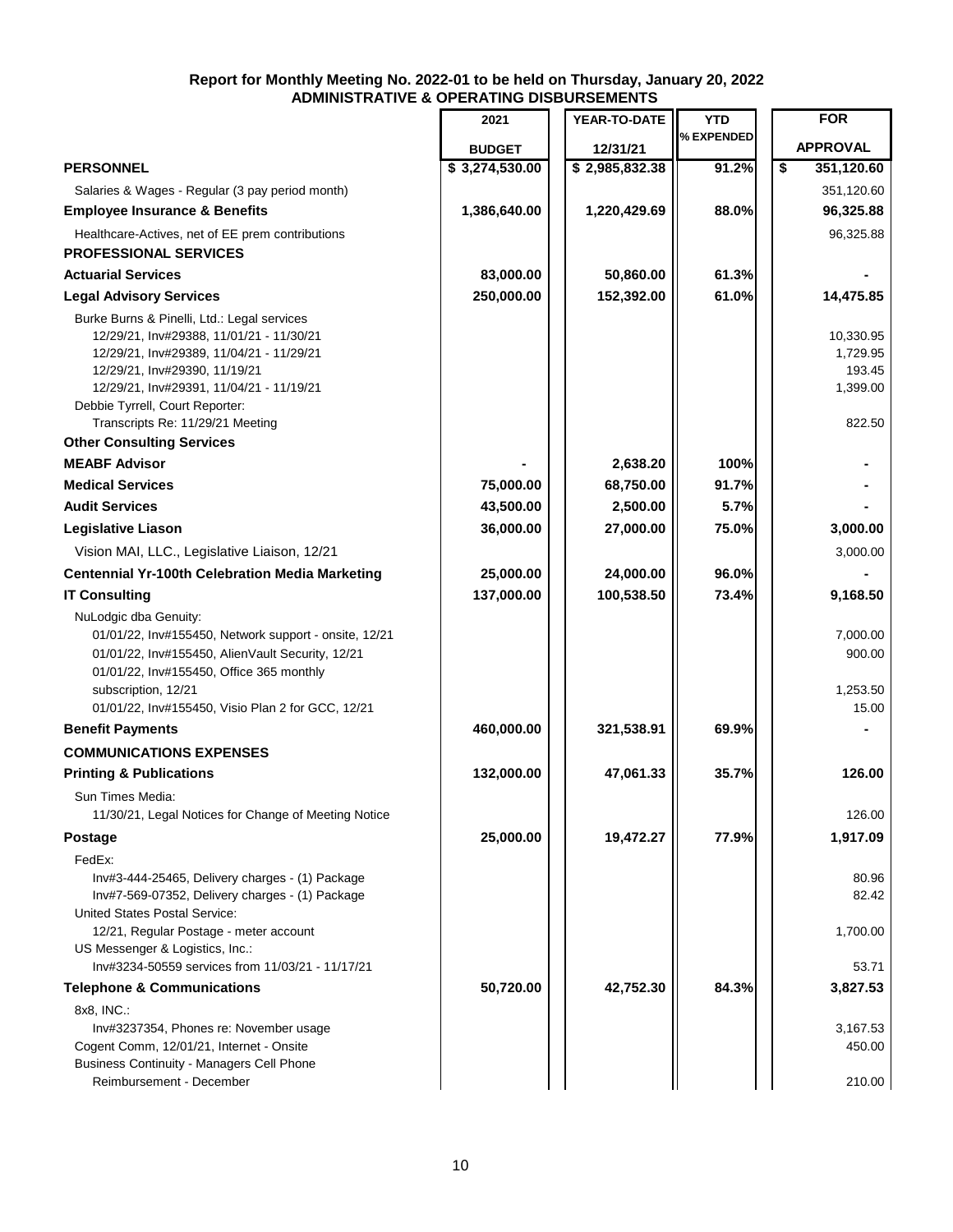#### **Report for Monthly Meeting No. 2022-01 to be held on Thursday, January 20, 2022 ADMINISTRATIVE & OPERATING DISBURSEMENTS**

|                                                                              | 2021             | YEAR-TO-DATE     | <b>YTD</b> | <b>FOR</b>      |
|------------------------------------------------------------------------------|------------------|------------------|------------|-----------------|
|                                                                              | <b>BUDGET</b>    | 12/31/21         | % EXPENDED | <b>APPROVAL</b> |
| <b>OTHER OPERATING EXPENSES</b>                                              |                  |                  |            |                 |
| <b>Rental &amp; Utilities</b>                                                | \$<br>794,140.00 | 766,723.16<br>\$ | 96.5%      | \$<br>65,196.52 |
| 321 North Clark Property LLC:                                                |                  |                  |            |                 |
| 12/21 Rent<br>ComEd:                                                         |                  |                  |            | 64,410.53       |
| Services from 10/28/21 - 11/30/21                                            |                  |                  |            | 785.99          |
| <b>Contractual Services</b>                                                  |                  |                  |            |                 |
| <b>Trustee Election Services</b>                                             | 38,580.00        | 4,227.00         | 11.0%      |                 |
| <b>Death Service</b>                                                         | 2,000.00         | 1,620.00         | 81.0%      | 1,620.00        |
| LifeStatus360, LLC.:<br>12/01/21, Inv#2021320, Death Audit Services          |                  |                  |            | 1,620.00        |
| <b>Shredding &amp; Storage Charges</b>                                       | 28,740.00        | 30,746.42        | 107.0%     | 2,553.44        |
| Iron Mountain:                                                               |                  |                  |            |                 |
| Inv#GBZD992, Storage charges<br>Vital Records Control:                       |                  |                  |            | 1,572.16        |
| Inv#2370089, 12/21 Storage charges                                           |                  |                  |            | 938.85          |
| Inv#2370089, 11/21 Retrieval charges                                         |                  |                  |            | 42.43           |
| <b>Dues &amp; Subscriptions</b>                                              | 17,850.00        | 15,905.84        | 89.1%      | 239.71          |
| Corporate Mastercard:                                                        |                  |                  |            |                 |
| Chicago Tribune, Digital subscription                                        |                  |                  |            | 27.72           |
| Crain's Chicago, Digital subscription                                        |                  |                  |            | 169.00          |
| NY Times, Digital subscription                                               |                  |                  |            | 4.00            |
| Wall Street Journal, Digital subscription                                    |                  |                  |            | 38.99           |
| <b>Equipment Rental &amp; Maintenance</b>                                    | 4,500.00         | 4,022.02         | 89.4%      | 220.00          |
| Digital Copier Supercenter:<br>Inv#24621, (3) Copiers - 12/21 Maintenance    |                  |                  |            | 220.00          |
| <b>Repairs &amp; Maintenance Office</b>                                      | 3,300.00         | 123.46           | 3.7%       |                 |
| Insurance:                                                                   |                  |                  |            |                 |
| Fiduciary, Fidelity Bond, Property, Employment                               | 269,760.00       | 253,485.48       | 94.0%      |                 |
| <b>Travel Expenses - Conferences &amp; Others</b>                            | 25,500.00        | 8,138.63         | 31.9%      | 950.00          |
| Callan LLC.:<br>Registration fee for Dennis White to attend the              |                  |                  |            |                 |
| Callan College Conference held 10/26/21 - 10/28/21                           |                  |                  |            | 950.00          |
| <b>Office &amp; Computer Supplies</b>                                        | 92,115.00        | 48,823.52        | 53.0%      | 10,483.29       |
| <b>Office Supplies</b>                                                       |                  |                  |            |                 |
| Staples Advantage:<br>11/20/21, Inv#3493209320, Office supplies              |                  |                  |            | 79.77           |
| <b>Computer/Technical Expense</b>                                            |                  |                  |            |                 |
| NuLodgic dba Genuity:<br>12/16/21, Inv#155403, Dell Dock WD19 power supplies |                  |                  |            | 662.52          |
| ThinkBox312:                                                                 |                  |                  |            |                 |
| Inv#564, Develop website for MEABF.org                                       |                  |                  |            | 4,500.00        |
| Trakstar, Evaluation software                                                |                  |                  |            | 5,175.00        |
| Corporate Mastercard:<br>Liquid Web, 11/21 Charge re: secure website hosting |                  |                  |            | 66.00           |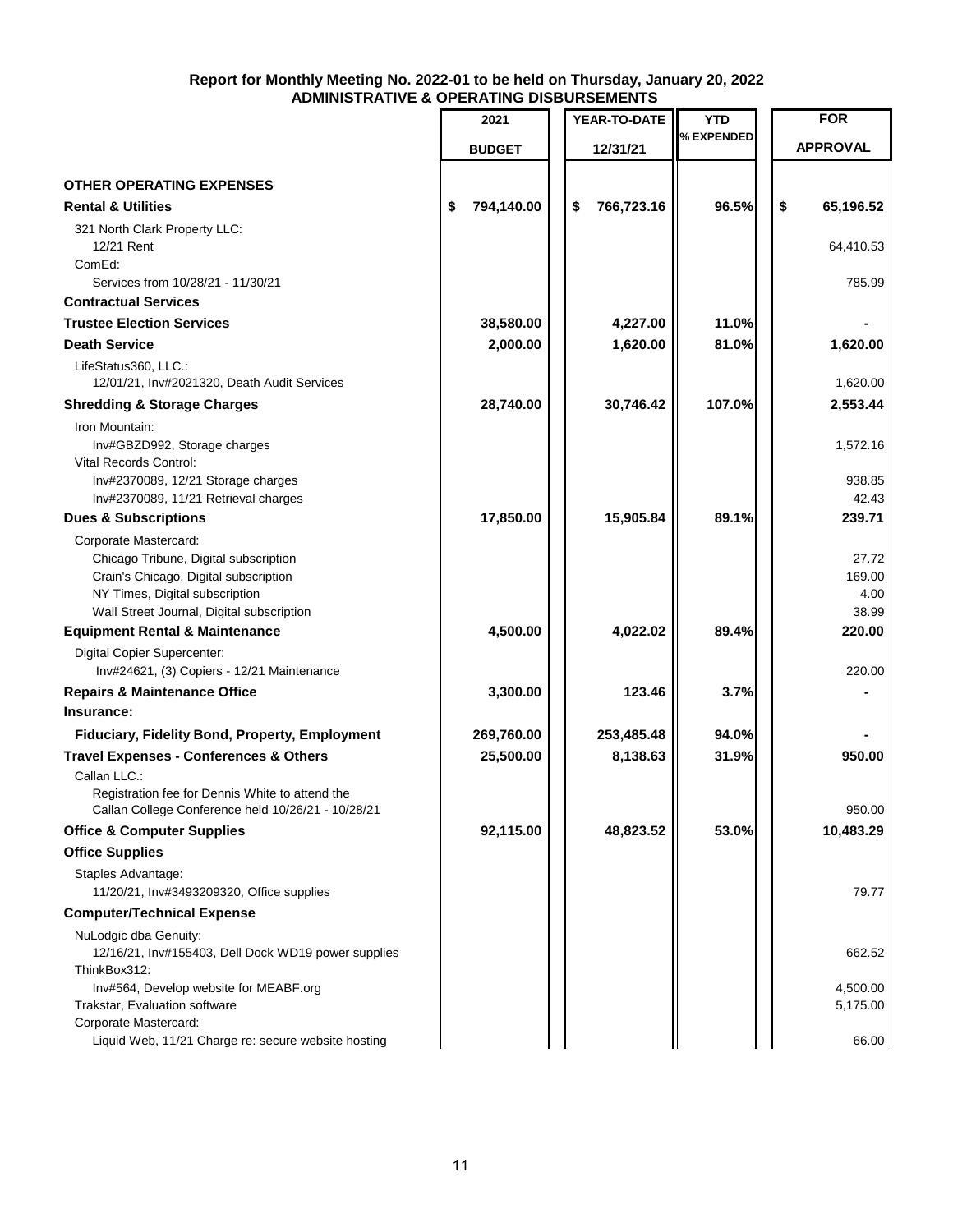#### **Report for Monthly Meeting No. 2022-01 to be held on Thursday, January 20, 2022 ADMINISTRATIVE & OPERATING DISBURSEMENTS**  $\frac{1}{2}$

|                                                                                                               | טוע טאווואט וט                       |                         |                          |                   |
|---------------------------------------------------------------------------------------------------------------|--------------------------------------|-------------------------|--------------------------|-------------------|
|                                                                                                               | 2021                                 | YEAR-TO-DATE            | <b>YTD</b><br>% EXPENDED | <b>FOR</b>        |
|                                                                                                               | <b>BUDGET</b>                        | 12/31/21                |                          | <b>APPROVAL</b>   |
| <b>Payroll Services</b>                                                                                       | \$<br>9,930.00                       | \$<br>7,924.70          | 79.8%                    | \$<br>873.10      |
| ADP, Inc. - Payroll processing - 2021<br>Midwest Time Recorder Inc.:<br>Inv# 182012, Time clock service 11/21 |                                      |                         |                          | 748.10<br>125.00  |
| <b>Miscellaneous Expense</b>                                                                                  | 8,990.00                             | 9,083.08                | 101.0%                   | 2,892.55          |
| 12/21, Qildro, Subpoena & Other:<br>Donna Hansen:<br>Reimbursement for board meeting supplies                 |                                      |                         |                          | (150.00)<br>87.32 |
| O'Hara's Sports Inc., Misc expense<br>Stacey Ruffolo:                                                         |                                      |                         |                          | 2,461.00          |
| Reimbursement for board meeting supplies<br>Corporate Mastercard:                                             |                                      |                         |                          | 90.45             |
| Corner Bakery, Bd meeting supplies on 10/21/21<br>Zoom:<br>Monthly charges for webinar & host conferencing    |                                      |                         |                          | 183.90<br>219.88  |
| <b>Reserve for Contingencies</b>                                                                              | 20,000.00                            |                         | 0.0%                     |                   |
| <b>TOTAL ADMINISTRATIVE OPERATING EXPENSES</b><br><b>BEFORE SPECIAL PROJECTS &amp; INVESTMENTS</b>            | 7,293,795.00                         | 6,216,588.89            | 85.2%                    | 564,990.06        |
| <b>SPECIAL PROJECTS</b>                                                                                       |                                      |                         |                          |                   |
| <b>Information Systems</b><br>Consulting: Website Redesign                                                    | 15,000.00                            | 15,000.00               | 100.0%                   |                   |
| Electronic Signature DocuSign<br>Document Mgmt. System: Insite<br>PBS Maintenance & System Enhancement        | 85,000.00<br>25,000.00<br>260,000.00 | 85,000.00<br>192,500.00 | 100.0%<br>0.0%<br>74.0%  | 17,500.00         |
| Novitas Business & Technology:<br>Inv#3465, PBS Support & Maintenance, 12/21                                  |                                      |                         |                          | 17,500.00         |
| TOTAL ADMINISTRATIVE OPERATING EXPENSES<br><b>BEFORE INVESTMENT</b>                                           | 7,678,795.00                         | 6,509,088.89            | 84.8%                    | 582,490.06        |
| <b>INVESTMENT EXPENSES</b>                                                                                    |                                      |                         |                          |                   |
| <b>Investment Management Fees</b>                                                                             | 6,767,384.00                         | 6,215,618.96            | 91.8%                    |                   |
| <b>Custodial Management</b>                                                                                   | 347,500.00                           | 233,366.70              | 67.2%                    |                   |
| <b>Investment Advisory Services</b>                                                                           | 290,000.00                           | 217,500.00              | 75.0%                    | 72,500.00         |
| Marquette Associates:<br>Service period 10/01/21 - 12/31/21                                                   |                                      |                         |                          | 72,500.00         |
| <b>Investment Legal Services</b>                                                                              |                                      | (1,601.92)              | 0.0%                     |                   |
| <b>TOTAL INVESTMENT EXPENSES</b>                                                                              | 7,404,884.00                         | 6,664,883.74            | 90.0%                    | \$<br>72,500.00   |
|                                                                                                               |                                      |                         |                          |                   |

### **TOTAL ADMINISTRATIVE OPERATING AND INVESTMENT EXPENSES \$ 654,990.06**

Trustee Canning moved to approve disbursements as reflected above, to persons or firms in the amounts shown opposite their respective names. Seconded by Mr. Slack.

Carried: Ayes - Trustee Canning, Trustee Degnan, and Mr. Slack. Nays -None.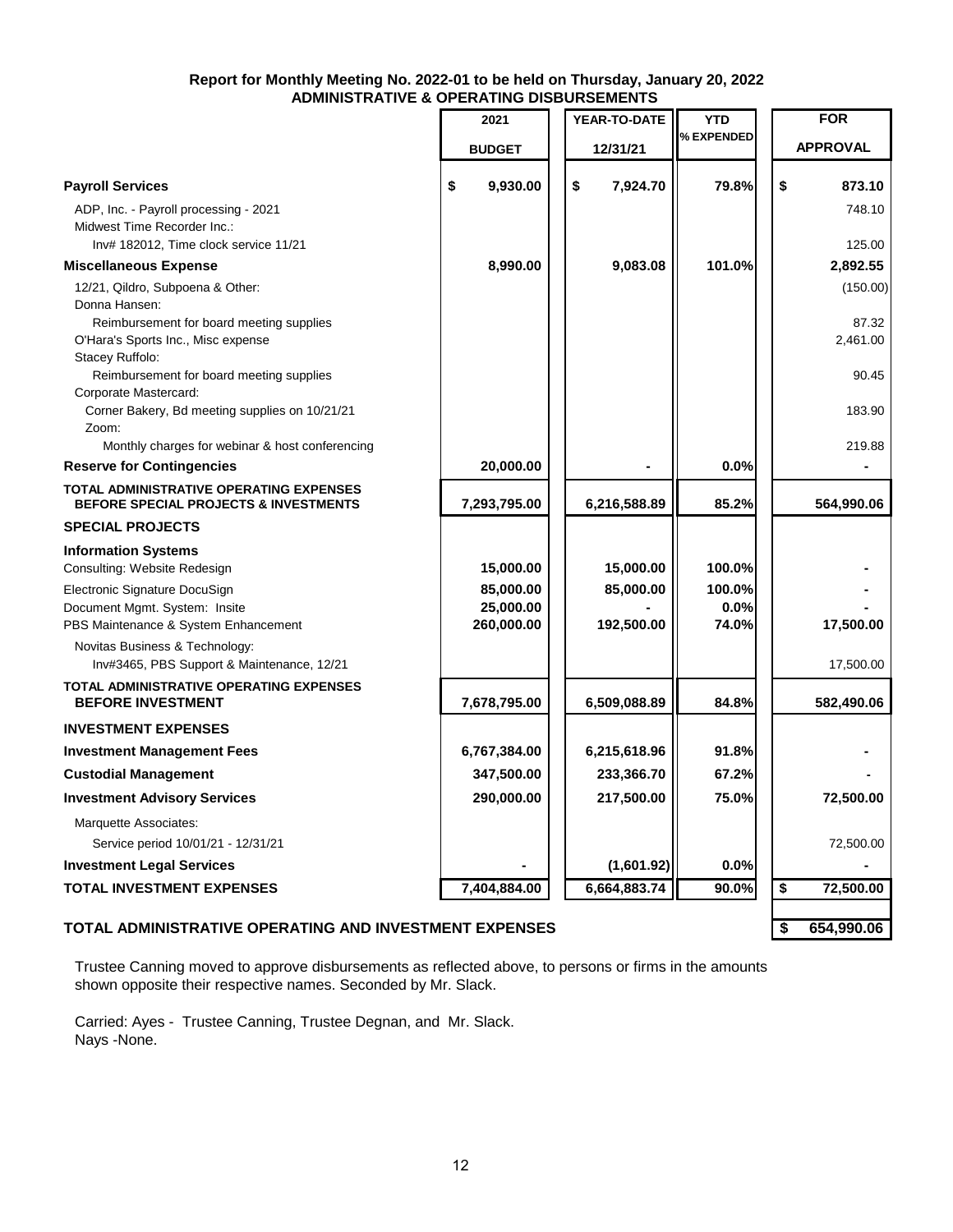Report of Monthly Meeting No. 2022-01 held on Thursday, January 20, 2022

Resolved, that each of the following named members of the Fund be granted an annuity of the amount stated, and to continue for life, unless otherwise stated in the notes, provided that separation from the service of the City of Chicago shall have become effective as of such date:

# **EMPLOYEE ANNUITIES**

| <b>Name</b>              | Dept - Title                       | <b>Eff Date</b> | <b>Employee</b> | <b>Spouse</b> | <b>Notes</b> |
|--------------------------|------------------------------------|-----------------|-----------------|---------------|--------------|
| AGUILAR, EFRAIN          | STS & SAN - LABORER                | 12/01/2021      | \$4,925.07      | N/A           |              |
| AKINS, LOU ANN           | <b>TRANS - MTD</b>                 | 12/01/2021      | \$3,376.58      | \$2,029.39    |              |
| ALBRECHT, DANIEL R       | FFM - MACHINIST                    | 12/01/2021      | \$6,765.49      | \$3,646.99    |              |
| ANDERSON, LUIS F         | WATER - OPER ENG GROUP A           | 12/01/2021      | \$5,164.11      | \$2,582.05    |              |
| ARNOLD, CATHERINE        | <b>BE - PARENT WRK</b>             | 12/21/2020      | \$940.03        | N/A           |              |
| ARROYO, GEORGE           | <b>WATER - LABORER</b>             | 11/27/2021      | \$1,130.05      | N/A           |              |
| ATILANO, FRANK M         | <b>BE - LIBRARY ASST</b>           | 12/01/2020      | \$2,502.69      | \$1,251.34    |              |
| AUSTELL, SHARON          | CITY CLERK - COMPUTER OP II        | 12/01/2021      | \$4,486.20      | N/A           |              |
| AZEEZ, EUNICE B          | <b>BE - TEACHER ASST</b>           | 12/07/2021      | \$1,665.43      | \$1,146.07    |              |
| <b>BAGDON, BONNIE F</b>  | LAW - ASST CORP COUNSEL SR         | 12/01/2021      | \$6,660.71      | N/A           |              |
| BANKS, WONDA M           | <b>HEALTH - BEHAVIOR ASST</b>      | 12/01/2021      | \$4,923.60      | N/A           |              |
| BARRETT, MICHAEL T       | <b>AVIATION - MTD</b>              | 12/01/2021      | \$5,291.52      | \$3,401.66    |              |
| BEDURA, CATHERINE L      | <b>BE - CROSSING GUARD</b>         | 12/01/2021      | \$850.00        | N/A           |              |
| <b>BOCHONKO, LAURA L</b> | <b>BE - CUST WKR</b>               | 03/17/2021      | \$131.86        | \$800.00      | Α            |
| <b>BOLLS, MARY K</b>     | <b>BE - NURSE</b>                  | 11/20/2021      | \$1,094.76      | N/A           |              |
| <b>BOSQUES, PEDRO L</b>  | <b>AVIATION - OPER ENG GROUP A</b> | 12/01/2021      | \$6,669.81      | N/A           |              |
| BOYLE, DENNIS            | TRANS - FOREMAN ELEC MECH          | 12/01/2021      | \$6,809.10      | \$3,404.55    |              |
| <b>BROCHIN, MONICA H</b> | <b>BE - PARALEGAL</b>              | 12/22/2021      | \$987.00        | \$800.00      |              |
| BROGDON, DONALD I        | STS & SAN - MTD                    | 12/01/2021      | \$4,166.32      | \$2,083.16    |              |
| <b>BROWN, CHARLES E</b>  | FINANCE - AUDITOR IV               | 12/01/2021      | \$8,113.15      | N/A           |              |
| <b>BURNS, DEBORAH A</b>  | CPL - LIBRARIAN III                | 12/01/2021      | \$6,489.80      | N/A           |              |
| <b>BUSCH, STEVEN F</b>   | HEALTH - DIR MENTAL HEALTH CTR     | 12/01/2021      | \$7,721.74      | \$5,060.00    |              |
| <b>BUTLER, EDNA</b>      | BE - LRA                           | 11/30/2021      | \$1,432.17      | N/A           |              |
| BYRD SULLIVAN, RENEE     | FAMILY & SUPP - PROG AUDITOR III   | 12/01/2021      | \$7,135.80      | \$4,604.50    |              |
| CAHILL, CAROL A          | <b>AVIATION - CLERK III</b>        | 10/01/2021      | \$200.39        | N/A           | R.           |
| CALDERONE, RONALD R      | STS & SAN - AUTO POUND SUPVSR      | 12/01/2021      | \$6,987.85      | \$3,493.92    |              |
| CAMPOVERDE, MANUEL A     | <b>BE - SECURITY OFFICER</b>       | 12/01/2021      | \$2,965.57      | \$1,495.69    |              |
| CANO, MILAGRO            | <b>BE - SR APP SPECIALIST</b>      | 12/16/2021      | \$5,768.64      | \$3,348.13    |              |
| CARTER, MARVIN D         | FFM - OPER ENG GROUP A             | 11/21/2021      | \$4,618.58      | \$3,013.95    |              |
| CASEY, ESTHER A          | <b>PSA - TIMEKEEPER</b>            | 12/01/2021      | \$3,508.15      | \$1,880.20    |              |
| CHANEY, REBECCA A        | <b>AVIATION - SECURITY OFFICER</b> | 11/22/2021      | \$5,406.00      | N/A           |              |
| CLAVETTE, WILLIAM F      | <b>TRANS - BRIDGE OPER</b>         | 12/01/2021      | \$5,185.15      | N/A           |              |
| COCONATE, LOUIS A        | <b>WATER - HOISTING ENG</b>        | 12/01/2021      | \$5,123.77      | \$2,797.81    |              |
| COLEMAN, ROSETTA         | <b>CPL - LIBRARIAN IV</b>          | 12/01/2021      | \$5,521.46      | N/A           |              |
| CORIANO, JIMMY           | WATER - ASST CHIEF OPER ENG        | 12/01/2021      | \$5,081.94      | \$2,229.70    |              |
| CORSO, JOHN J            | POLICE - PROPERTY CUST             | 12/01/2021      | \$4,923.60      | \$3,177.00    |              |
| CRISSIE, CAROL A         | TRANS - CHIEF CONTR EXPED          | 12/01/2021      | \$7,781.40      | N/A           |              |

| A         | Less than 60 years of age                                    |     | Female: No Post 9/74 Spouse Contributions |    | REL Released to Return to Work        |
|-----------|--------------------------------------------------------------|-----|-------------------------------------------|----|---------------------------------------|
| B         | Reversionary                                                 |     | MED Updated Medical Records               |    | RW Returned to Work                   |
|           | Calculated upon death of Employee MMI Maximum Medical Update |     |                                           | S. | Less than 10 years of Service         |
| <b>CX</b> | Credit Expires                                               |     | See Notes in File                         |    | <b>SPE</b> Specialist Doctor Visit    |
|           | Death                                                        |     | NTE Note for Mercy Works Update           |    | Term Annuity                          |
| DU.       | Duty Disability                                              | OR. | <b>Ordinary Disability</b>                | W  | Withdraw/Waiting to apply             |
|           | DIS Discharged                                               |     | <b>Reciprocal Annuity</b>                 |    | WC Workmens' Compensation             |
|           | <b>EID</b> Errors in Deduction                               |     | RES Resigned                              |    | Married @ Res, Not Married @ Eff Date |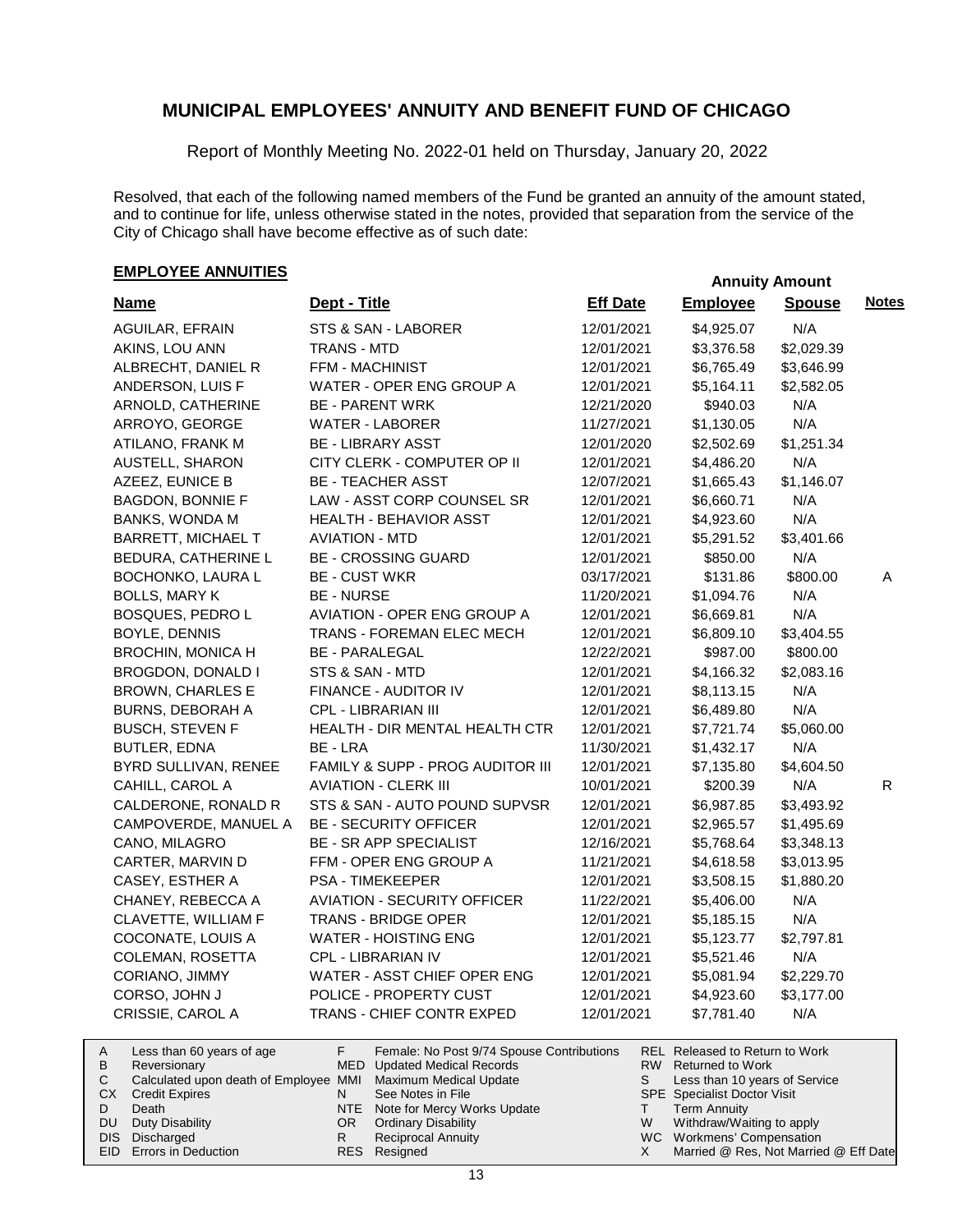Report of Monthly Meeting No. 2022-01 held on Thursday, January 20, 2022

Resolved, that each of the following named members of the Fund be granted an annuity of the amount stated, and to continue for life, unless otherwise stated in the notes, provided that separation from the service of the City of Chicago shall have become effective as of such date:

# **EMPLOYEE ANNUITIES**

| <b>Name</b>                              | Dept - Title                     | <b>Eff Date</b> | <b>Employee</b> | <b>Spouse</b> | <b>Notes</b> |
|------------------------------------------|----------------------------------|-----------------|-----------------|---------------|--------------|
| DABKIEWICZ, GRAZYNA U                    | <b>AVIATION - CUST WKR</b>       | 12/01/2021      | \$2,686.05      | N/A           |              |
| DAVIS, CRAIG L                           | CPL - DIVISION CHIEF             | 12/01/2021      | \$5,528.12      | \$3,592.55    |              |
| DECALUWE, STANLEY J                      | WATER - FOREMAN PIPE CONSTR      | 12/07/2020      | \$1,996.43      | \$998.22      | R            |
| DIAZ, BERTHA L                           | <b>BE - TEACHER ASST</b>         | 12/01/2021      | \$2,235.24      | N/A           |              |
| <b>DISMUKES, DELORES</b>                 | OEMC - POLICE COMM OPER II       | 12/01/2021      | \$6,554.40      | N/A           |              |
| DIVITO, MICHAEL B                        | <b>WATER - PROJECT ADMIN</b>     | 12/01/2021      | \$6,584.84      | N/A           |              |
| DOHERTY, GERARD E                        | <b>WATER - HOISTING ENG</b>      | 12/01/2021      | \$5,815.09      | \$3,533.45    |              |
| ELLERSON, MONICA M                       | <b>BE - COORDINATOR</b>          | 12/01/2021      | \$3,334.58      | N/A           |              |
| EROMOSELE, NORBERT I                     | WATER - CIVIL ENG III            | 12/01/2021      | \$7,078.80      | \$3,539.40    |              |
| <b>ESHLEMAN, AMY</b>                     | CPL - ASST COMM                  | 12/31/2021      | \$3,712.07      | N/A           |              |
| FEDRO, BRYANT K                          | WATER - MTD                      | 12/01/2021      | \$3,940.82      | N/A           |              |
| FIGUEROA, MARIA                          | <b>BE - TEACHER ASST</b>         | 12/01/2021      | \$3,067.64      | N/A           |              |
| FOUNTAIN, MINTHA M                       | CITY CLERK - COMPUTER OP II      | 12/01/2021      | \$2,427.59      | N/A           |              |
| GIGLIONE, ANDREW                         | <b>WATER - CONSTR LABORER</b>    | 12/01/2021      | \$5,640.38      | \$2,390.11    |              |
| GILMORE, JO ANNE                         | <b>OEMC - CROSSING GUARD</b>     | 01/01/2021      | \$1,302.39      | \$800.00      |              |
| GONZALEZ-MURRAY,<br>SANDRA               | FFM - SERV COORD                 | 12/01/2021      | \$3,453.32      | \$1,722.34    |              |
| GUEVARA, JESUS                           | <b>WATER - STEAMFITTER</b>       | 12/01/2021      | \$3,010.57      | \$2,019.30    |              |
| GUZMAN, TAMMY                            | BE - LRA                         | 11/20/2021      | \$1,399.76      | \$800.00      |              |
| HARRISON, GWENDOLYN L LAW - ACCOUNT TECH |                                  | 12/01/2021      | \$5,268.51      | N/A           |              |
| HAYNES, STEVE                            | FFM - MTD                        | 12/01/2021      | \$5,298.87      | N/A           |              |
| HUBBARD, VALERIA R                       | <b>HEALTH - NURSE III</b>        | 12/01/2021      | \$5,666.92      | N/A           |              |
| JACKSON, MARK A                          | <b>TRANS - MTD</b>               | 12/01/2021      | \$5,201.34      | N/A           |              |
| JAEKEL, SCOTT E                          | FLEET/FACIL MGMT - MACHINIST     | 11/16/2021      | \$6,808.54      | \$4,392.27    |              |
| JANKOWSKI, EVE J                         | <b>BE - SCHOOL ASST</b>          | 09/26/2021      | \$2,272.98      | \$1,136.49    | R.           |
| JOHNSON, GRAYLIN                         | <b>BLDGS - VENT INSPEC</b>       | 12/01/2021      | \$4,489.99      | \$2,245.00    |              |
| JOHNSON, MICHELLE R                      | STS & SAN - PROP CUSTODIAN       | 12/01/2021      | \$4,874.36      | \$2,437.18    |              |
| JONES, BRENDA M                          | WATER - MTD                      | 11/16/2021      | \$5,198.59      | N/A           |              |
| JONES, PORTIA L                          | <b>BE - SCH CLERK</b>            | 12/01/2021      | \$3,257.16      | \$1,703.39    |              |
| JONES, THURSA P                          | <b>HEALTH - ADMIN</b>            | 11/01/2021      | \$5,929.80      | N/A           |              |
| KAMPS, PETER J                           | FAMILY & SUPP - CHF RSCH ANALYST | 12/01/2021      | \$5,798.91      | N/A           |              |
| KANELLA, LLAMBRINI                       | BE - LRA                         | 11/06/2021      | \$1,192.71      | \$800.00      |              |
| KNIGHT, ETHEL L                          | <b>PSA - COMPUTER OP II</b>      | 12/01/2021      | \$2,857.25      | \$1,554.73    |              |

Effective 1/1/22, the employee annuity increased from \$2,857.25 to \$3,343.59 and the spouse annuity increased from \$1,554.73 to \$1,681.52 due to payment for past service after resignation date.

|    | Less than 60 years of age                                    |    | Female: No Post 9/74 Spouse Contributions |   | REL Released to Return to Work        |
|----|--------------------------------------------------------------|----|-------------------------------------------|---|---------------------------------------|
| В  | Reversionary                                                 |    | MED Updated Medical Records               |   | RW Returned to Work                   |
|    | Calculated upon death of Employee MMI Maximum Medical Update |    |                                           |   | Less than 10 years of Service         |
| CХ | <b>Credit Expires</b>                                        |    | See Notes in File                         |   | <b>SPE</b> Specialist Doctor Visit    |
|    | Death                                                        |    | NTE Note for Mercy Works Update           |   | Term Annuity                          |
| DU | Duty Disability                                              | OR | <b>Ordinary Disability</b>                | w | Withdraw/Waiting to apply             |
|    | DIS Discharged                                               |    | <b>Reciprocal Annuity</b>                 |   | WC Workmens' Compensation             |
|    | EID Errors in Deduction                                      |    | RES Resigned                              |   | Married @ Res, Not Married @ Eff Date |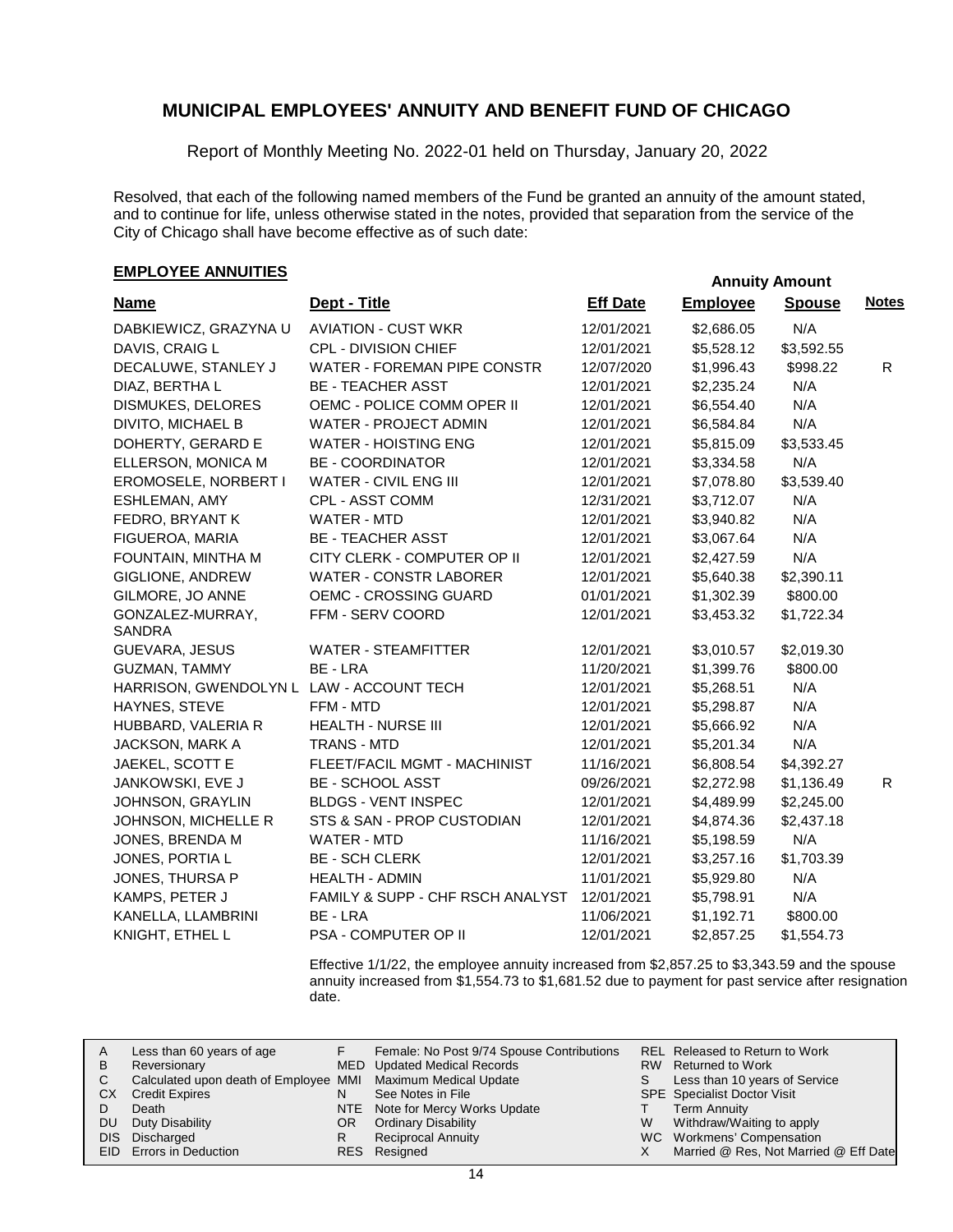Report of Monthly Meeting No. 2022-01 held on Thursday, January 20, 2022

Resolved, that each of the following named members of the Fund be granted an annuity of the amount stated, and to continue for life, unless otherwise stated in the notes, provided that separation from the service of the City of Chicago shall have become effective as of such date:

# **EMPLOYEE ANNUITIES**

| <b>Name</b>                       | Dept - Title                           | <b>Eff Date</b> | <b>Employee</b> | <b>Spouse</b> | <b>Notes</b> |
|-----------------------------------|----------------------------------------|-----------------|-----------------|---------------|--------------|
| LAMBERT, LINDA A                  | FINANCE - ANALYST                      | 12/01/2021      | \$1,359.34      | N/A           |              |
| LEWIS, ANITA L                    | <b>BE - BUS AIDE</b>                   | 12/01/2021      | \$850.00        | \$794.62      |              |
| LOPEZ, SYLVIA D                   | <b>BE - TEACHER ASST</b>               | 01/24/2022      | \$1,262.91      | \$816.98      |              |
| MENDOZA, THERESA                  | <b>HEALTH - ADMIN SUPV</b>             | 12/01/2021      | \$4,525.59      | \$2,896.83    |              |
| MESSINA, PAUL C                   | FFM - MACHINIST                        | 12/01/2021      | \$6,051.56      | N/A           |              |
| METCALF, EARLEAN                  | LAW - TYPIST                           | 11/01/2021      | \$661.69        | N/A           | R.           |
| MILLER, PATRICIA A                | POLICE - SR DATA ENTRY OPER            | 12/01/2021      | \$3,626.01      | N/A           |              |
| MILLER, PAUL E                    | STS & SAN - MTD                        | 11/16/2021      | \$4,055.73      | \$1,982.23    |              |
| MORENO, DANIEL                    | AIS - SR TELECOMM SPEC                 | 12/01/2021      | \$7,831.40      | N/A           |              |
| MYER, MATTHEW G                   | <b>HEALTH - CLINICAL THERAPIST III</b> | 11/25/2021      | \$2,240.19      | \$1,255.90    |              |
| NASH, ANTHONY                     | FAMILY & SUPP - HOSP WKR               | 12/01/2021      | \$850.00        | \$650.00      |              |
| NELSON, GREGORY S                 | HEALTH - SUPV SANITARIAN               | 12/01/2021      | \$6,650.62      | N/A           |              |
| NWIGWE, BEN C                     | HEALTH - ENVIRO ENG                    | 12/01/2021      | \$6,230.21      | \$3,115.10    |              |
| NWOSU, JUDE O                     | WATER - MICROBIOLOGIST III             | 12/01/2021      | \$4,672.66      | \$2,336.33    |              |
| O BRIEN, GERALD P                 | <b>WATER - HOISTING ENG</b>            | 12/01/2021      | \$7,183.86      | \$4,397.97    |              |
| O MALLEY, MARK F                  | <b>WATER - ENG</b>                     | 12/01/2021      | \$7,885.03      | N/A           |              |
| OKAFOR, ANGELA A                  | <b>HEALTH - NURSE II</b>               | 12/01/2021      | \$3,320.70      | \$2,004.51    |              |
| OLSEN, WILLIAM L                  | AVIATION - ASST CHIEF OPER ENG         | 12/01/2021      | \$5,451.36      | N/A           | R.           |
| PAYNE, WYMAN                      | FFM - CARPENTER                        | 12/01/2021      | \$6,791.89      | \$4,133.10    |              |
| PIEKARCZYK, THOMAS J              | HUMAN SVCS - TRAINING TECH II          | 06/01/2021      | \$994.93        | \$800.00      | $\mathsf{R}$ |
| POPE, JOHNNY M                    | STS & SAN - MTD                        | 12/01/2021      | \$2,662.61      | \$1,641.32    |              |
| PORTER, CORDELL                   | <b>WATER - FOREMAN CUST WKS</b>        | 12/01/2021      | \$3,742.14      | \$2,272.30    |              |
| PORTER-NORMAN,<br><b>MICHELLE</b> | CITY COUNCIL - SECRT TO CHAIR          | 12/01/2021      | \$257.72        | N/A           | R            |
| PRESLEY, ALLENE                   | <b>BE - TEACHER ASST</b>               | 11/22/2021      | \$644.88        | \$800.00      | S            |
| PROFIT, JAMES E                   | <b>BE - LUNCHRM MGR</b>                | 12/01/2020      | \$2,992.70      | N/A           |              |
| RANCHER-MCGRUDER,<br>BRENDA R     | TRANS - COORD PLANNER                  | 10/01/2021      | \$5,009.24      | N/A           |              |
| RIZZO, MICHAEL A                  | STS & SAN - MTD                        | 12/01/2021      | \$3,253.59      | N/A           |              |
| ROSS, DOROTHY J                   | <b>BE - TEACHER ASST</b>               | 11/09/2021      | \$1,023.84      | \$800.00      |              |
| SEANIOR, PAMELA D                 | CHA - SR PROCUR SPECL                  | 12/01/2021      | \$4,330.89      | \$2,773.83    |              |
| SENTENO, SUSAN                    | <b>AVIATION - CUST WKR</b>             | 11/16/2021      | \$3,087.42      | N/A           |              |
| SHANNON, PATRICK J                | <b>AVIATION - PLUMBER</b>              | 07/01/2021      | \$2,020.05      | \$1,010.02    | R.           |
| SHUM, CHUCK                       | TRANS - CIVIL ENG IV                   | 12/01/2021      | \$7,730.40      | \$4,988.00    |              |
| SKLAVOS, ANGELIKI                 | BE - LRA                               | 10/16/2021      | \$892.66        | \$800.00      |              |
| SLEDGE, JOANNE V                  | <b>TRANS - DISPATCHER</b>              | 12/01/2021      | \$6,098.90      | N/A           |              |
| SMITH, BETTIE L                   | FAMILY & SUPP - PROG AUDITOR II        | 12/01/2021      | \$4,503.75      | N/A           |              |

| A   | Less than 60 years of age                                    |     | Female: No Post 9/74 Spouse Contributions |   | REL Released to Return to Work        |
|-----|--------------------------------------------------------------|-----|-------------------------------------------|---|---------------------------------------|
| B   | Reversionary                                                 |     | MED Updated Medical Records               |   | RW Returned to Work                   |
|     | Calculated upon death of Employee MMI Maximum Medical Update |     |                                           |   | Less than 10 years of Service         |
|     | <b>CX</b> Credit Expires                                     |     | See Notes in File                         |   | <b>SPE</b> Specialist Doctor Visit    |
|     | Death                                                        |     | NTE Note for Mercy Works Update           |   | <b>Term Annuity</b>                   |
| DU. | Duty Disability                                              | OR. | <b>Ordinary Disability</b>                | W | Withdraw/Waiting to apply             |
|     | DIS Discharged                                               |     | Reciprocal Annuity                        |   | WC Workmens' Compensation             |
|     | EID Errors in Deduction                                      |     | RES Resigned                              |   | Married @ Res, Not Married @ Eff Date |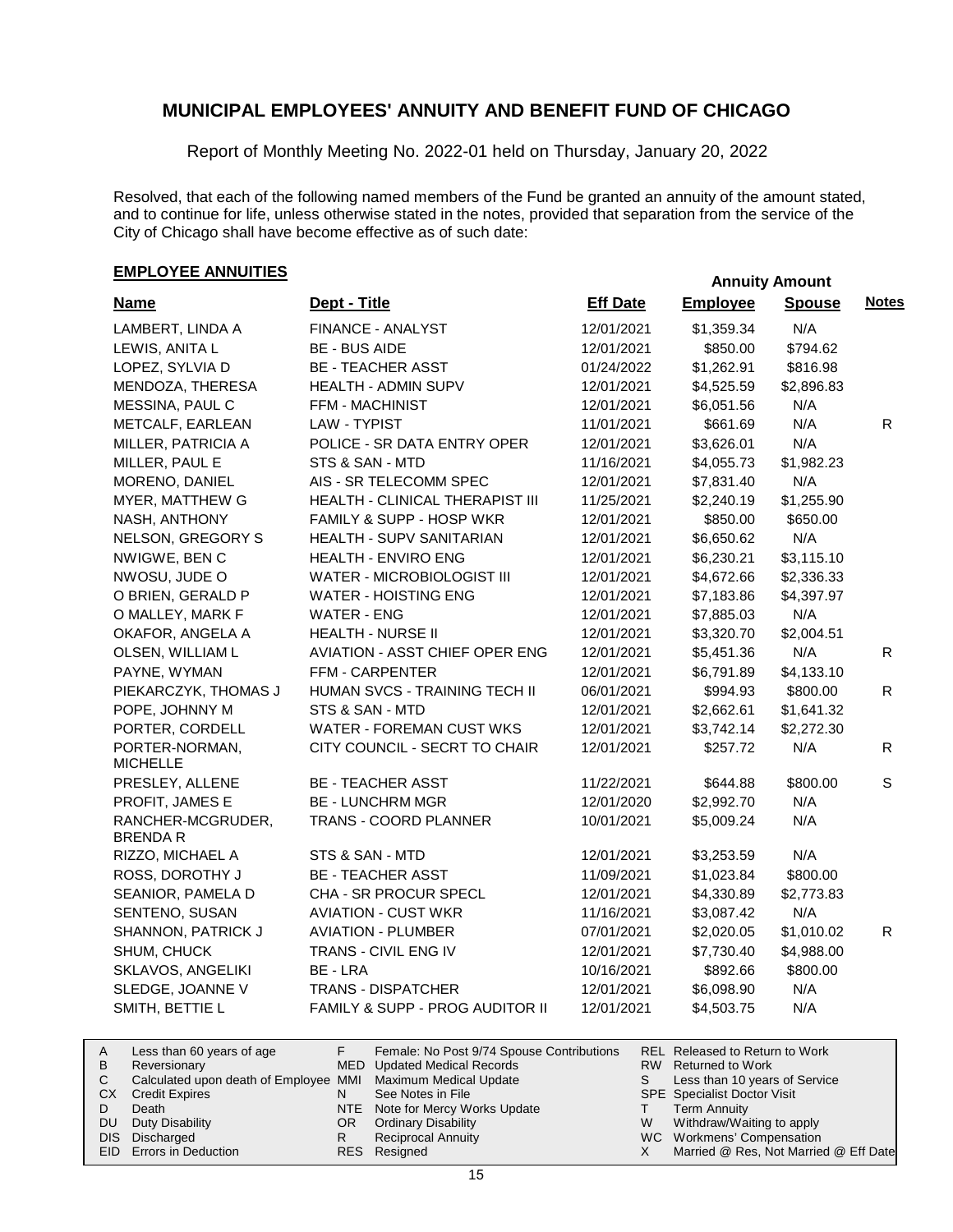Report of Monthly Meeting No. 2022-01 held on Thursday, January 20, 2022

Resolved, that each of the following named members of the Fund be granted an annuity of the amount stated, and to continue for life, unless otherwise stated in the notes, provided that separation from the service of the City of Chicago shall have become effective as of such date:

# **EMPLOYEE ANNUITIES Annuity Amount**

| <b>Name</b>             | Dept - Title                           | <b>Eff Date</b> | <b>Employee</b> | <b>Spouse</b> | <b>Notes</b> |
|-------------------------|----------------------------------------|-----------------|-----------------|---------------|--------------|
| SMITH, DENISE           | <b>BE - CUST WKR</b>                   | 12/01/2021      | \$2,021.04      | N/A           |              |
| SOPENA, ISMAEL          | WATER - SEWER BRICKLAYER               | 12/01/2021      | \$5,503.97      | \$3,405.03    |              |
| STEPHENS, BETTIE K      | BE - LRA                               | 12/01/2021      | \$850.00        | N/A           |              |
| STEWART, STEVEN S       | POLICE - SR DATA ENTRY OPER            | 12/01/2021      | \$4,486.20      | \$2,569.67    |              |
| TABB, ERIC L            | STS & SAN - GEN SUPT                   | 12/01/2021      | \$4,995.88      | \$2,693.53    |              |
| THOMPSON, BELINDA M     | <b>BE - TEACHER ASST</b>               | 12/01/2021      | \$2,463.44      | \$1,349.47    |              |
| TORRES, ROSE MARIE      | <b>HEALTH - CLINICAL THERAPIST III</b> | 12/01/2021      | \$6,795.65      | \$3,545.57    |              |
| TORREZ, ANNA            | OEMC - CROSSING GUARD                  | 01/01/2021      | \$850.00        | N/A           |              |
| TUMMILLO, DAVID         | WATER - MTD                            | 12/01/2021      | \$4,433.96      | \$2,216.98    |              |
| <b>VEGA, CARMEN L</b>   | <b>HEALTH - NURSE</b>                  | 10/01/2021      | \$1,716.87      | \$858.44      | R.           |
| VELAZQUEZ, JOHN         | WATER - RATE TAKER                     | 12/01/2021      | \$4,044.64      | \$2,022.32    |              |
| VERRANEAULT, CRISTINA   | <b>BE - CROSSING GUARD</b>             | 12/01/2021      | \$850.00        | N/A           |              |
| WALKER, MICHAEL         | FFM - PRINC COMP CONS OPER             | 12/01/2021      | \$5,328.65      | N/A           |              |
| WARREN, RHONDA H        | <b>WATER - STATIONARY FIREMAN</b>      | 12/01/2021      | \$4,954.91      | N/A           |              |
| <b>WEBBER, CLARICE</b>  | <b>BE - TEACHER ASST</b>               | 11/02/2021      | \$3,283.78      | N/A           |              |
| WILLIAMS, LINDA         | HEALTH - ADMIN ASST III                | 12/01/2021      | \$5,929.80      | N/A           |              |
| <b>WILSON, JANICE L</b> | STS & SAN - LABORER                    | 12/01/2021      | \$4,286.29      | \$2,143.14    |              |
| WISEMAN, ANGELA F       | BE - LRA                               | 09/25/2021      | \$850.00        | N/A           |              |

### **Total Employee Annuities 122 Case(s) \$490,781.06**

| A   | Less than 60 years of age                                    |     | Female: No Post 9/74 Spouse Contributions |   | REL Released to Return to Work        |
|-----|--------------------------------------------------------------|-----|-------------------------------------------|---|---------------------------------------|
| в   | Reversionary                                                 |     | MED Updated Medical Records               |   | RW Returned to Work                   |
| C.  | Calculated upon death of Employee MMI Maximum Medical Update |     |                                           |   | Less than 10 years of Service         |
| CХ  | <b>Credit Expires</b>                                        | N   | See Notes in File                         |   | <b>SPE</b> Specialist Doctor Visit    |
|     | Death                                                        |     | NTE Note for Mercy Works Update           |   | <b>Term Annuity</b>                   |
| DU. | Duty Disability                                              | OR. | <b>Ordinary Disability</b>                | W | Withdraw/Waiting to apply             |
|     | DIS Discharged                                               | R   | <b>Reciprocal Annuity</b>                 |   | WC Workmens' Compensation             |
|     | EID Errors in Deduction                                      |     | RES Resigned                              |   | Married @ Res, Not Married @ Eff Date |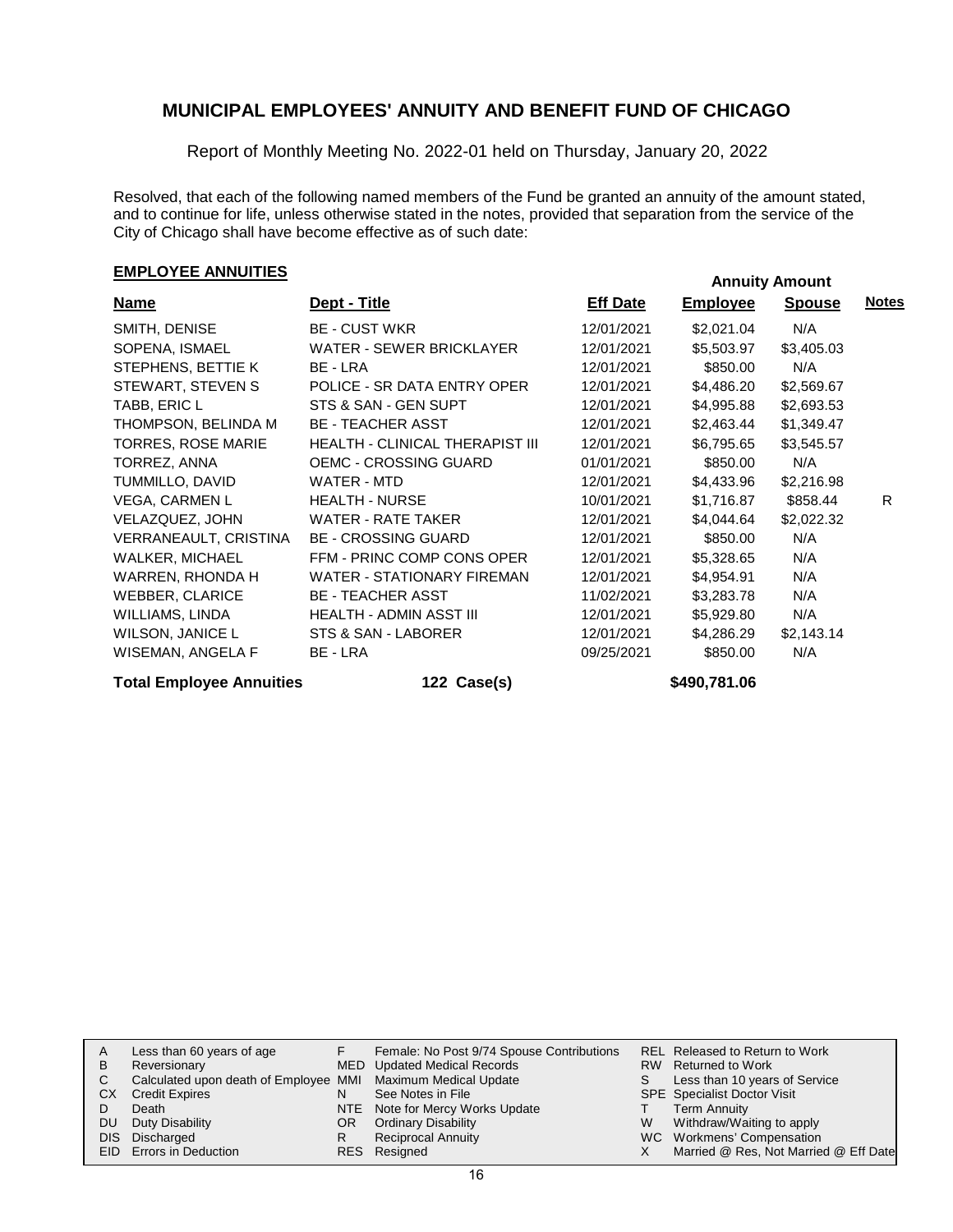Report of Monthly Meeting No. 2022-01 held on Thursday, January 20, 2022

Resolved, that each of the following widows, widowers, minor children, and certain other relatives of former members of the Fund be granted annuities of the amounts stated, and to continue until the expiration date indicated.

# **Monthly Annuities Monthly Annuity Monthly Annuity**

| <b>Name</b>                                   | Dept - Title                   | <b>Eff Date</b> | <u>Annuity</u> | <b>Expires</b> | <b>Notes</b> |
|-----------------------------------------------|--------------------------------|-----------------|----------------|----------------|--------------|
| CARTINA, CHARLOTTE J                          | WATER - SUPT OF GARAGE         | 09/20/2021      | \$3,337.03     | Death          |              |
| CENTELLA, SALLY A                             | <b>AVIATION - PAINTER</b>      | 11/02/2021      | \$800.00       | Death          |              |
| COENIC, JOHN B                                | <b>BE - COMM REP</b>           | 08/19/2021      | \$800.00       | Death          |              |
| DAVIS, LAURA L                                | CITY COUNCIL - STAFF ASST      | 10/27/2021      | \$1,976.51     | Death          |              |
| DELOACH, ESTHER L                             | <b>GEN SERV - PAINTER</b>      | 09/27/2021      | \$2,824.70     | Death          |              |
| FITZPATRICK, CHRISTINE E STS & SAN - POOL MTD |                                | 10/10/2021      | \$800.00       | Death          |              |
| <b>GEHRMAN, JANICE M</b>                      | CPL - LIBRARIAN                | 09/22/2021      | \$308.42       | Death          | R.           |
| HAAS, PATRICIA A                              | <b>WATER - PLUMBING INSPEC</b> | 10/20/2021      | \$2,482.20     | Death          |              |
| LUCAS, RUTH                                   | PUB WKS - OP ENG GROUP A       | 10/26/2021      | \$2,848.45     | Death          |              |
| MCGHEE-BOULDIN, JUDY Y                        | AVIATION - SECURITY OFFICER    | 10/03/2021      | \$2,989.22     | Death          |              |
| MURRAY, KATHLEEN                              | INSP GEN - HOISTING ENG        | 11/02/2021      | \$3,415.21     | Death          |              |
| OBRIEN, MARY M                                | <b>WATER - PLUMBING INSPEC</b> | 07/31/2021      | \$1,383.16     | Death          | R.           |
| OLIVER, ALPHONSO                              | OEMC - CROSSING GUARD          | 09/27/2021      | \$838.77       | Death          |              |
| PETTIFORD, GEORGE                             | <b>BE - CLERK</b>              | 11/20/2021      | \$2,359.78     | Death          |              |
| RICHARDSON ROBINSON,<br><b>ADRIAN</b>         | <b>BE - CUST WKR</b>           | 11/12/2021      | \$1,577.70     | Death          |              |
| ROBERSON, TINA R                              | <b>BE - PROJECT MGR</b>        | 10/26/2021      | \$2,813.72     | Death          |              |
| VAZQUEZ, RAUL                                 | <b>BE - TEACHER ASST</b>       | 11/12/2021      | \$800.00       | Death          |              |
| WATTS, LOU EMMA                               | <b>BE - CUST WKR</b>           | 09/25/2021      | \$2,218.27     | Death          |              |
| <b>Total Spouse Annuities</b>                 | 18 Case(s)                     |                 | \$34,573.14    |                |              |

|    | Less than 60 years of age                                    |    | Female: No Post 9/74 Spouse Contributions |   | REL Released to Return to Work        |
|----|--------------------------------------------------------------|----|-------------------------------------------|---|---------------------------------------|
| в  | Reversionary                                                 |    | MED Updated Medical Records               |   | RW Returned to Work                   |
| С  | Calculated upon death of Employee MMI Maximum Medical Update |    |                                           |   | Less than 10 years of Service         |
| CХ | <b>Credit Expires</b>                                        | N  | See Notes in File                         |   | <b>SPE</b> Specialist Doctor Visit    |
|    | Death                                                        |    | NTE Note for Mercy Works Update           |   | <b>Term Annuity</b>                   |
| DU | Duty Disability                                              | OR | <b>Ordinary Disability</b>                | W | Withdraw/Waiting to apply             |
|    | DIS Discharged                                               |    | Reciprocal Annuity                        |   | WC Workmens' Compensation             |
|    | <b>EID</b> Errors in Deduction                               |    | RES Resigned                              |   | Married @ Res, Not Married @ Eff Date |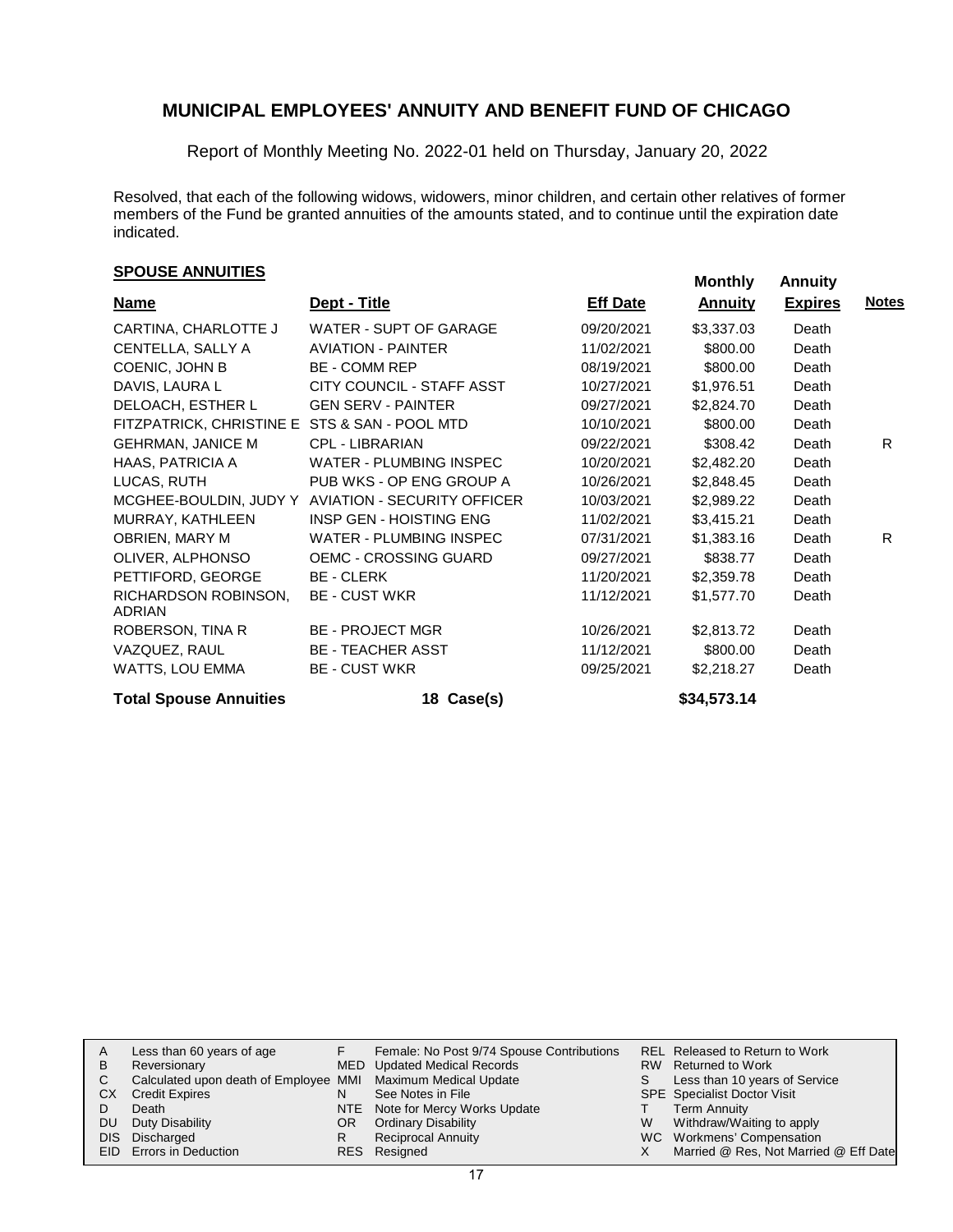Report of Monthly Meeting No. 2022-01 held on Thursday, January 20, 2022

Resolved, that each of the following widows, widowers, minor children, and certain other relatives of former members of the Fund be granted annuities of the amounts stated, and to continue until the expiration date indicated.

# **CHILD(REN) ANNUITIES**<br> **Monthly** Annuity

| <b>Name</b> | <b>Employee</b> | <b>Eff Date</b> | Annuity | <b>Expires</b> | <b>Notes</b> |
|-------------|-----------------|-----------------|---------|----------------|--------------|
| <b>NONE</b> |                 |                 |         |                |              |

| A<br>B<br>СX<br><b>DU</b> | Less than 60 years of age<br>Reversionary<br>Calculated upon death of Employee MMI Maximum Medical Update<br><b>Credit Expires</b><br>Death<br>Duty Disability<br>DIS Discharged | OR. | Female: No Post 9/74 Spouse Contributions<br>MED Updated Medical Records<br>See Notes in File<br>NTE Note for Mercy Works Update<br><b>Ordinary Disability</b><br><b>Reciprocal Annuity</b> | W | REL Released to Return to Work<br>RW Returned to Work<br>Less than 10 years of Service<br><b>SPE</b> Specialist Doctor Visit<br><b>Term Annuity</b><br>Withdraw/Waiting to apply<br>WC Workmens' Compensation |
|---------------------------|----------------------------------------------------------------------------------------------------------------------------------------------------------------------------------|-----|---------------------------------------------------------------------------------------------------------------------------------------------------------------------------------------------|---|---------------------------------------------------------------------------------------------------------------------------------------------------------------------------------------------------------------|
|                           | EID Errors in Deduction                                                                                                                                                          |     | RES Resigned                                                                                                                                                                                |   | Married @ Res, Not Married @ Eff Date                                                                                                                                                                         |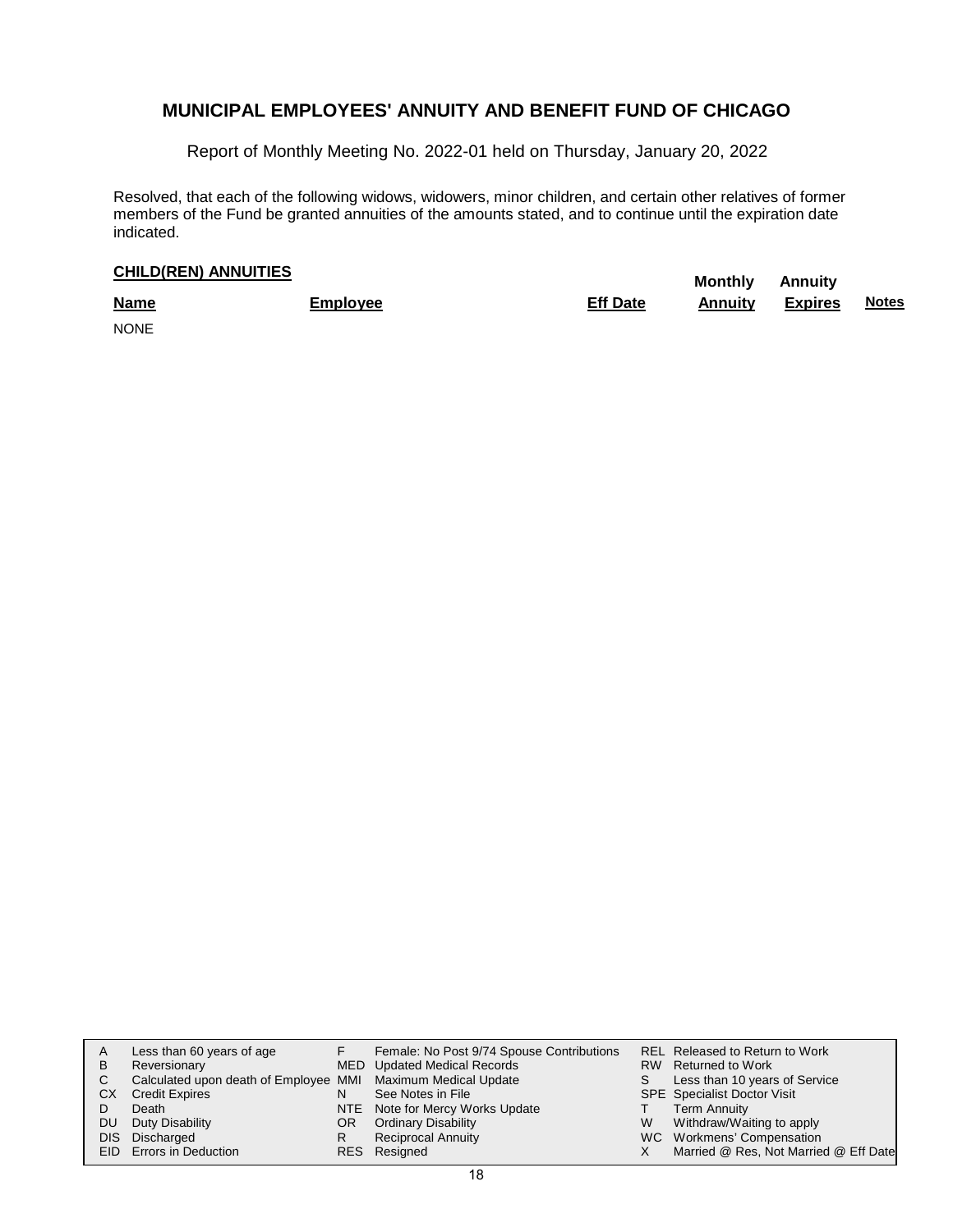Report of Monthly Meeting No. 2022-01 held on Thursday, January 20, 2022

Resolved, that each of the following widows, widowers, minor children, and certain other relatives of former members of the Fund be granted annuities of the amounts stated, and to continue until the expiration date indicated.

# **Monthly Annuity REVERSIONARY ANNUITIES**

| <b>Name</b> | <b>Employee</b> | <b>Eff Date</b> | <b>Annuity</b> | <b>Expires</b> | <b>Notes</b> |
|-------------|-----------------|-----------------|----------------|----------------|--------------|
| <b>NONE</b> |                 |                 |                |                |              |

| A<br>B<br>СX<br><b>DU</b> | Less than 60 years of age<br>Reversionary<br>Calculated upon death of Employee MMI Maximum Medical Update<br><b>Credit Expires</b><br>Death<br>Duty Disability<br>DIS Discharged | OR. | Female: No Post 9/74 Spouse Contributions<br>MED Updated Medical Records<br>See Notes in File<br>NTE Note for Mercy Works Update<br><b>Ordinary Disability</b><br><b>Reciprocal Annuity</b> | W | REL Released to Return to Work<br>RW Returned to Work<br>Less than 10 years of Service<br><b>SPE</b> Specialist Doctor Visit<br><b>Term Annuity</b><br>Withdraw/Waiting to apply<br>WC Workmens' Compensation |
|---------------------------|----------------------------------------------------------------------------------------------------------------------------------------------------------------------------------|-----|---------------------------------------------------------------------------------------------------------------------------------------------------------------------------------------------|---|---------------------------------------------------------------------------------------------------------------------------------------------------------------------------------------------------------------|
|                           | EID Errors in Deduction                                                                                                                                                          |     | RES Resigned                                                                                                                                                                                |   | Married @ Res, Not Married @ Eff Date                                                                                                                                                                         |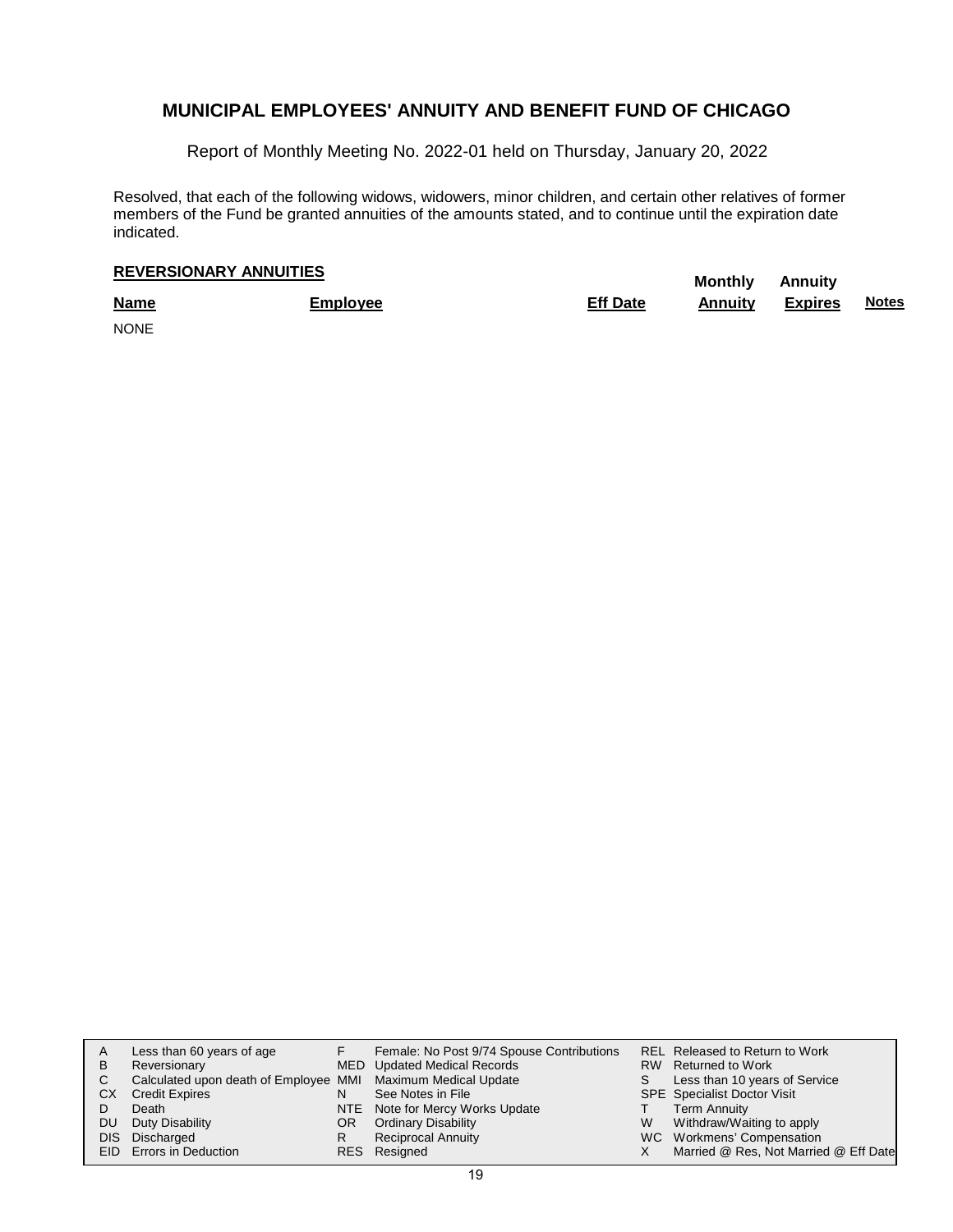Report of Monthly Meeting No. 2022-01 held on Thursday, January 20, 2022

Resolved, that each of the following named members of the Fund, or widows, widowers, or minor children of former members of the Fund be granted an adjusted annuity of the amount stated, and to continue for life, unless otherwise stated.

# **Annuity Amount ADJUSTED ANNUITIES**

| <b>Name</b> | <b>Reason</b> | <b>Eff Date</b> | <b>Employee Spouse/Child</b> |
|-------------|---------------|-----------------|------------------------------|
| <b>NONE</b> |               |                 | ORG<br>ADJ                   |

Trustee Canning moved that the resolutions be adopted and that the applicants be granted employee, widow(er), child, reversionary, or adjusted annuities for the period and at the rates stated opposite their respective names. Seconded Mr. Slack. Carried: Ayes- Trustee Canning, Trustee Degnan and Mr. Slack. Nays-None.

| A   | Less than 60 years of age                                    |     | Female: No Post 9/74 Spouse Contributions |   | REL Released to Return to Work        |
|-----|--------------------------------------------------------------|-----|-------------------------------------------|---|---------------------------------------|
| B   | Reversionary                                                 |     | MED Updated Medical Records               |   | RW Returned to Work                   |
| C   | Calculated upon death of Employee MMI Maximum Medical Update |     |                                           |   | Less than 10 years of Service         |
| CX. | <b>Credit Expires</b>                                        | N   | See Notes in File                         |   | <b>SPE</b> Specialist Doctor Visit    |
|     | Death                                                        |     | NTE Note for Mercy Works Update           |   | Term Annuity                          |
| DU. | Duty Disability                                              | OR. | <b>Ordinary Disability</b>                | W | Withdraw/Waiting to apply             |
|     | DIS Discharged                                               | R   | Reciprocal Annuity                        |   | WC Workmens' Compensation             |
|     | EID Errors in Deduction                                      |     | RES Resigned                              |   | Married @ Res, Not Married @ Eff Date |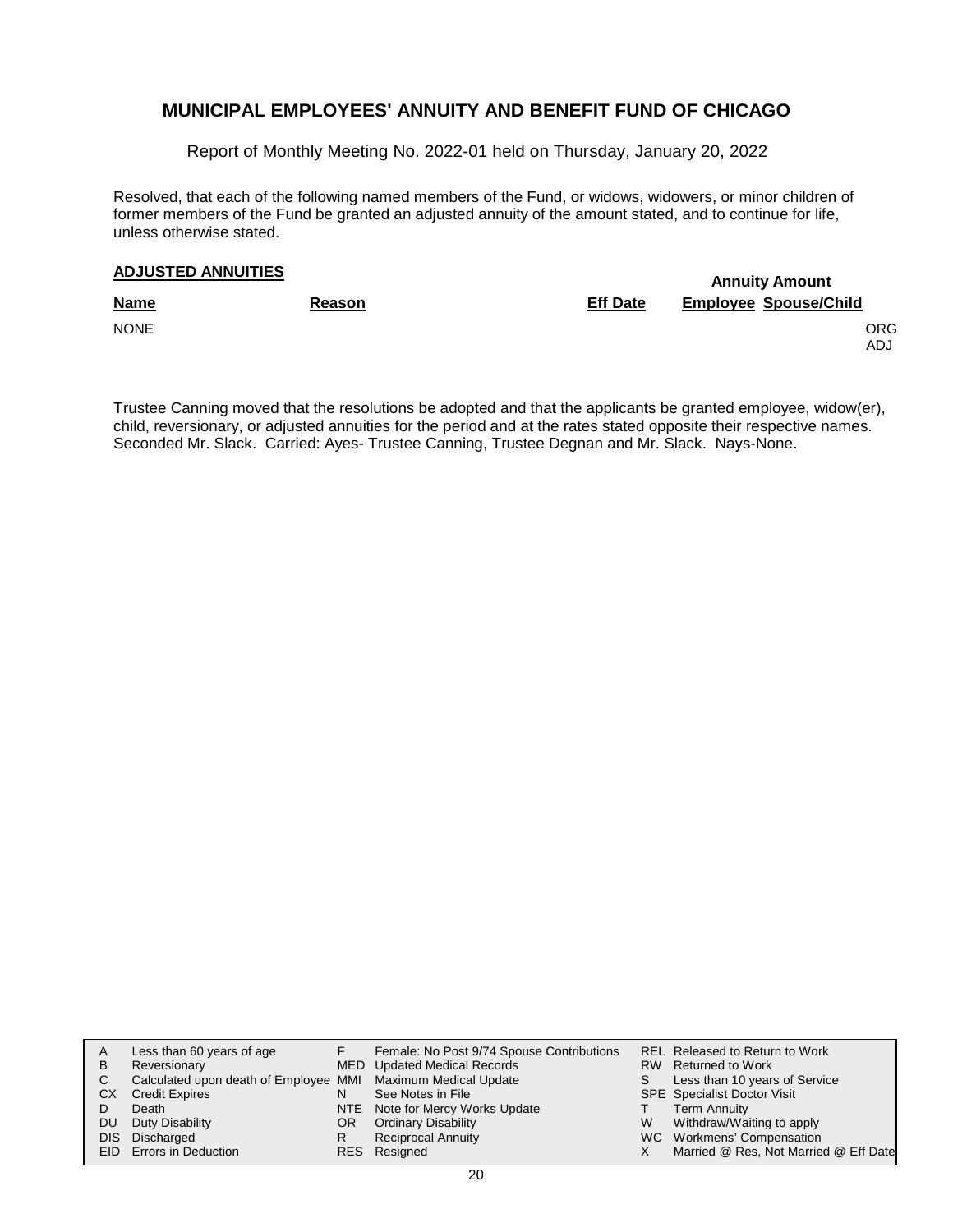Report of Monthly Meeting No. 2022-01 held on Thursday, January 20, 2022

The following employees have filed application for Duty Disability Benefits. The applications have been examined by the Medical Examiner for this Fund who recommended the following periods of disability.

#### **DUTY DISABILITY**

|                              |                 |            |                      |                  | Rate       | *No. of          |
|------------------------------|-----------------|------------|----------------------|------------------|------------|------------------|
| <b>Name</b>                  | <u>Dept</u>     |            | Eff Date Fol-Up Date | <b>Term Date</b> |            | Per Day Children |
| ADAME, JORGE A               | <b>FLEET</b>    | 11/03/21   | 06/01/22             |                  | \$212.33   | 3                |
| ALLEN, ROBERT G              | STS & SAN       | 08/30/21   | 03/01/22             |                  | \$167.75   |                  |
| ESTRADA, DANIEL A            | STS & SAN       | 10/20/21   | 04/01/22             |                  | \$167.75   | $\overline{2}$   |
| MULLARKEY, VINCENT J         | <b>WATER</b>    | 06/25/21   | 03/01/22             |                  | \$224.17   | 2                |
| NAPOLITANO, CARLO J          | <b>AVIATION</b> | 09/15/21   | 04/01/22             |                  | \$210.71   |                  |
| PEREPECHKO, GARY W           | <b>GEN SERV</b> | 09/21/21   | 04/01/22             |                  | \$217.97   |                  |
| POOLE JR. EUGENE B           | <b>TRANS</b>    | 10/25/21   | 05/01/22             |                  | \$167.75   |                  |
| VASQUEZ, JOSE F              | <b>TRANS</b>    | 10/16/21   | 05/01/22             |                  | \$221.82   |                  |
| VASQUEZ, MARCELINO           | <b>TRANS</b>    | 06/25/21   |                      | 11/21/21         | \$213.70   |                  |
| WILLIS, MARTIN L             | <b>TRANS</b>    | 10/26/21   | 04/01/22             |                  | \$217.97   |                  |
| <b>Total DUTY DISABILITY</b> |                 | 10 Case(s) |                      |                  | \$2.021.92 |                  |

\* Based on 40 ILCS 5/8-160, the Employee shall also have a right to receive child's disability benefit of \$10.00 a month on account of each child less than 18 years of age. Rates will be prorated based on days of eligibility.

|     | Less than 60 years of age                                    |     | Female: No Post 9/74 Spouse Contributions |   | REL Released to Return to Work        |
|-----|--------------------------------------------------------------|-----|-------------------------------------------|---|---------------------------------------|
| В   | Reversionary                                                 |     | MED Updated Medical Records               |   | RW Returned to Work                   |
|     | Calculated upon death of Employee MMI Maximum Medical Update |     |                                           |   | Less than 10 years of Service         |
| CХ  | <b>Credit Expires</b>                                        |     | See Notes in File                         |   | <b>SPE</b> Specialist Doctor Visit    |
|     | Death                                                        |     | NTE Note for Mercy Works Update           |   | Term Annuity                          |
| DU. | Duty Disability                                              | OR. | <b>Ordinary Disability</b>                | W | Withdraw/Waiting to apply             |
|     | DIS Discharged                                               |     | <b>Reciprocal Annuity</b>                 |   | WC Workmens' Compensation             |
|     | <b>EID</b> Errors in Deduction                               |     | RES Resigned                              |   | Married @ Res, Not Married @ Eff Date |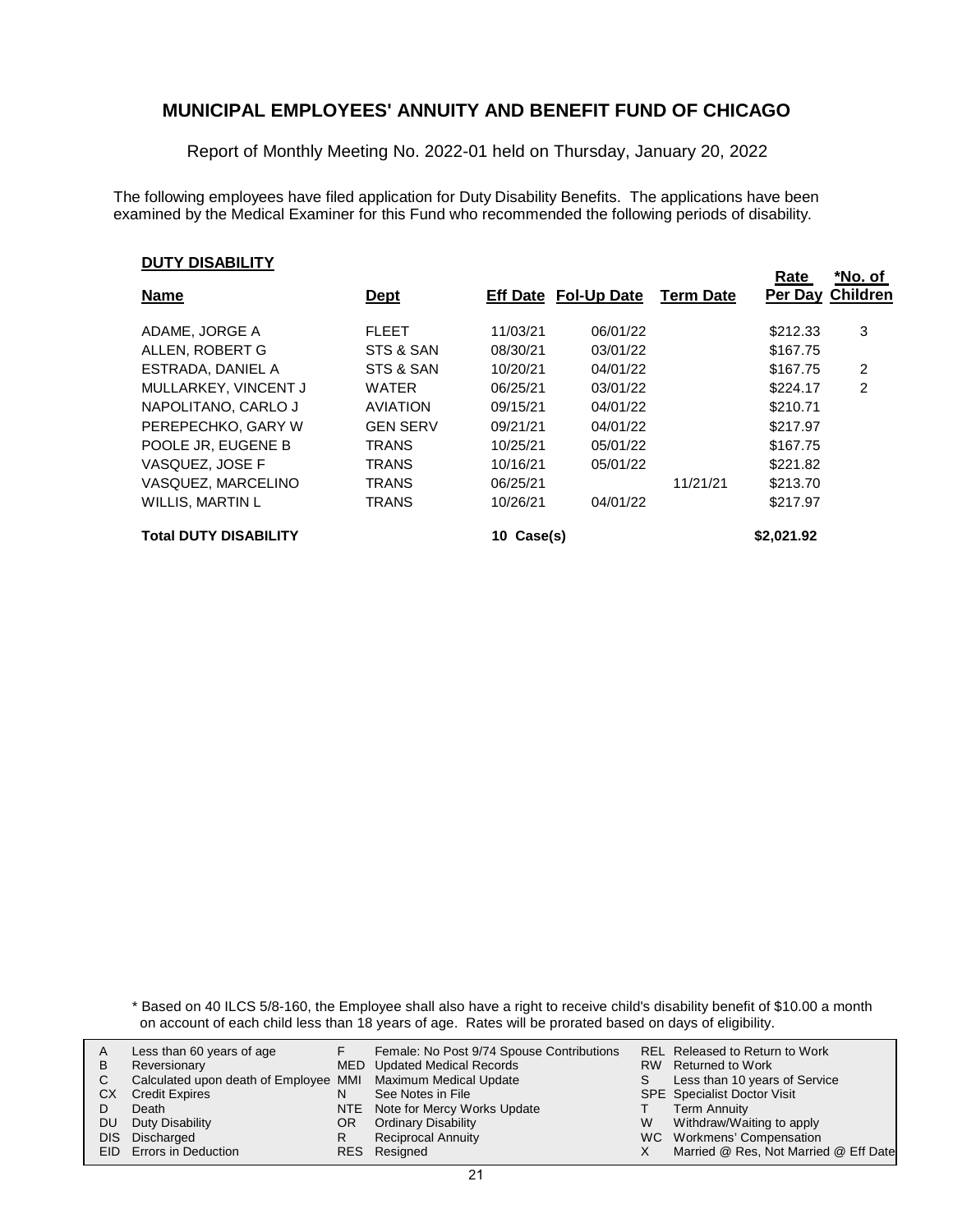Report of Monthly Meeting No. 2022-01 held on Thursday, January 20, 2022

The following employees have filed application for Ordinary Disability Benefits. The applications have been examined by the Medical Examiner for this Fund who recommended the following periods of disability.

#### **ORDINARY DISABILITY**

|                                  |                    |            |                             |                  | <b>Rate</b> |
|----------------------------------|--------------------|------------|-----------------------------|------------------|-------------|
| <b>Name</b>                      | <b>Dept</b>        |            | <b>Eff Date Fol-Up Date</b> | <b>Term Date</b> | Per Day     |
| ACCIARI, NICHOLAS B              | STS & SAN          | 12/16/21   | 03/01/22                    |                  | \$111.84    |
| ARNOLD, DENISE C                 | <b>AVIATION</b>    | 12/31/21   | 07/01/22                    |                  | \$99.76     |
| CONNOR, KEVIN J                  | <b>COPA</b>        | 07/16/21   | 04/01/22                    |                  | \$178.57    |
| DEAN. ANTONIO D                  | STS & SAN          | 10/04/21   | 03/01/22                    |                  | \$111.84    |
| <b>DEAN, TREDRICK</b>            | <b>OEMC</b>        | 08/16/21   | 04/01/22                    |                  | \$30.79     |
| ENGLISH, CHERYL D                | LAW                | 11/26/21   | 08/01/22                    |                  | \$125.95    |
| <b>GARY, RACHELLE</b>            | <b>PROCUREMENT</b> | 11/27/21   | 04/01/22                    |                  | \$98.70     |
| HOLLOWAY, DEWAYNE                | STS & SAN          | 08/23/21   | 03/01/22                    |                  | \$111.84    |
| JEFFERSON, LATASHA A             | <b>BE</b>          | 12/05/21   | 04/01/22                    |                  | \$57.97     |
| KHAN, MOHAMMAD N                 | <b>TRANS</b>       | 11/25/21   | 04/01/22                    |                  | \$151.38    |
| MALDONADO, JULIAN R              | STS & SAN          | 11/22/21   |                             | 01/04/22         | \$111.84    |
| MARSHALL, VALARIE M              | <b>OEMC</b>        | 12/16/21   | 04/01/22                    |                  | \$120.92    |
| <b>MASON, HARRIET I</b>          | STS & SAN          | 02/22/21   |                             | 09/20/21         | \$61.92     |
| <b>MYRICK, LAWRENCE</b>          | <b>TRANS</b>       | 10/09/21   |                             | 01/31/22         | \$100.55    |
| NORTON, DEBORAH M                | <b>BE</b>          | 09/27/20   |                             | 01/31/22         | \$54.07     |
| REED, DAMIEN                     | <b>TRANS</b>       | 10/25/21   | 05/01/22                    |                  | \$161.13    |
| ROBINSON, JENNIFER C             | <b>AVIATION</b>    | 11/02/21   |                             | 11/30/21         | \$111.84    |
| ROBINSON, TASHA L                | <b>FINANCE</b>     | 11/08/21   |                             | 12/12/21         | \$79.71     |
| SHAW, CHRISTOPHER                | <b>WATER</b>       | 09/14/21   | 05/01/22                    |                  | \$140.47    |
| SMITH, LATONYA Y                 | <b>HEALTH</b>      | 12/02/21   | 04/01/22                    |                  | \$151.56    |
| TOSTADO, JOSEPH A                | <b>BE</b>          | 10/05/21   | 05/01/22                    |                  | \$37.04     |
| <b>WASHINGTON, DOUGLAS A</b>     | <b>BE</b>          | 12/18/21   |                             | 01/17/22         | \$70.18     |
| <b>Total ORDINARY DISABILITY</b> |                    | 22 Case(s) |                             |                  | \$2,279.87  |

Trustee Canning moved that the applicants for Ordinary and Duty disability benefits be granted such benefits for the period and at the rate shown opposite their respective names. Seconded Mr. Slack. Carried: Ayes-Trustee Canning, Trustee Degnan and Mr. Slack. Nays-None.

| A   | Less than 60 years of age                                    |     | Female: No Post 9/74 Spouse Contributions |   | REL Released to Return to Work        |
|-----|--------------------------------------------------------------|-----|-------------------------------------------|---|---------------------------------------|
| B   | Reversionary                                                 |     | MED Updated Medical Records               |   | RW Returned to Work                   |
|     | Calculated upon death of Employee MMI Maximum Medical Update |     |                                           |   | Less than 10 years of Service         |
| СX  | <b>Credit Expires</b>                                        |     | See Notes in File                         |   | <b>SPE</b> Specialist Doctor Visit    |
|     | Death                                                        |     | NTE Note for Mercy Works Update           |   | Term Annuity                          |
| DU. | Duty Disability                                              | OR. | <b>Ordinary Disability</b>                | W | Withdraw/Waiting to apply             |
|     | DIS Discharged                                               |     | <b>Reciprocal Annuity</b>                 |   | WC Workmens' Compensation             |
|     | EID Errors in Deduction                                      |     | RES Resigned                              |   | Married @ Res, Not Married @ Eff Date |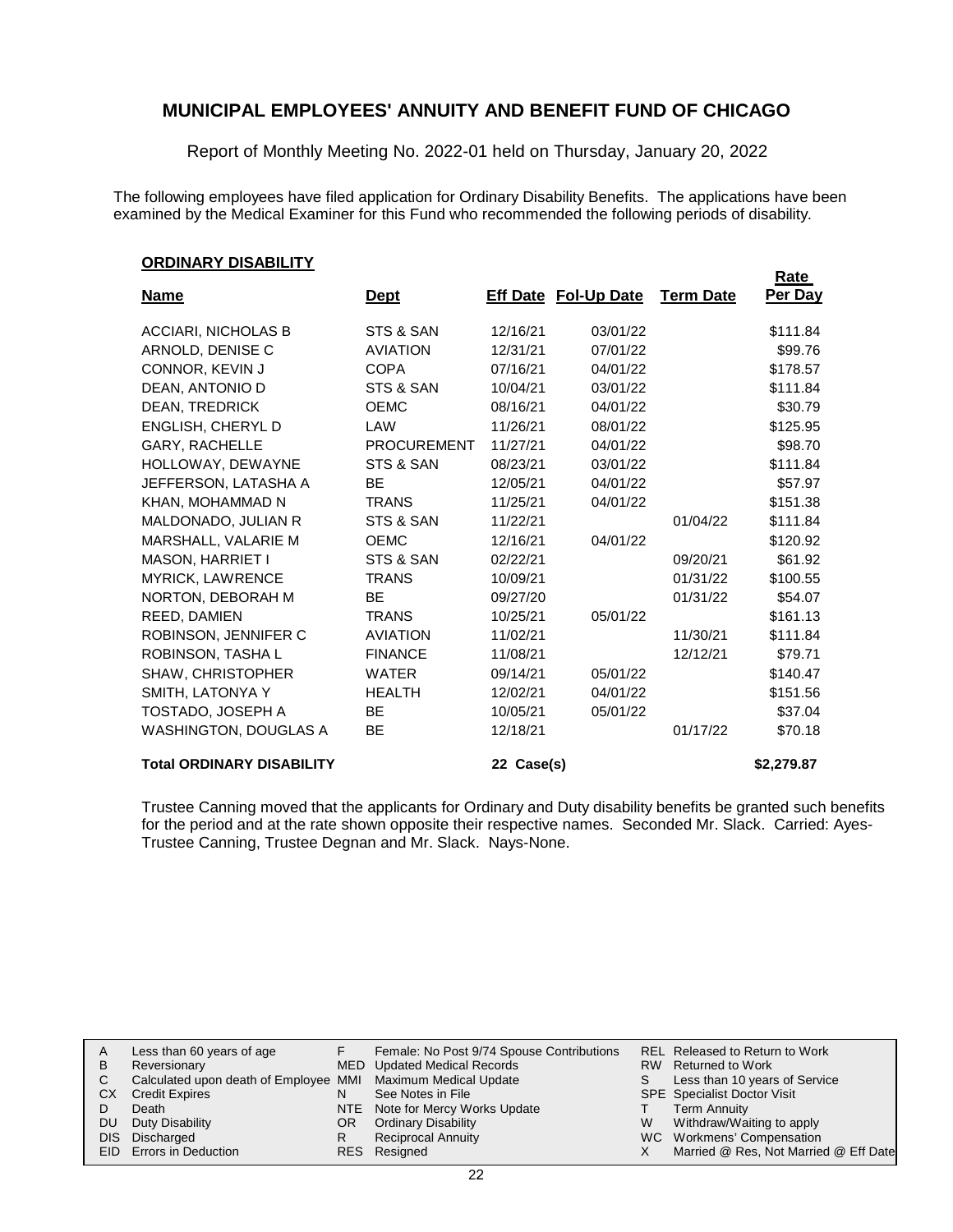Report of Monthly Meeting No. 2022-01 held on Thursday, January 20, 2022

The following employees receiving Duty Disability Benefits have applied for extension of such benefits. The applications have been examined by the Medical Examiner for this Fund who recommended the following extensions.

#### **DUTY-EXTENSION OF**

|                                |                 |                   |          |                | <u>Rate</u> | *No. of         |
|--------------------------------|-----------------|-------------------|----------|----------------|-------------|-----------------|
| <u>Name</u>                    | <u>Dept</u>     | <b>Start Date</b> | Period   | <b>Ext Req</b> | Per Day     | <b>Children</b> |
| <b>BAILEY, ROBERT J</b>        | <b>WATER</b>    | 05/06/16          | 06/01/22 | MED            | \$200.88    |                 |
| DAVENPORT, ROCHELLE            | STS & SAN       | 02/22/21          | 04/01/22 | MED            | \$92.87     |                 |
| DEL RIO, MARK A                | TRANS           | 08/26/21          | 04/01/22 | MED            | \$232.97    | 3               |
| EISENHAUER, BRIAN C            | <b>WATER</b>    | 01/09/20          | 11/01/22 | MED            | \$217.97    |                 |
| FLISK, NIKKI V                 | STS & SAN       | 08/31/11          | 06/01/22 | MED            | \$95.40     | 1               |
| <b>GANNON, MICHAEL</b>         | <b>AVIATION</b> | 01/03/01          | 01/01/23 | MED            | \$109.41    |                 |
| GOMBASH, DAVID                 | <b>FLEET</b>    | 05/26/21          | 05/01/22 | MED            | \$212.33    |                 |
| <b>HAUSEN, ROGER N</b>         | <b>AVIATION</b> | 10/11/19          | 04/01/22 | MED            | \$160.06    |                 |
| HOWARD JR, KERRY               | <b>AVIATION</b> | 03/12/21          | 05/01/22 | MED            | \$212.67    | 1               |
| <b>JOHNSON, KERRY</b>          | TRANS           | 12/11/20          | 04/01/22 | MED            | \$163.91    |                 |
| JONES, BOBBY                   | <b>GEN SERV</b> | 09/29/21          | 04/01/22 | MED            | \$216.60    |                 |
| LAUER, JAMES N                 | STS & SAN       | 03/26/19          | 04/01/22 | MED            | \$155.79    | 1               |
| PIECZKO, ANDY                  | STS & SAN       | 05/15/19          | 05/01/22 | MED            | \$155.79    |                 |
| <b>WELLS, KIMBERLY A</b>       | <b>WATER</b>    | 04/09/21          | 06/01/22 | MED            | \$163.91    |                 |
| YAMICH JR, ERNEST R            | <b>GEN SERV</b> | 12/23/17          | 11/01/22 | MED            | \$154.42    |                 |
| <b>Total DUTY-EXTENSION OF</b> |                 | Case(s)<br>15     |          |                | \$2.544.98  |                 |

\* Based on 40 ILCS 5/8-160, the Employee shall also have a right to receive child's disability benefit of \$10.00 a month on account of each child less than 18 years of age. Rates will be prorated based on days of eligibility.

| В  | Less than 60 years of age<br>Reversionary                    |     | Female: No Post 9/74 Spouse Contributions<br>MED Updated Medical Records |   | REL Released to Return to Work<br>RW Returned to Work |
|----|--------------------------------------------------------------|-----|--------------------------------------------------------------------------|---|-------------------------------------------------------|
|    | Calculated upon death of Employee MMI Maximum Medical Update |     |                                                                          |   | Less than 10 years of Service                         |
| CХ | <b>Credit Expires</b>                                        |     | See Notes in File                                                        |   | <b>SPE</b> Specialist Doctor Visit                    |
|    | Death                                                        |     | NTE Note for Mercy Works Update                                          |   | Term Annuity                                          |
| DU | Duty Disability                                              | OR. | <b>Ordinary Disability</b>                                               | W | Withdraw/Waiting to apply                             |
|    | DIS Discharged                                               |     | <b>Reciprocal Annuity</b>                                                |   | WC Workmens' Compensation                             |
|    | <b>EID</b> Errors in Deduction                               |     | RES Resigned                                                             |   | Married @ Res, Not Married @ Eff Date                 |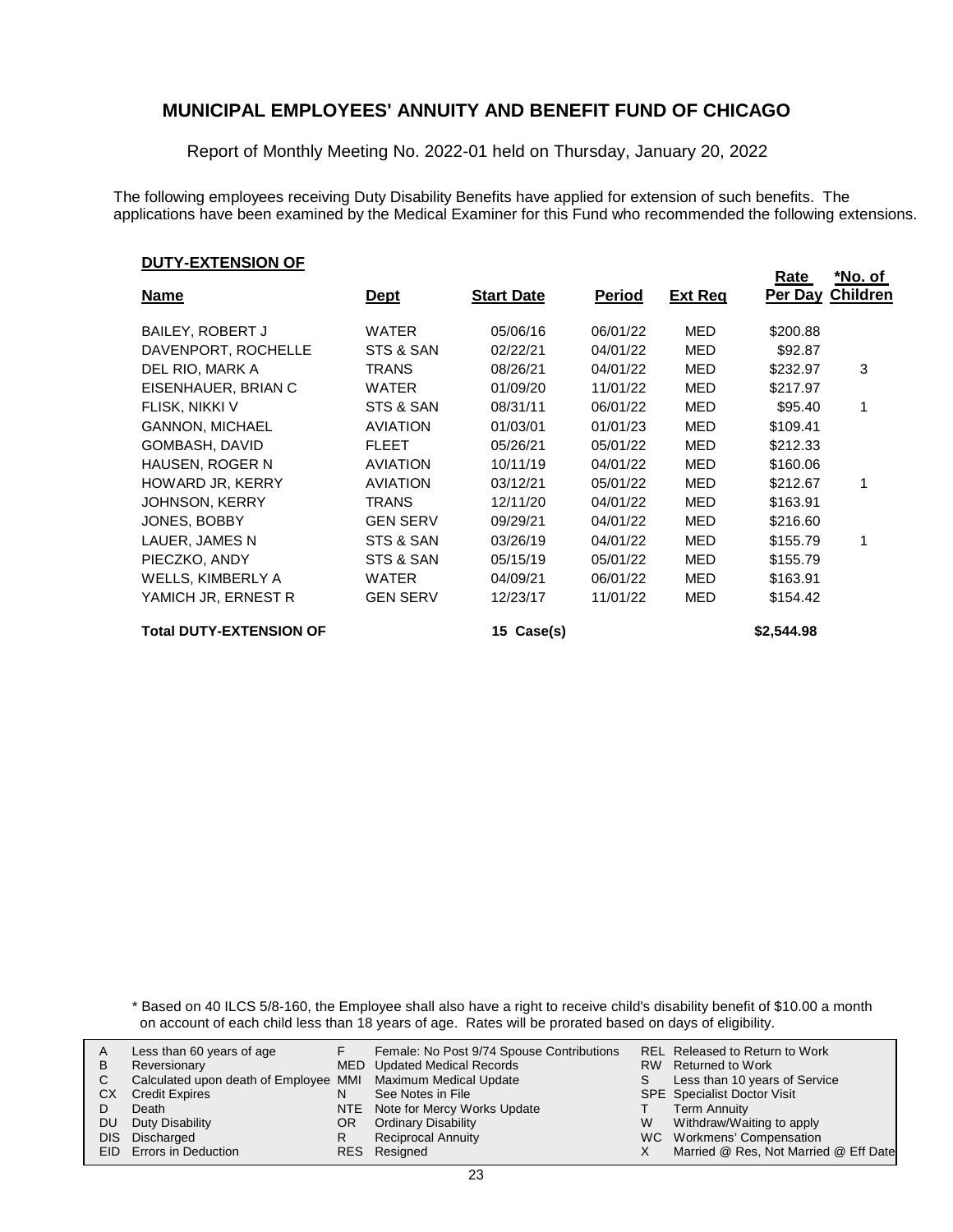Report of Monthly Meeting No. 2022-01 held on Thursday, January 20, 2022

The following employees receiving Ordinary Disability Benefits have applied for extension of such benefits. The applications have been examined by the Medical Examiner for this Fund who recommended the following extensions.

#### **ORDINARY-EXTENSION OF**

|                                    |                 |                   |               |                | Rate       |
|------------------------------------|-----------------|-------------------|---------------|----------------|------------|
| <b>Name</b>                        | <u>Dept</u>     | <b>Start Date</b> | <b>Period</b> | <b>Ext Reg</b> | Per Day    |
| <b>GARCIA, MANUEL A</b>            | <b>AVIATION</b> | 08/25/19          | 05/01/22      | <b>MED</b>     | \$103.86   |
| <b>GARDNER, YOLANDA D</b>          | <b>DOIT</b>     | 08/16/19          | 11/01/22      | <b>MED</b>     | \$133.79   |
| <b>GONZALEZ JR, JESUS M</b>        | <b>AVIATION</b> | 02/13/21          | 05/01/22      | <b>MED</b>     | \$114.74   |
| <b>GRAY, EARL E</b>                | <b>AVIATION</b> | 06/30/21          | 06/01/22      | <b>MED</b>     | \$109.27   |
| HENRY, LAURA A                     | <b>POLICE</b>   | 01/30/21          | 07/01/22      | <b>MED</b>     | \$112.96   |
| HU. JIANYUN                        | <b>TRANS</b>    | 10/16/20          | 04/01/22      | <b>MED</b>     | \$139.28   |
| LEE, CAROL D                       | STS & SAN       | 05/22/21          | 05/01/22      | <b>MED</b>     | \$67.64    |
| SCHUELER, DARLENE A                | <b>CPL</b>      | 11/12/20          | 05/01/22      | MED            | \$134.65   |
| WILLIAMS, ADRIANN                  | <b>FINANCE</b>  | 08/20/18          | 04/26/22      | CX.            | \$77.98    |
| WILLIAMS, JUANITA                  | CPL             | 07/06/19          | 06/01/22      | MED            | \$69.02    |
| YOUSIF. ALICE A                    | ВE              | 04/20/19          | 10/31/21      | <b>FINAL</b>   | \$30.70    |
| <b>Total ORDINARY-EXTENSION OF</b> |                 | Case(s)<br>11     |               |                | \$1,093.89 |

Trustee Canning moved that the applicants for extension of Ordinary and Duty disability benefits shown hereinbefore be granted such extension for the period and at the rate shown opposite their respective names. Seconded Mr. Slack. Carried: Ayes- Trustee Canning, Trustee Degnan and Mr. Slack. Nays-None.

|     | Less than 60 years of age                                    |     | Female: No Post 9/74 Spouse Contributions |   | REL Released to Return to Work        |
|-----|--------------------------------------------------------------|-----|-------------------------------------------|---|---------------------------------------|
| B   | Reversionary                                                 |     | MED Updated Medical Records               |   | RW Returned to Work                   |
| C.  | Calculated upon death of Employee MMI Maximum Medical Update |     |                                           |   | Less than 10 years of Service         |
| CХ  | <b>Credit Expires</b>                                        | N   | See Notes in File                         |   | <b>SPE</b> Specialist Doctor Visit    |
|     | Death                                                        |     | NTE Note for Mercy Works Update           |   | Term Annuity                          |
| DU. | Duty Disability                                              | OR. | <b>Ordinary Disability</b>                | W | Withdraw/Waiting to apply             |
|     | DIS Discharged                                               |     | <b>Reciprocal Annuity</b>                 |   | WC Workmens' Compensation             |
|     | <b>EID</b> Errors in Deduction                               |     | RES Resigned                              |   | Married @ Res, Not Married @ Eff Date |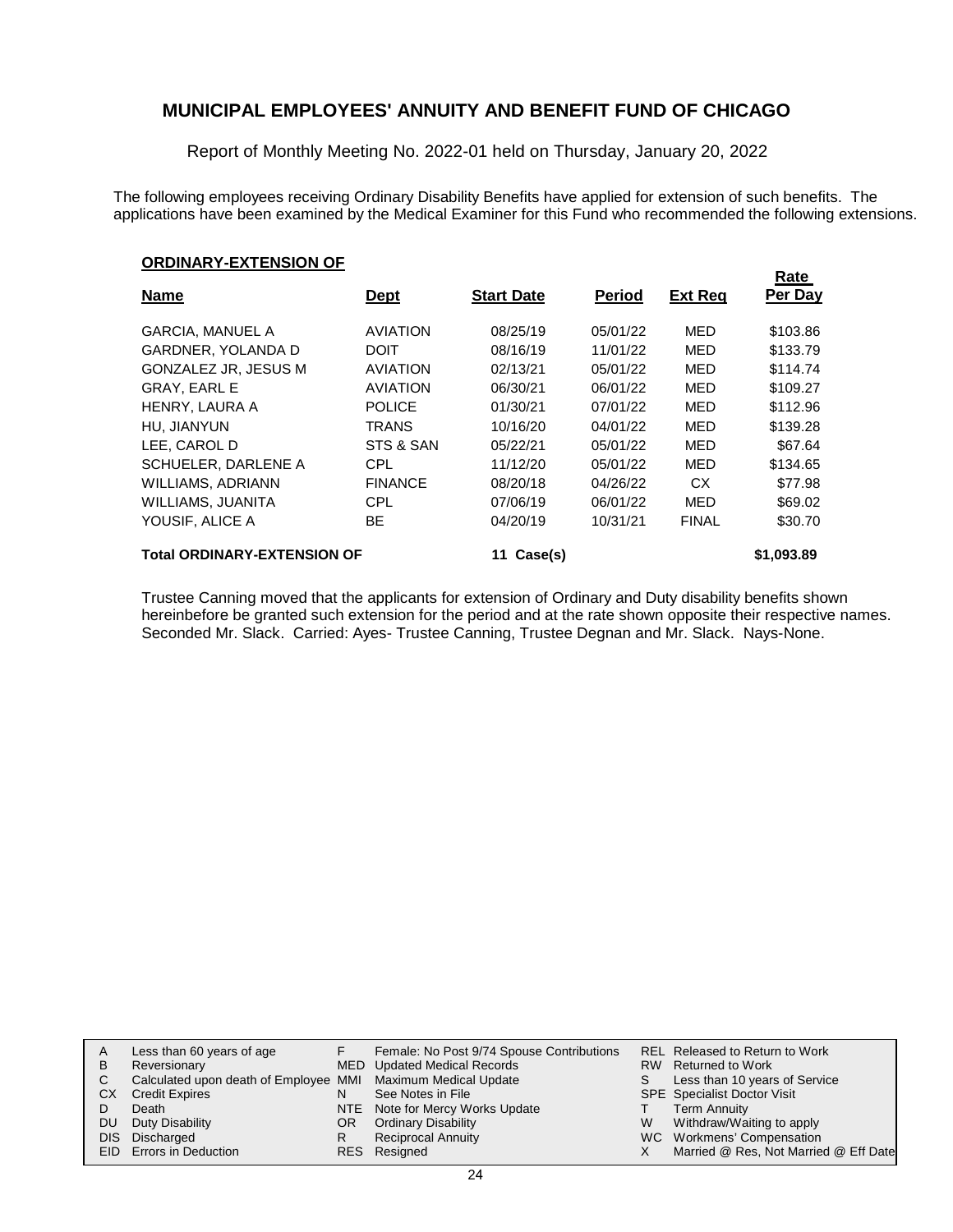Report of Monthly Meeting No. 2022-01 held on Thursday, January 20, 2022

### **ADJUSTED DUTY DISABILITY**

| <b>Name</b>                           | Reason   | <b>Start Date</b>    | <b>To Date</b>       | <u>Rate</u><br>Per Day                           |
|---------------------------------------|----------|----------------------|----------------------|--------------------------------------------------|
| JONES, THURSA P                       | Rate Chg | 06/12/18<br>06/12/18 | 08/15/18<br>08/15/18 | \$173.47<br><b>ORG</b><br>\$176.94<br><b>ADJ</b> |
| <b>Total ADJUSTED DUTY DISABILITY</b> |          | 1 Case(s)            |                      |                                                  |

| В         | Less than 60 years of age<br>Reversionary                    |     | Female: No Post 9/74 Spouse Contributions<br>MED Updated Medical Records |   | <b>REL Released to Return to Work</b><br>RW Returned to Work |
|-----------|--------------------------------------------------------------|-----|--------------------------------------------------------------------------|---|--------------------------------------------------------------|
| C.        | Calculated upon death of Employee MMI Maximum Medical Update |     |                                                                          |   | Less than 10 years of Service                                |
| CХ        | <b>Credit Expires</b>                                        |     | See Notes in File                                                        |   | <b>SPE</b> Specialist Doctor Visit                           |
|           | Death                                                        |     | NTE Note for Mercy Works Update                                          |   | <b>Term Annuity</b>                                          |
| <b>DU</b> | Duty Disability                                              | OR. | <b>Ordinary Disability</b>                                               | W | Withdraw/Waiting to apply                                    |
|           | DIS Discharged                                               | R   | <b>Reciprocal Annuity</b>                                                |   | WC Workmens' Compensation                                    |
|           | EID Errors in Deduction                                      |     | RES Resigned                                                             |   | Married @ Res, Not Married @ Eff Date                        |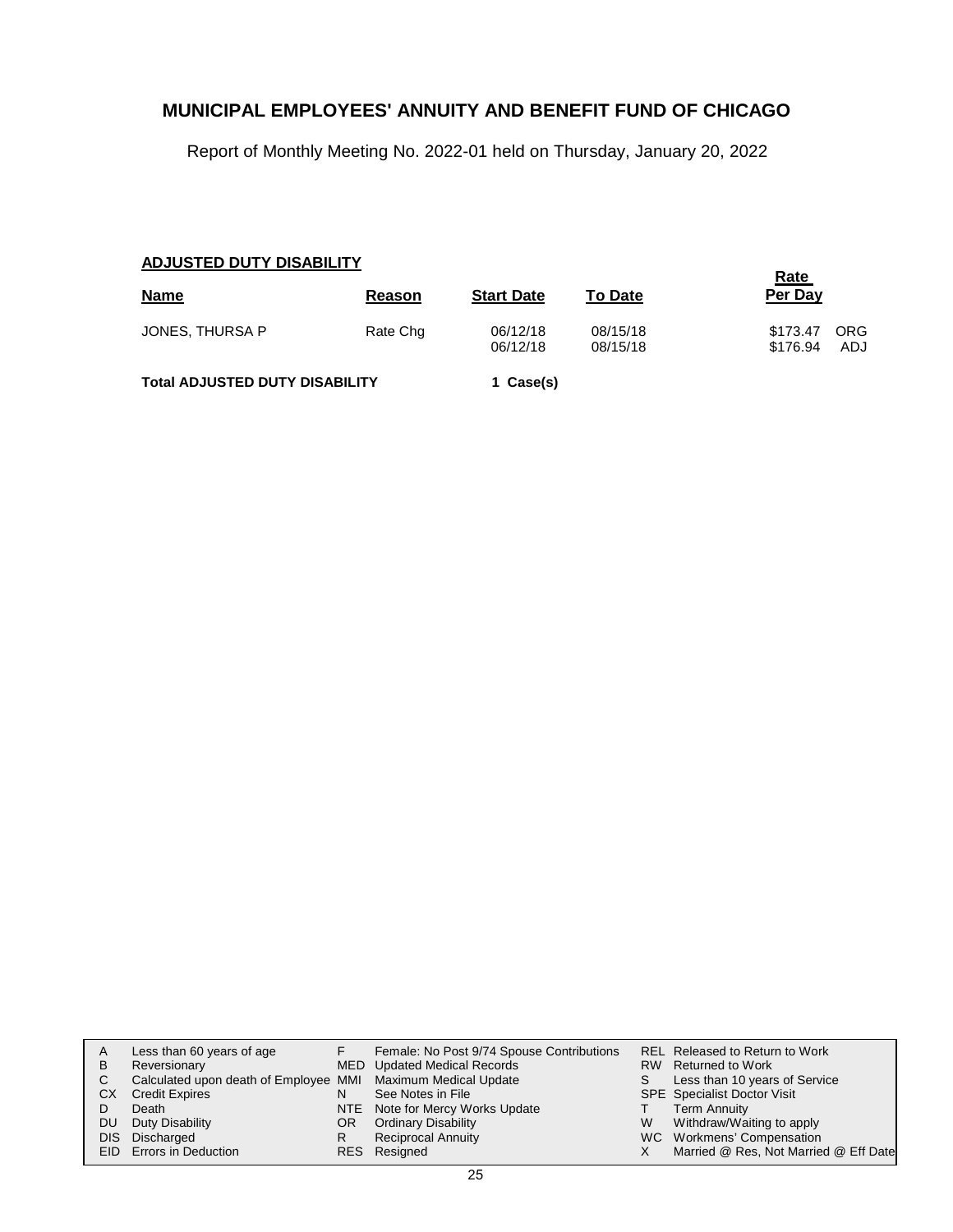Report of Monthly Meeting No. 2022-01 held on Thursday, January 20, 2022

#### **ADJUSTED ORDINARY DISABILITY**

| <b>Name</b>                               | Reason   | <b>Start Date</b>    | <b>To Date</b>       | <b>Rate</b><br>Per Day |                   |
|-------------------------------------------|----------|----------------------|----------------------|------------------------|-------------------|
| TUMMILLO, DAVID                           | Rate Chg | 08/31/19<br>08/31/19 | 09/29/19<br>09/29/19 | \$103.86<br>\$106.72   | <b>ORG</b><br>ADJ |
| <b>Total ADJUSTED ORDINARY DISABILITY</b> |          | 1 Case(s)            |                      |                        |                   |

Trustee Canning moved that the adjusted Ordinary and Duty disability benefits shown hereinbefore be approved for payment for the period and at the rate shown opposite their respective names. Seconded Mr. Slack. Carried: Ayes- Trustee Canning, Trustee Degnan and Mr. Slack. Nays-None.

| A   | Less than 60 years of age                                    |     | Female: No Post 9/74 Spouse Contributions |   | <b>REL Released to Return to Work</b> |
|-----|--------------------------------------------------------------|-----|-------------------------------------------|---|---------------------------------------|
| B   | Reversionary                                                 |     | MED Updated Medical Records               |   | RW Returned to Work                   |
|     | Calculated upon death of Employee MMI Maximum Medical Update |     |                                           |   | Less than 10 years of Service         |
| CX. | <b>Credit Expires</b>                                        | N   | See Notes in File                         |   | <b>SPE</b> Specialist Doctor Visit    |
|     | Death                                                        |     | NTE Note for Mercy Works Update           |   | Term Annuity                          |
| DU. | Duty Disability                                              | OR. | <b>Ordinary Disability</b>                | W | Withdraw/Waiting to apply             |
|     | DIS Discharged                                               |     | <b>Reciprocal Annuity</b>                 |   | WC Workmens' Compensation             |
|     | EID Errors in Deduction                                      |     | RES Resigned                              |   | Married @ Res, Not Married @ Eff Date |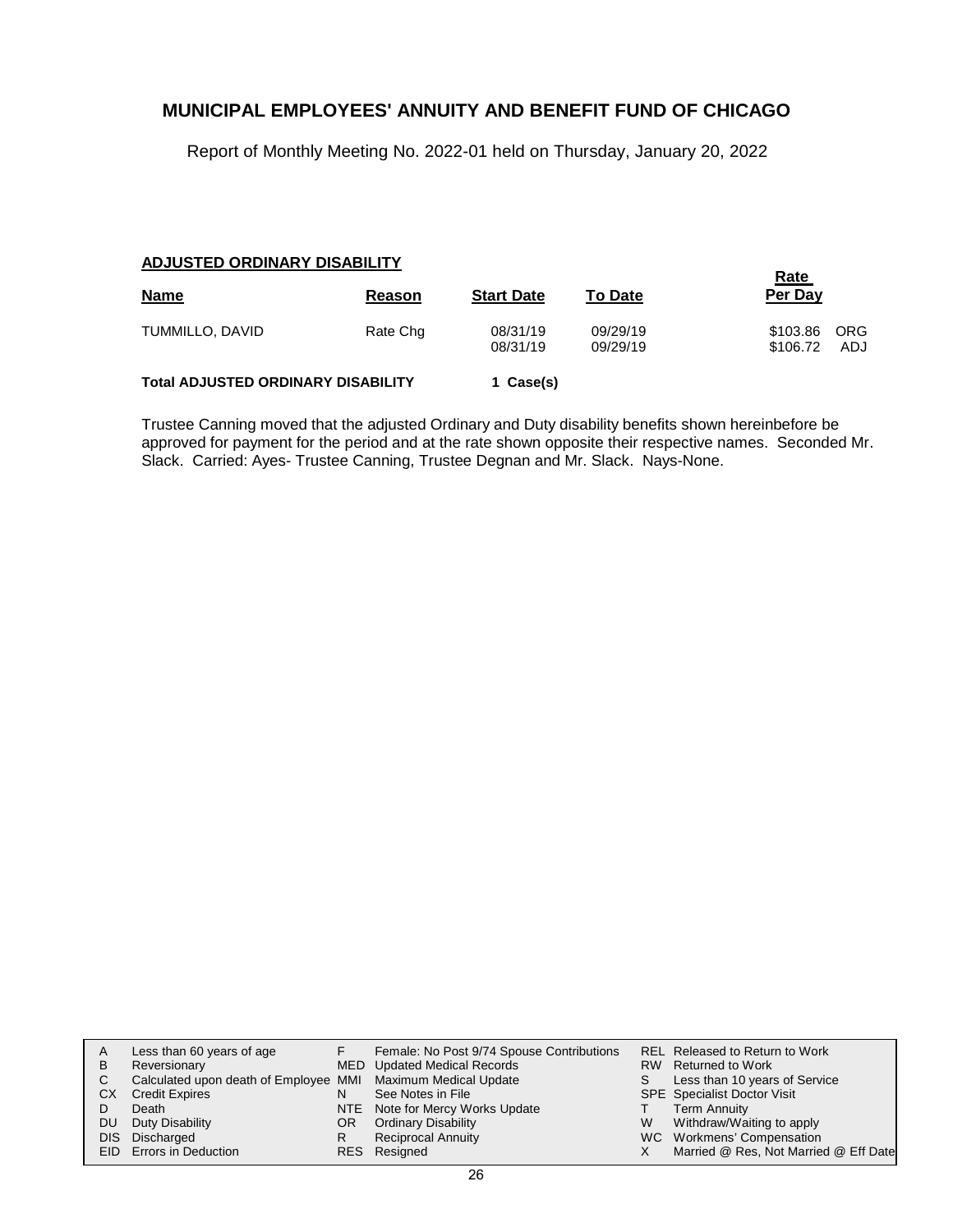Report of Monthly Meeting No. 2022-01 held on Thursday, January 20, 2022

#### **APPLICATION FOR MEMBERSHIP**

The following named employees, officers, or officials, required to file written application for membership in the Fund, have filed such application, and the records indicate they qualify for membership by reason of having the necessary service or other requirements.

**Name**

**Title Department**

NONE

#### **CHANGE OF BIRTHS**

The following named employees have submitted documentation showing a date of birth different from the Fund's records and have requested that the Fund correct its records in accordance with the supporting documentation provided.

#### **Name**

From To

**Date of Birth Supporting Document** 

NONE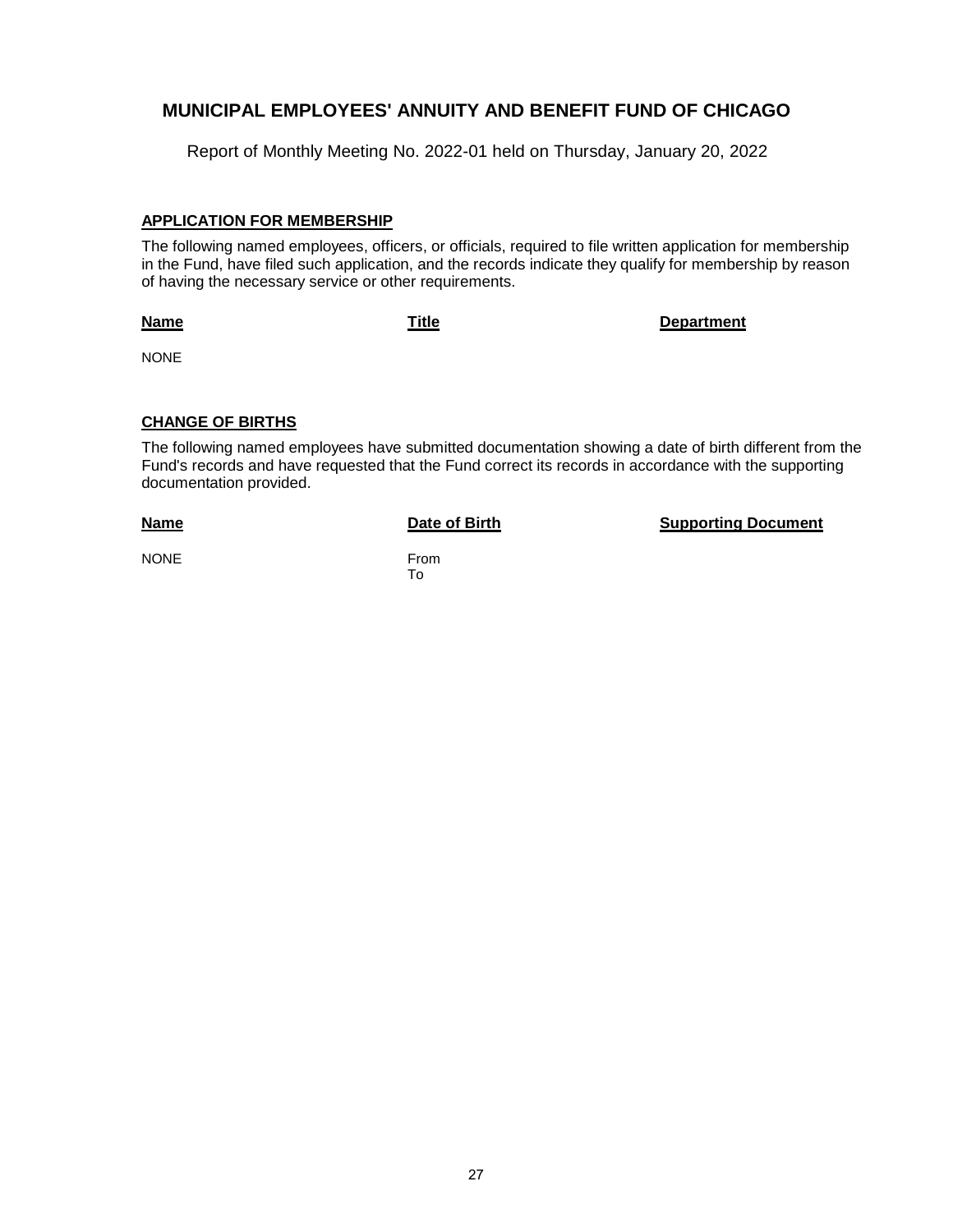Report of Monthly Meeting No. 2022-01 held on Thursday, January 20, 2022

### **PUBLIC COMMENT**

President Degnan convened the Board of Trustee meeting for January 20, 2021.

Call to order: 9:05 a.m.

Roll Call Trustee CanningPresent Trustee DegnanPresent

Mr. Craig Slack noted that he was present and would be participating in the meeting on behalf of the Treasurer as her designated proxy representative.

A quorum was present.

President Degnan noted that Public Act 101-0640, allows the meeting to be conducted by video/audio conference and the Board's Executive Director, the Board's President and Trustee Canning were present at the Fund's office for the meeting. Consistent with the Act, the President noted that a roll call vote would be required on each matter acted upon. The President read into the record the MEABF's standard announcements for meetings during the COVID-19 pandemic.

Consistent with Public Act 91-0715 and reasonable constraints determined by the Board of Trustees, at each regular meeting of the Board or its committees that is open to the public, members of the public are allowed to address the Board on relevant matters within its jurisdiction.

President Degan asked if there were any requests for public comment.

There were no request to address the Board.

Trustee Conyears-Ervin joined the meeting at 9:06 a.m.

### **LEGISLATIVE UPDATE**

A memorandum was provided by Ms. Bello, the Fund's Legislative Liaison, which was distributed to the Board. Ms. Bello reviewed the memorandum with the Board and provided a brief update on current legislation pending before the General Assembly that may be of interest to the Fund.

Trustee Conyears-Ervin asked Ms. Bello to further discuss Senate Bill 296 and Senate Bill 3422. Ms. Bello replied that Senate Bill 296 was the trustee indemnification bill. Mr. White stated that Senate Bill 296 changed the Pension Code language from "Trustees may be indemnified" to "Trustee shall be indemnified." Trustee Conyears-Ervin asked that a copy of the proposed Senate Bill 296 be resent to her. Ms. Bello also briefed the Board on Senate Bill 3442 which is a service credit purchase bill. Ms. Bello stated that once she has further information regarding Senate Bill 3442, she will relay the information to the Board.

### **UPDATE ON FUND'S NET POSITION**

Mr. Wolff provided the Board with a summary of the Net Position of the Fund as of December 31, 2021. Mr. White also provided the Board with the Net Position of the Fund as of November 30, 2021, for comparison purposes and discussion.

### **INVESTMENTS**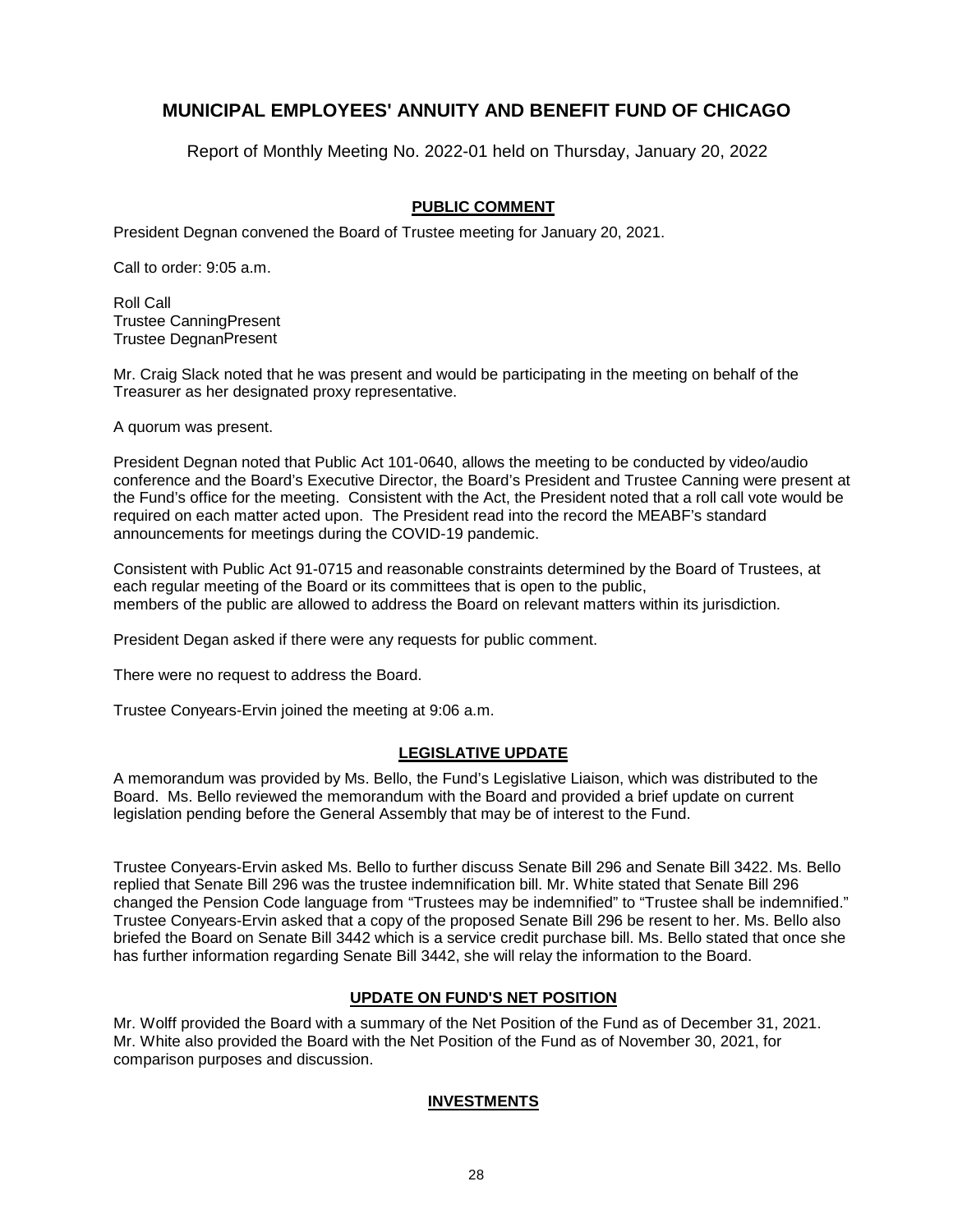Report of Monthly Meeting No. 2022-01 held on Thursday, January 20, 2022

#### Market Environment

Mr. Wesner provided a report on the current state of the market.

#### Monthly Performance Report

Mr. Wesner reviewed the highlights of the Fund's December 2021 investment performance.

#### MEABF Staff Investment Report

Mr. Wolff presented the Fund's investment report.

Mr. Wolff stated that based on managers monthly liquidity schedules staff will seek authority, consistent with the recommendation of the Investment Consultant, to liquidate and transfer \$90 million for the purpose of meeting the Fund's obligations during the month of February 2022 and for a portion of the Fund's obligation for March 2022.

#### **Watchlist**

Mr. Wolff gave the Board a summary of Columbia Threadneedle a manager currently on watch since May 2021 due to organizational changes.

Mr. Wolff, consistent with the recommendation of the Investment Consultant recommended that the Board terminate the Global Low Vol mandate with Columbia Threadneedle and use a portion of the proceeds to pay benefit payments and expenses due February 1, 2022, and transfer the remaining assets to existing Global Low Volatility Mandate with current MEABF investment manager Acadian.

Based on the recommendation of the Fund's Investment Staff and the Investment Consultant, Trustee Canning made a motion to terminate Columbia Thread, which entity has been on the Fund's watchlist and allocate the proceeds consistent with the recommendation presented by Investment Staff. Seconded by Trustee Conyears-Ervin.

A roll call vote was held.

Carried: Ayes-Trustee Canning, Trustee Conyears-Ervin, and Trustee Degnan. Nays-None.

#### Liquidity Needs

Based on the recommendation of the Fund's Investment Staff and the Investment Consultant, Trustee Canning made a motion authorizing staff to liquidate up to \$90 million, from the managers identified in staff's provided report, to assist in the payment of benefits to Fund members. Seconded by Trustee Conyears-Ervin.

A roll call vote was held.

Carried: Ayes-Trustee Canning, Trustee Conyears-Ervin, and Trustee Degnan. Nays-None.

Mr. White commented that with employer contribution scheduled to be received by the Fund, the goal is to minimize the liquation of current assets to pay benefits.

A brief discussion amongst the Board ensued.

#### Multi Asset Credit Investment Manager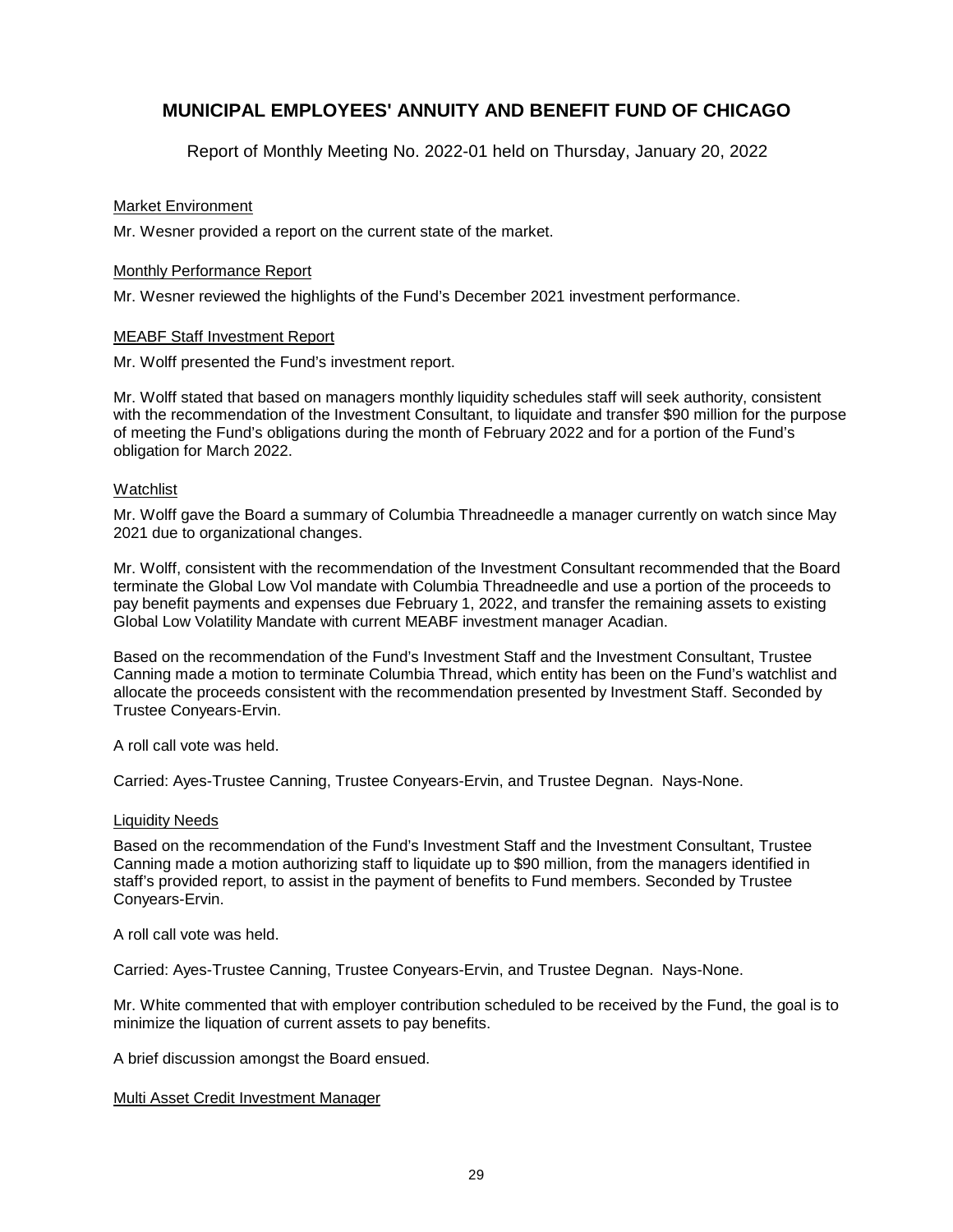Report of Monthly Meeting No. 2022-01 held on Thursday, January 20, 2022

#### Request for Proposal

Based on the recommendation of the Fund's Investment Staff and the Investment Consultant Trustee Canning made a motion to formally terminate the outstanding request for proposal in this matter. Seconded by Trustee Conyears-Ervin.

A roll call vote was held.

Carried: Ayes-Trustee Canning, Trustee Conyears-Ervin, and Trustee Degnan. Nays-None.

### **AUDIT ENGAGEMENT LETTER**

Based on the recommendation of the Executive Director, Trustee Canning made a motion to approve the audit engagement letter with Calibre for preparation of the 2021 audit report for the fee set forth in the letter and on the terms presented. Seconded by Trustee Conyears-Ervin.

A roll call vote was held.

Carried: Ayes-Trustee Canning, Trustee Conyears-Ervin, and Trustee Degnan. Nays-None.

Trustee Soni joined the meeting at 9:59 a.m.

### **ACTUARIAL ENGAGEMENT LETTER**

Based on the recommendation of the Executive Director, Trustee Canning made a motion to approve the actuarial engagement letter with Segal for the preparation of the 2021 actuarial report for the fee set forth in the letter and on the terms presented. Seconded by Trustee Soni.

A roll call vote was held.

Carried: Ayes-Trustee Canning, Trustee Degnan, Trustee Soni, and Mr. Slack. Nays-None.

### **EXECUTIVE DIRECTOR REPORT**

Mr. White updated the Board on FOIA requests.

Mr. White informed the Board that consistent with the requirements under the Pension Code and in order to ensure that annuity payments are provided to the intended beneficiaries and to minimize potential fraud or abuse, staff undertake an annual mailing to request proof of wellness and or continued eligibility. This process is referred to as the Pension Verification Project. Mr. White notified the Board of the proposed schedule of the 4 group mailing dates and the associated deadlines which are based on the annuitant's last name. Mr. White stated that each group will have 45 days from the initial mailing to respond prior to staff seeking permission from the Board to take additional steps to increase compliance.

Mr. White made the Board aware that certain employees have submitted their resignations and will be leaving the Fund. Mr. White advised the Board that the vacant positions will be posted on the Fund's website and that he will forward copies of the job postings directly to each Trustee.

Mr. White extended the invitation to the Board to join staff for an office outing on February 11,2022 and stated that additional details will be forthcoming.

### **LEGAL UPDATE**